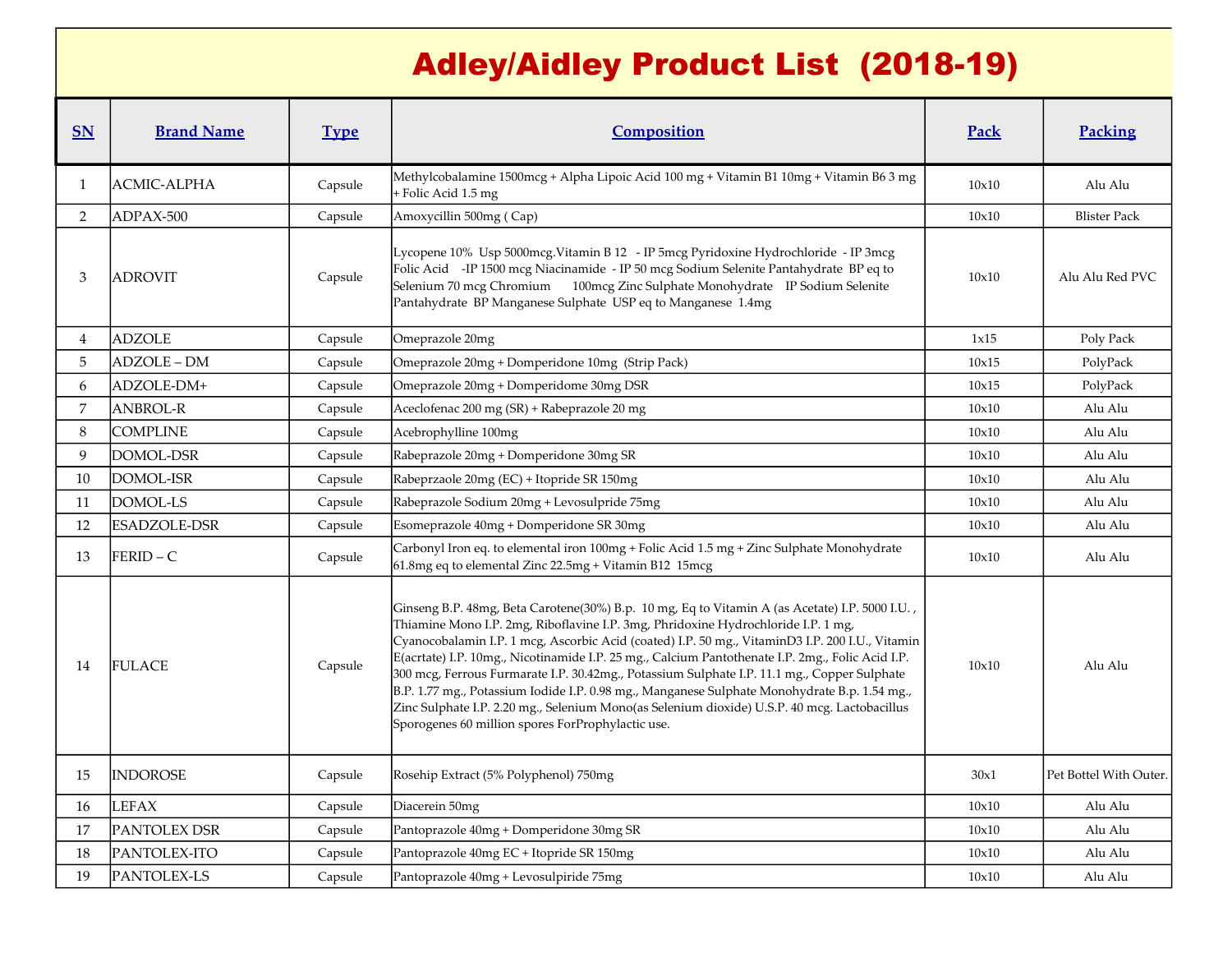| 20 | <b>PREBET</b>        | Capsule          | Pre Probiotic - Fructooligosaccharide 200mg + L-Glutamine 100mg + Bifidobacterium Bifidum<br>150 Million Spores + Bifidobacterium Longum 150 Million Spores + Lactobacillus Acidophilus<br>300 Million Spores + Streptococcus Thermophilus 150 Million Spores                                                                                                                                                                                                                                                                                                                                                                                                                                                                                                                                                                                                                                                                                                                                                                                                                                                                                                                                                                                                                                                                                                                                            | 10x10   | Alu Alu                  |
|----|----------------------|------------------|----------------------------------------------------------------------------------------------------------------------------------------------------------------------------------------------------------------------------------------------------------------------------------------------------------------------------------------------------------------------------------------------------------------------------------------------------------------------------------------------------------------------------------------------------------------------------------------------------------------------------------------------------------------------------------------------------------------------------------------------------------------------------------------------------------------------------------------------------------------------------------------------------------------------------------------------------------------------------------------------------------------------------------------------------------------------------------------------------------------------------------------------------------------------------------------------------------------------------------------------------------------------------------------------------------------------------------------------------------------------------------------------------------|---------|--------------------------|
| 21 | <b>PREMEC</b>        | Capsule          | Pregabalin 75mg + Methylcobalamin 750mcg                                                                                                                                                                                                                                                                                                                                                                                                                                                                                                                                                                                                                                                                                                                                                                                                                                                                                                                                                                                                                                                                                                                                                                                                                                                                                                                                                                 | 10x10   | Alu Alu                  |
| 22 | <b>VIGROW</b>        | Capsule          | Ginseng 48mg + Vitamin-A 2500IU + Thiamine HCI 2mg + Riboflavin 2mg + Pyridoxime HCI<br>1.5mg + cyanocobalamin 1mcg +Vitamin D3 200IU +Vitamin E acetate 10mg + Nicotianamide<br>25mg +Calcium Carbonate 10mg+ Calcium Pantothenate 2mg +Folic Acid 300mcg +Ferrus<br>Fumarate 30.42mg +Potassium Sulphate 11.1mg + Copper sulphate 1.77mg +Potassium Iodide<br>0.98mg + Manganese Sulphate Monohydride 1.54mg + Manganese Sulphate 30.41mg + Zinc<br>Sulphate Monohydrate 2.20mg + Selenium, 40mcg                                                                                                                                                                                                                                                                                                                                                                                                                                                                                                                                                                                                                                                                                                                                                                                                                                                                                                      | 10x10   | Alu Alu                  |
| 23 | ZITICITRA-100        | Capsule          | Itraconazole 100mg                                                                                                                                                                                                                                                                                                                                                                                                                                                                                                                                                                                                                                                                                                                                                                                                                                                                                                                                                                                                                                                                                                                                                                                                                                                                                                                                                                                       | 10x4    | Alu Alu                  |
| 24 | ZITICITRA-200        | Capsule          | Itraconazole 200mg                                                                                                                                                                                                                                                                                                                                                                                                                                                                                                                                                                                                                                                                                                                                                                                                                                                                                                                                                                                                                                                                                                                                                                                                                                                                                                                                                                                       | 10x4    | Alu Alu                  |
| 25 | <b>ADROVIT GOLD</b>  | Capsule Soft Gel | Omega 3 Fatty Acid 150mg (EPA 90 + DHA 60) (18-12) + Calcium Ascorbate 45mg + Ferrous<br>Fumerate 30mg + Magnesium Oxide eq. to Elemental Magnesium 30mg + Green Tea Ex 10mg +<br>Genseng 42.5mg + Ginkgo Biloba Ex 10mg + Grape Seed Ex 15mg + Citrus Bioflavinnoids (8mg<br>Bioflavinoids) 20mg + Nat Mixed Carotenoids (10%) 5.665mg + Pot. Chloride Eq to Elemental<br>Chlorine 4mg + Elemental Potassium 3.6mg + Colloidal Silicon Dioxide eq to Elemental Silicon<br>2mg + Manganese Sulphate eq to Elemental Mangenese 1.5mg + Vitamin D3 200 iu + Wheat<br>Germ Oil 25mg + Benfothamine 1.5mg + 20%OA + Copper Sulphate Pentahydrate eq to<br>Elemental Copper 0.5mg + Vitamin B6 1mg + Vitamin B12 1mcg + Folic Acid 0.15mg + Biotin<br>100mcg + Choline Bitartrate 25mg + Lutin 250mcg + Pipperine 5mg + DCP Anhydrous eq to Cal<br>20mg & Phosphrus 15.45mg + Niacinamide 20mg + Zinc Oxide eq to Elemental Zinc 15mg +<br>Disodium Borate eq to Elemental Boron 150mcg + Chromium Picolinate eq Elemental<br>Chromium 65mcg + Sodium Molybdate Dihydrate eq to Elemental Molybdenium 25mcg +<br>Sodium Selenite Pentahydrate eq to Elemental Selenium 20mcg + Menadione Sod Biosulphate<br>(Vitamin K) + Stannous Chloride Dihydrate eq to Elemental TIN 10mcg + Sod. Metavandate eq<br>to Elemental Vanadium 10mcg + Nickel Sulphate eq to Elemental Nickel 5mcg + Lactic Acid 500<br>Lakh. | 3x10    | <b>Blister Green PVC</b> |
| 26 | <b>AMBROSE-PLUS</b>  |                  | Capsule Soft Gel Evening Primrose Oil 500mg + Cod Liver Oil 300mg + Vitamin-E Acetate 100iu                                                                                                                                                                                                                                                                                                                                                                                                                                                                                                                                                                                                                                                                                                                                                                                                                                                                                                                                                                                                                                                                                                                                                                                                                                                                                                              | 3x10    | <b>Blister Clear PVC</b> |
| 27 | <b>CALDYNE-M</b>     | Capsule Soft Gel | Calcitriol 0.25mcg + Calcium Citrate 425mg + Zinc sulphate Mono 20mg + Magnesium Oxide<br>40mg                                                                                                                                                                                                                                                                                                                                                                                                                                                                                                                                                                                                                                                                                                                                                                                                                                                                                                                                                                                                                                                                                                                                                                                                                                                                                                           | 3X10    | <b>Blister Clear Pvc</b> |
| 28 | <b>CLIMON-C</b>      | Capsule Soft Gel | Clindamycin Phosphate I.P equ. To Clindamycin 100mg + Clotrimazole I.P100mg                                                                                                                                                                                                                                                                                                                                                                                                                                                                                                                                                                                                                                                                                                                                                                                                                                                                                                                                                                                                                                                                                                                                                                                                                                                                                                                              | 10x1x7  | <b>Blister Clear Pvc</b> |
| 29 | DIVITE-D3            |                  | Capsule Soft Gel Vitamin D3 60000 IU                                                                                                                                                                                                                                                                                                                                                                                                                                                                                                                                                                                                                                                                                                                                                                                                                                                                                                                                                                                                                                                                                                                                                                                                                                                                                                                                                                     | 1x4     | <b>Blister Clear Pvc</b> |
| 30 | <b>FERID-PLUS</b>    |                  | Capsule Soft Gel Ferrous Ascorbate 100mg + Adenosylcobalamin 100mcg + Folic Acid 5mg + Zinc 7.5mg                                                                                                                                                                                                                                                                                                                                                                                                                                                                                                                                                                                                                                                                                                                                                                                                                                                                                                                                                                                                                                                                                                                                                                                                                                                                                                        | 10x1x10 | <b>Blister Clear Pvc</b> |
| 31 | INDORON-200          |                  | Capsule Soft Gel Natural Progesterone 200mg<br>(Soft Gel)                                                                                                                                                                                                                                                                                                                                                                                                                                                                                                                                                                                                                                                                                                                                                                                                                                                                                                                                                                                                                                                                                                                                                                                                                                                                                                                                                | 10x1x10 | <b>Blister Clear PVC</b> |
| 32 | <b>ADROVIT DROPS</b> | Drop             | Multivitamin Drops- Zinc Sulphate 10mg + Vit B1 0.5mg + Vit B2 5 Phosphate 0.5mg + Vit B6<br>0.5mg +Vit B12 1mcg Nicotinamide 5mg                                                                                                                                                                                                                                                                                                                                                                                                                                                                                                                                                                                                                                                                                                                                                                                                                                                                                                                                                                                                                                                                                                                                                                                                                                                                        | 15ml    | With Dropers             |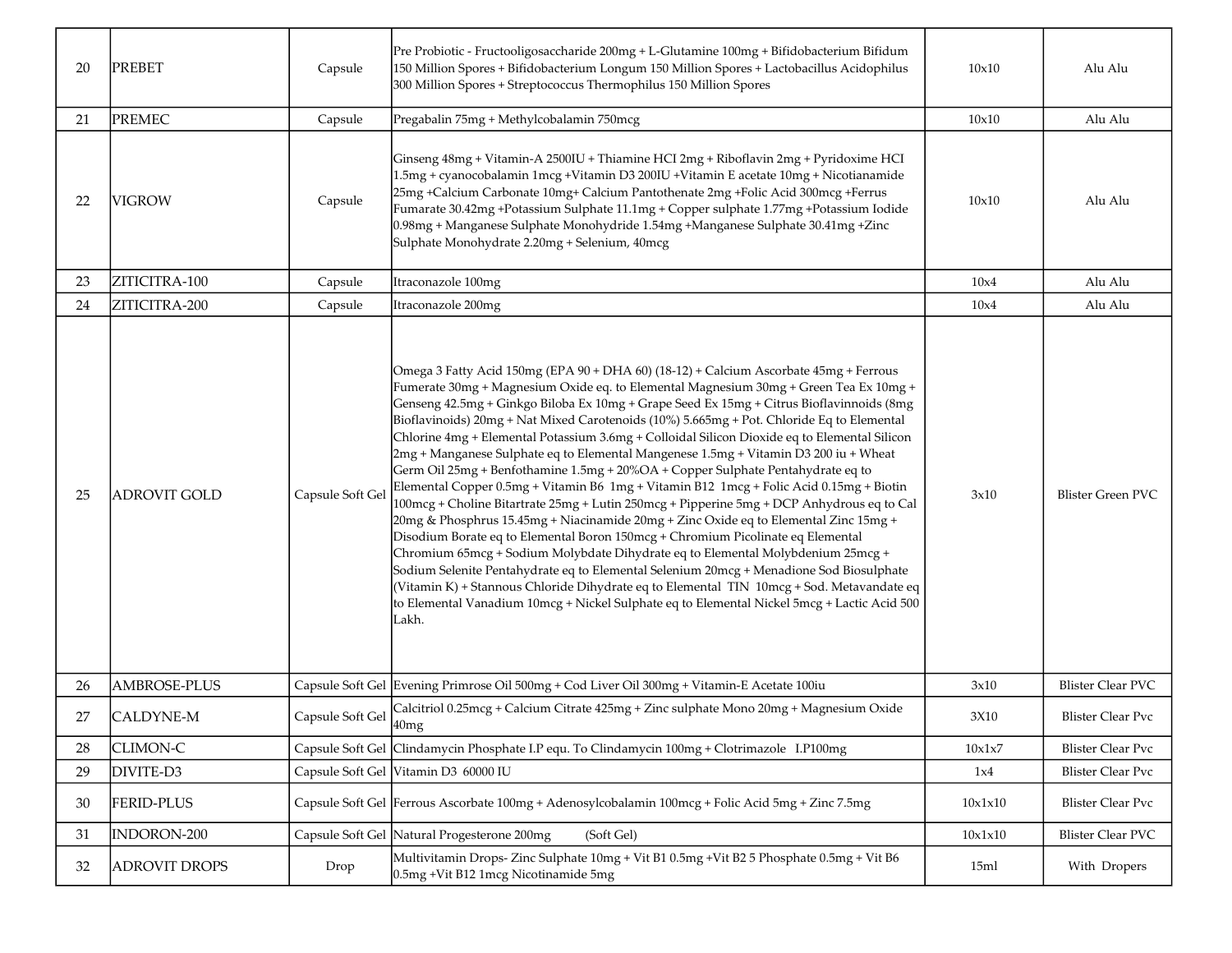| 33 | <b>AVIZYME DROPS</b>   | Drop                | Enzyme Drops- Fungal Diastase (1:1200) 33.33mg + Pepsin (1:3000) 5mg /ml                                                                                                | 15ml             | With Dropers         |
|----|------------------------|---------------------|-------------------------------------------------------------------------------------------------------------------------------------------------------------------------|------------------|----------------------|
| 34 | CYPHODEN-T             | Drop                | Cyproheptadine Hcl 1.5mg + Tricholine Citrate 55mg / ml                                                                                                                 | 15ml             | 1x1                  |
| 35 | DIVITE-D3              | Drop                | Cholecalciferol 400 IU                                                                                                                                                  | 30ml             | with droper          |
| 36 | <b>FERID DROPS</b>     | Drop                | Ferrous Ascorbate equivalent to elemental Iron 10 mg, Folic Acid IP 100 mcg.                                                                                            | 15ml             | 1x1                  |
| 37 | <b>ADPAX</b>           | Dry Syrup           | Amoxycillin 200mg + Clavulanic Acid 28.5mg/5ml                                                                                                                          | 30ml             | <b>With Outers</b>   |
| 38 | <b>ADPAX-FORTE</b>     | Dry Syrup           | Amoxycillin 400mg + Clavulanic Acid 57mg/5ml                                                                                                                            | 30ml             | With WFI             |
| 39 | <b>CEFAM</b>           | Dry Syrup           | Cefuroxime 125 mg/5ml                                                                                                                                                   | 30ml             | 25 WFI               |
| 40 | <b>CEFAM-CV</b>        | Dry Syrup           | Cefuroxime Axetil 125mg + Potassium Clavulanate 31.25mg Oral Sus.                                                                                                       | 30ml             | With Outer           |
| 41 | <b>CLIVER C</b>        | Dry Syrup           | Cefpodoxime 50mg + Clavulanic Acid 31.25mg/5ml                                                                                                                          | 30ml             | <b>With Outers</b>   |
| 42 | <b>CLIVER-CV</b>       | Dry Syrup           | Cefpodoxime 100mg + Clavulanic Acid 62.50mg/5ml                                                                                                                         | 30ml             | 25ml WFI Shrink Pack |
| 43 | CLIVER-50              | Dry Syrup           | Cefpodoxime Proxetil 50 mg/5ml                                                                                                                                          | 30ml             | With Outers          |
| 44 | <b>CLIVER-DS</b>       | Dry Syrup           | Cefpodoxime 100Mg/5ml                                                                                                                                                   | 30 ml            | With Sterile Water   |
| 45 | <b>DIVITIN</b>         | Dry Syrup           | Colistin Sulfate 12.5mg                                                                                                                                                 | 30ml             | With Outer           |
| 46 | <b>LETIX</b>           | Dry Syrup           | Cefixime 50mg/5ml                                                                                                                                                       | 30ml             | With Outers          |
| 47 | LETIX C                | Dry Syrup           | Cefixime 50mg + Clavulanate 31.25mg/5ml                                                                                                                                 | 30ml             | <b>With Outers</b>   |
| 48 | LETIX-OX               | Dry Syrup           | Cefixime Trihydrate 50mg + Ofloxacin 50mg/5ml                                                                                                                           | 30 ml            | 1x1                  |
| 49 | <b>DEMAZOLE</b>        | Dusting Powder      | Clotrimazole 1% w/w                                                                                                                                                     | 100gm            | 1x1                  |
| 50 | <b>TEXTERB</b>         | Dusting Powder      | Terbinafine Hydrochloride 1%w/w Powder                                                                                                                                  | 100gm            | 1x1                  |
| 51 | <b>ZITICITRA</b>       | Dusting Powder      | Itraconazole 1%w/w                                                                                                                                                      | 100gm            | 1x1                  |
| 52 | <b>CALTEC</b>          | Ear Drop            | Gentamycin 0.03% + Clotrimazole 1% + Betamethasone 0.025% + Lignocaine hydrocloride 2%                                                                                  | 10 <sub>ml</sub> | 10ml                 |
| 53 | CORGLU-C               | <b>Energy Drink</b> | Dextrose Monohydrate 96gm + Citric Acid 2gm + Calcium 170mg + Vitamin C 150mg + Zinc<br>Sulphate 120mg + Phosphorus 100mg + Manganese Sulphate 10mg + Vitamin D3 300 IU | 100gm            | 100gm                |
| 54 | <b>ADORTEAR</b>        | Eye Drop            | Sodium Carboxy Methylcellulose 0.5% W/V                                                                                                                                 | 10ml             | 1x1                  |
| 55 | <b>DOMOXYLIN</b>       | Eye Drop            | Moxifloxacillin 0.5/5ml                                                                                                                                                 | 5ml              | 1x1                  |
| 56 | N-COOL                 | Eye Drop            | Phenylephrine HCl 0.12% + Naphazoline HCl 0.05% + Menthol 0.005% + Comphor 0.01%                                                                                        | $\boldsymbol{0}$ | $\boldsymbol{0}$     |
| 57 | <b>CUREG Gum Paint</b> | Gum Paint           | lodine 1g + Potassium Iodide 2g + Tannic acid  0.5g + Alum 1.5g + Thymol 0.25g + Menthol 0.25g<br>+ Camphor 0.20g + Glycerin qs                                         | 1x1              | 15ml                 |
| 58 | PARAVIZE-IV            | Infusion            | Paracetamol IP 1000mg                                                                                                                                                   | 100ml            | 100ml                |
| 59 | <b>ACMIC MV</b>        | Injection           | Mecobalamin 1000mcg + Pyridoxine 100mg + D-Panthenol 50mg + Nicotinamide 100mg                                                                                          | 1x1              | Dispo Pack           |
| 60 | ADPAX 1.2              | Injection           | Amoxycillin 1gm + Clavulanate Pot. 200mg                                                                                                                                | 1x1              | Vial                 |
| 61 | <b>ADTHEC</b>          | Injection           | Arteether 150mg/2ml                                                                                                                                                     | 1x3              | <b>Tray Pack</b>     |
| 62 | AMCYL-500              | Injection           | Imipenum 500mg + Cilastatin 500mg                                                                                                                                       | 1x1              | <b>Tray Pack</b>     |
| 63 | <b>AMEROPEM</b>        | Injection           | Meropenem 1gm                                                                                                                                                           | 1x1              | <b>Tray Pack</b>     |
| 64 | AMEROPEM-500           | Injection           | Meropenem 500mg                                                                                                                                                         | 1x1              | Vial                 |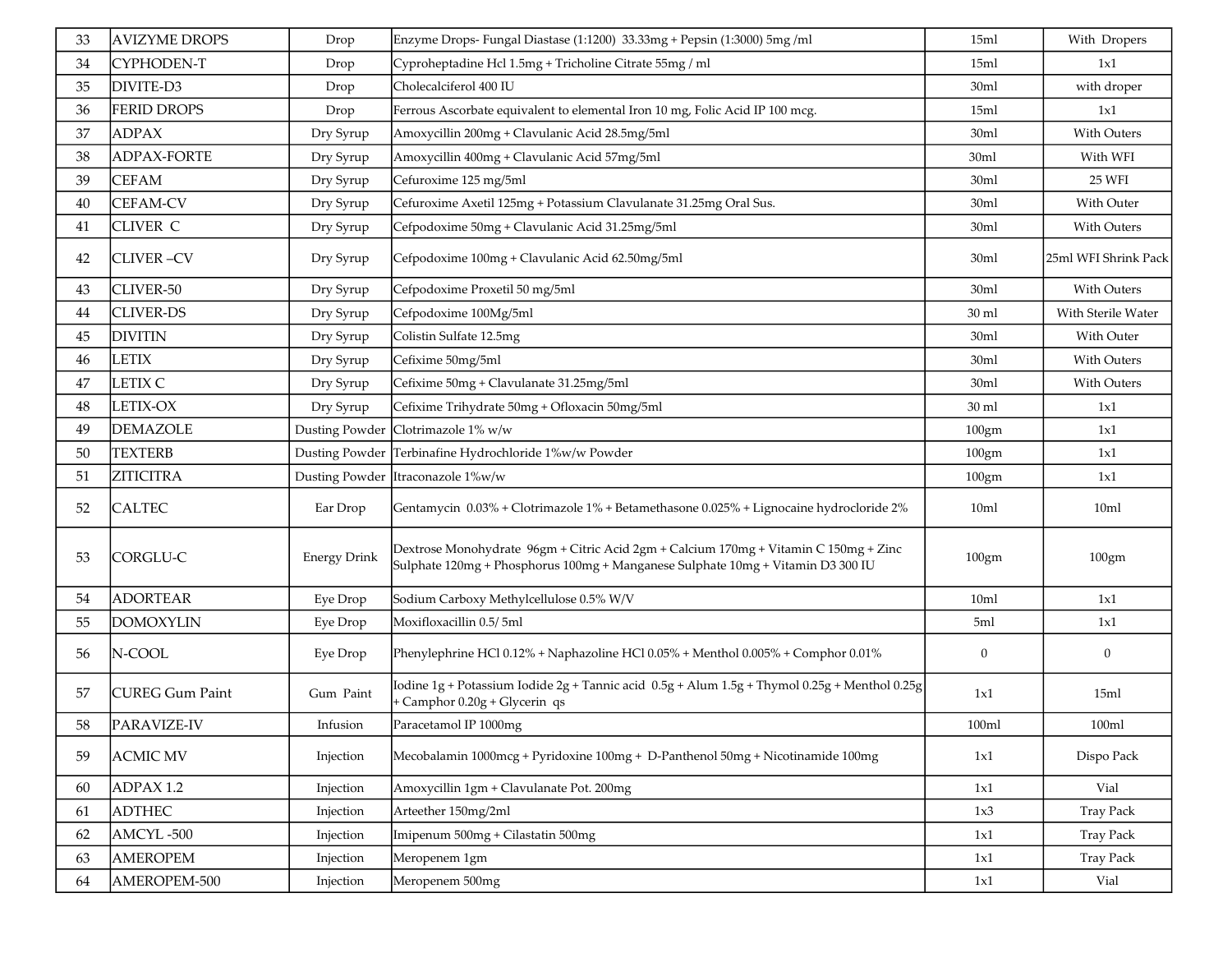| 65  | <b>AMEROPEM-S</b>  | Injection | Meropenem 1gm + Sulbactum 500mg            | 1x1             | <b>Tray Pack</b> |
|-----|--------------------|-----------|--------------------------------------------|-----------------|------------------|
| 66  | <b>ANCOMYCIN</b>   | Injection | Vancomycin 500mg                           | 1x1             | Vial             |
| 67  | ASUNATE-120        | Injection | Artesunate 120mg                           | 1x1             | <b>Tray Pack</b> |
| 68  | ASUNATE-60         | Injection | Artesunate 60mg                            | 1x1             | <b>Tray Pack</b> |
| 69  | CEFAM-750          | Injection | Cefuroxime 750mg                           | 1x1             | Vial             |
| 70  | CEFAM-S            | Injection | Cefuroxime Axetil 1500mg + Sulbactum 750mg | 1x1             | Vial             |
| 71  | CERAZONE - S       | Injection | Cefoperazone 500mg + Sulbactam 500mg       | 1x1             | Vial             |
| 72  | CERAZONE - S1.5    | Injection | Cefoperazone 1gm + Sulbactam 500mg         | 1x1             | <b>Tray Pack</b> |
| 73  | CERAZONE-TZ        | Injection | Cefoperazone 1000mg + Tazobactam 125mg     | 10 <sub>m</sub> | 1x1              |
| 74  | CIKOLIN-1000       | Injection | Citicholine 1000mg/4ml                     | 1x1             | <b>Tray Pack</b> |
| 75  | CIKOLIN-500        | Injection | Citicholine 500mg/2ml                      | 1x1             | <b>Tray Pack</b> |
| 76  | CLIVEROS-100       | Injection | Iron Sucrose 100mg                         | 1x1             | <b>Tray Pack</b> |
| 77  | CLIVEROS-50        | Injection | Iron Sucrose 50mg                          | 1x1             | <b>Tray Pack</b> |
| 78  | DIVITE-D3          | Injection | Cholecalciferol 600000 iu /2ml             | 1x1             | Vial             |
| 79  | DOMOL-IV           | Injection | Rabeprazole 20mg Inj                       | 1x1             | Vial             |
| 80  | <b>ENDOCIN 100</b> | Injection | Amikacin 100mg                             | 1x1             | Vial             |
| 81  | <b>ENDOCIN 250</b> | Injection | Amikacin 250mg                             | 1x1             | Vial             |
| 82  | <b>ENDOCIN 500</b> | Injection | Amikacin 500mg                             | 1x1             | Vial             |
| 83  | <b>ESADZOLE</b>    | Injection | Esomeprazole 40mg Inj                      | 1x1             | Vial             |
| 84  | FLEXI (Inj)        | Injection | Ondansetron 4mg/2ml                        | 1x10            | <b>Tray Pack</b> |
| 85  | FLEXI-8            | Injection | Ondansetron 8mg/4ml                        | 1x5             | <b>Tray Pack</b> |
| 86  | INDOBOL-25         | Injection | Nandrolone PhenylPropionate - 25mg         | 1x1             | Dispo Pack       |
| 87  | INDOBOL-50         | Injection | Nandrolone PhenylPropionate - 50mg         | 1x1             | Dispo Pack       |
| 88  | <b>INDODEC 25</b>  | Injection | Nandrolone Decanoate 25mg                  | 1x1             | Dispo Pack       |
| 89  | <b>INDODEC 50</b>  | Injection | Nandrolone Decanoate 50mg                  | 1x1             | Dispo Pack       |
| 90  | INDORON-100        | Injection | Natural Progesterone 100mg                 | 1x1             | Dispo Pack       |
| 91  | INDORON-200        | Injection | Natural Progesterone 200mg                 | 1x1             | Dispo Pack       |
| 92  | <b>INDOZEN-AQ</b>  | Injection | Diclofenac Sodium 75mg/1ml (Aqueous Base)  | 10x1            | <b>Tray Pack</b> |
| 93  | INDOZID 1000       | Injection | Ceftazidime 1000mg                         | 1x1             | Vial             |
| 94  | <b>INDOZID 250</b> | Injection | Ceftazidime 250mg                          | 1x1             | Vial             |
| 95  | <b>INDOZID TZ</b>  | Injection | Ceftazidime 1000mg + Tazobactam 125mg      | 1x1             | Vial             |
| 96  | INDOZID-500        | Injection | Ceftazidime 500mg                          | 1x1             | Vial             |
| 97  | PANTOLEX IV        | Injection | Pantoprazole 40mg Inj                      | 1x1             | Vial             |
| 98  | RIFCO 4.5 GM       | Injection | Piperacillin 4gm + Tazobactum 0.5gm        | 1x1             | <b>Tray Pack</b> |
| 99  | RIFCO-P            | Injection | Piperacillin 2gm + Tazobactam 250mg        | 1x1             | Vial             |
| 100 | RIFCO-PS           | Injection | Piperacillin 1g + Tazobactam - 125mg       | 1x1             | Vial             |
| 101 | <b>RIFCORT</b>     | Injection | Triamcinolone Acetonide 40mg (1ml Pack)    | 1x1             | Vial             |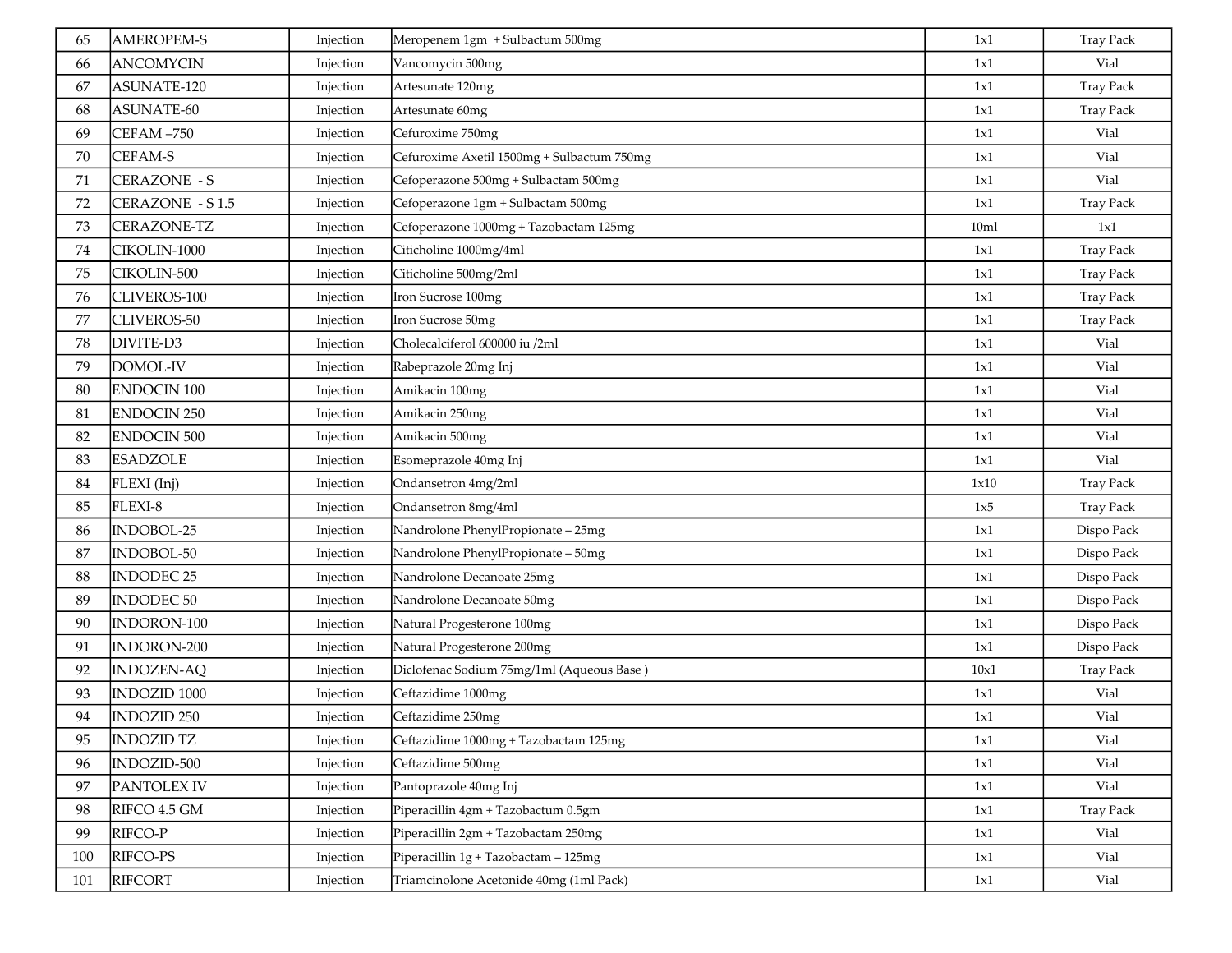| 102 | <b>RIMOL</b>       | Injection | Tramadol 100mg/2ml                                                                                                                                                                                                                                                                                                                                                                                                                                                                                                                                                                                                                                  | 1x10             | <b>Tray Pack</b>   |
|-----|--------------------|-----------|-----------------------------------------------------------------------------------------------------------------------------------------------------------------------------------------------------------------------------------------------------------------------------------------------------------------------------------------------------------------------------------------------------------------------------------------------------------------------------------------------------------------------------------------------------------------------------------------------------------------------------------------------------|------------------|--------------------|
| 103 | TEXTIME -1 GM      | Injection | Cefepime 1gm                                                                                                                                                                                                                                                                                                                                                                                                                                                                                                                                                                                                                                        | 1x1              | Vial               |
| 104 | TEXTIME-250        | Injection | Cefepime 250mg                                                                                                                                                                                                                                                                                                                                                                                                                                                                                                                                                                                                                                      | 1x1              | Vial               |
| 105 | VEGACEF-250        | Injection | Ceftriaxone 250mg                                                                                                                                                                                                                                                                                                                                                                                                                                                                                                                                                                                                                                   | 1x1              | Vial               |
| 106 | VEGACEF-2GM        | Injection | Ceftriaxone 2000mg                                                                                                                                                                                                                                                                                                                                                                                                                                                                                                                                                                                                                                  | 1x1              | Vial               |
| 107 | VEGACEF-500        | Injection | Ceftriaxone 500mg                                                                                                                                                                                                                                                                                                                                                                                                                                                                                                                                                                                                                                   | 1x1              | Vial               |
| 108 | VEGACEF S-375      | Injection | Ceftriaxone 250mg + Sulbactam 125mg                                                                                                                                                                                                                                                                                                                                                                                                                                                                                                                                                                                                                 | 1x1              | Vial               |
| 109 | VEGACEF S - 750    | Injection | Ceftriaxone 500mg + Sulbactam 250mg                                                                                                                                                                                                                                                                                                                                                                                                                                                                                                                                                                                                                 | 1x1              | Vial               |
| 110 | VEGACEF S-1500     | Injection | Ceftriaxone 1gm + Sulbactam 500mg                                                                                                                                                                                                                                                                                                                                                                                                                                                                                                                                                                                                                   | 1x1              | Vial               |
| 111 | <b>VEGACEF-TZ</b>  | Injection | Ceftriaxone 1gm +Tazobactam 125mg                                                                                                                                                                                                                                                                                                                                                                                                                                                                                                                                                                                                                   | 1x1              | Vial               |
| 112 | VEGACEF-1GM        | Injection | Ceftriaxone 1gm                                                                                                                                                                                                                                                                                                                                                                                                                                                                                                                                                                                                                                     | 1x1              | Vial               |
| 113 | VEGACEF-TZ 281.25  | Injection | Ceftriaxone 250mg +Tazobactam 31.25mg                                                                                                                                                                                                                                                                                                                                                                                                                                                                                                                                                                                                               | 1x1              | Vial               |
| 114 | VEGACEF-TZ 562.50  | Injection | Ceftriaxone 500mg + Tazobactam 62.5mg                                                                                                                                                                                                                                                                                                                                                                                                                                                                                                                                                                                                               | 1x1              | Vial               |
| 115 | ZITICIN SF-KIT     | Kit       | Fluconazole 150mg (1Tab) +Azithromycin 1gm (1 Tab) + Secnidazole 1gm (2 Tab)                                                                                                                                                                                                                                                                                                                                                                                                                                                                                                                                                                        | Kit              | $\overline{0}$     |
| 116 | <b>ACMIC-FORTE</b> | Liquid    | Lycopene (Prop. 6%) 2000mcg + Vitamin D3 150 IU + Omega 3 Fatty Acdi 50mcg + Alpha Lipic<br>Acid 200mcg + Folic Acid 150mcg + Thiamine HCl 1.5mg + Riboflavin Sodium Phosphate 1.5mg<br>+ Pyridoxine HCl 1.5mg +Vitamin A Palmitate 2500IU + Alpha Tocopherol Acetate 5 IU +<br>Niacinamide 20mg + Ascorbic Acid 10mg + Sodium Selenate 10mcg + Zinc Sulphate<br>Monohydrate 1mg + Manganese Chloride 2mg + Chromium Iodide 10mcg + Potassium Iodide<br>100mcg + Copper Sulphate 1mg + Calcium Gluconate 5mg + Ferrous Gluconate 5mg + D-<br>Panthenol 2.5mg + Co-enzylme Q10 20mcg + Grape Seed Extract 5mcg + Methylcobalamin<br>200mcg Each 10ml | 200ml            | Wiith Outer        |
| 117 | <b>ADCOLD BR</b>   | Liquid    | Terbutaline Sulphate 1.5mg Bromhexine 4mg + Guaiphenesin - 50mg + Menthol 1mg/5ml                                                                                                                                                                                                                                                                                                                                                                                                                                                                                                                                                                   | 100ml            | 100ml              |
| 118 | ADCOLD-D 100ml     | Liquid    | Dextromethorpan 10mg + Ambroxal 15mg + CPM 2mg + Phenylepherine 5mg + Menthol<br>1.5mg./100ml                                                                                                                                                                                                                                                                                                                                                                                                                                                                                                                                                       | 100ml            | Without Outer      |
| 119 | ADCOLD-D 60ml      | Liquid    | Dextromethorpan 10mg + Ambroxal 15mg + CPM 2mg + Phenylepherine 5mg + Menthol<br>1.5mg./60ml                                                                                                                                                                                                                                                                                                                                                                                                                                                                                                                                                        | 60 <sub>ml</sub> | Without Outer      |
| 120 | ADCOLD-G           | Liquid    | Diphenhydramine Hydrochloride 10mg + Guaiphenesin 50mg + Sodium Citrate 70mg +<br>Ammonium Chloride 60mg + Menthol 1mg/5ml                                                                                                                                                                                                                                                                                                                                                                                                                                                                                                                          | 100ml            | 100ml              |
| 121 | ADCOLD-LP          | Liquid    | Paracetamol 250mg + Phenylepherine HCI 5mg + Livocetirizine Hydrochloride 1.25mg +<br>Sodium Citrate 60mg /5ml(Quinoline Yellow WS)                                                                                                                                                                                                                                                                                                                                                                                                                                                                                                                 | 60 <sub>ml</sub> | 60ml               |
| 122 | ADCOLD-P           | Liquid    | Anti Cold-Cetirizine 2.5mg + Paracetamol 125mg + Phenylepherine 5mg/5ml                                                                                                                                                                                                                                                                                                                                                                                                                                                                                                                                                                             | 60ML             | With Measuring cap |
| 123 | ADCOLD-PLUS        | Liquid    | Paracetamol 250mg + Chlorpheniramine Maleate 2mg + Phenylephirine Hcl 5mg + Sodium<br>Citrate 60mg + Menthol 1mg/5ml                                                                                                                                                                                                                                                                                                                                                                                                                                                                                                                                | 60 <sub>ml</sub> | With Outer         |
| 124 | ADMONT-LC-KID      | Liquid    | Levocetirizine 2.5mg + Montelukast 4mg./5ml.                                                                                                                                                                                                                                                                                                                                                                                                                                                                                                                                                                                                        | 60 <sub>ml</sub> | With Outer         |
| 125 | ADROVIT 100ml      | Liquid    | Vitamin B1 5mg + Vitamin B6 1.5mg + Vitamin B12 2.5mcg + Niacinaminde 25mg + D-<br>Panthol 2.5mg + L-Lysine 25mg/15ml                                                                                                                                                                                                                                                                                                                                                                                                                                                                                                                               | 100ml            | With Outers        |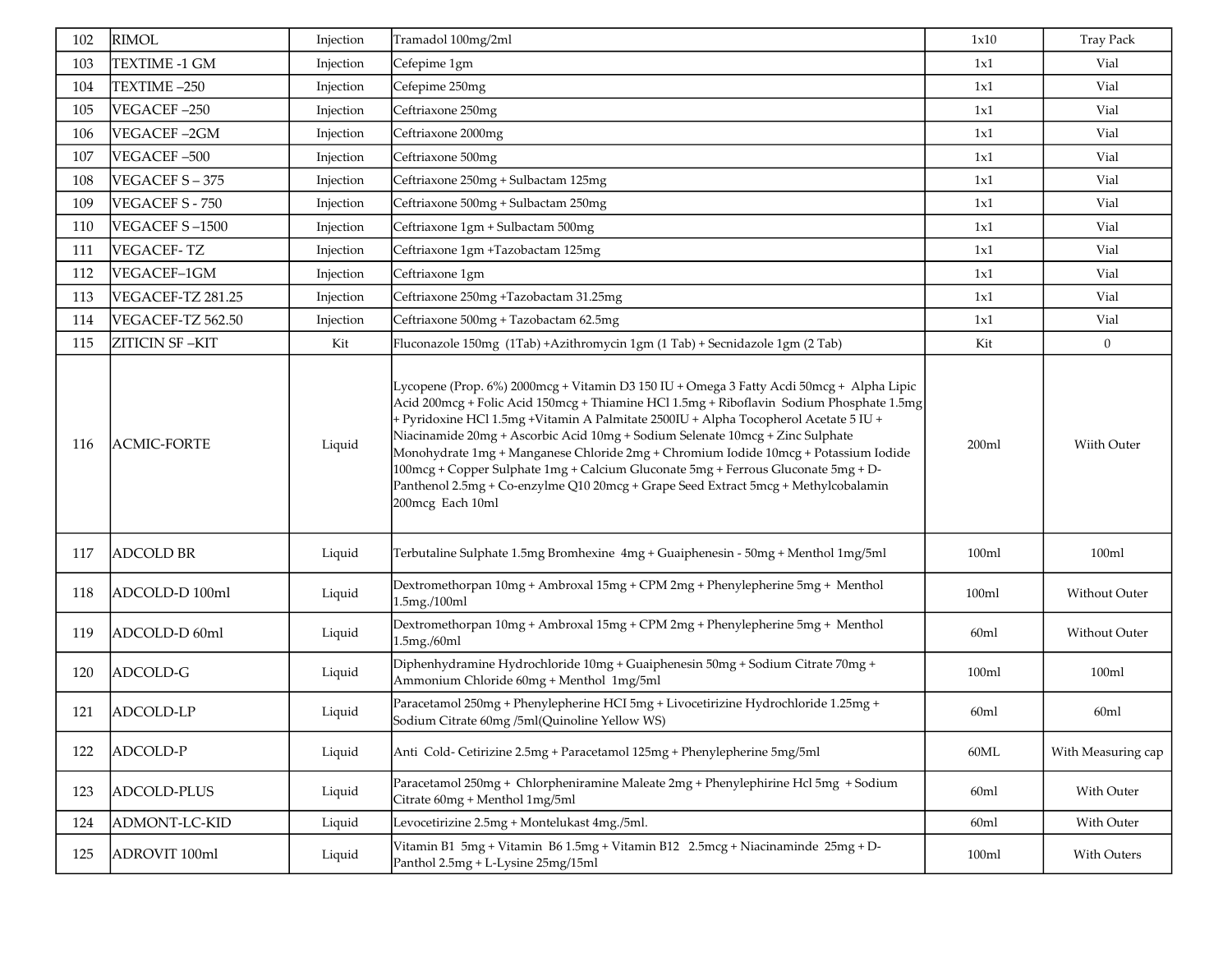| 126 | ADROVIT <sub>200ml</sub> | Liquid | Zinc Sulphate 2.0mg + Vitamin B1 1.5mg + Vitamin B2 1.0mg + Vitamin B6 0.5mg +<br>Methylcobalamin 2mcg + Niacinamide 15mg + L-Lysine Monohydrochloride 25mg/5ml (200ml)                                                                                                       | 200ml            | With Outers         |
|-----|--------------------------|--------|-------------------------------------------------------------------------------------------------------------------------------------------------------------------------------------------------------------------------------------------------------------------------------|------------------|---------------------|
| 127 | <b>ADROVIT PLUS</b>      | Liquid | Ferric Ammonium Citrate 160mg + Folic Acid 0.5mg + Vitamin B12 7.5mcg /15ml                                                                                                                                                                                                   | 200ml            | With Outers         |
| 128 | ADROVIT-L                | Liquid | Lycopene Syrup 200ml Lycopene (as Natural Tomat-O-Red) 1000mcg + Zinc (as Sulphate<br>Monohydrate ) 7.50mg + Seleniuim (As Monohydrated Dioxide)35mcg + Manganese (as<br>Gluconate) 2.75mg + Iodine (as Iodine) 25mcg + Copper (as Sulpate) 1.1mg / Each 10ml<br>(2teaspoons) | 200ml            | With Outer          |
| 129 | <b>ADROVIT-Z</b>         | Liquid | Zinc Gluconate. Eq.to elemental Zinc 20mg./5ml                                                                                                                                                                                                                                | 60ml             | With Outer          |
| 130 | <b>AFEXDINE</b>          | Liquid | Fexofenadine 30mg/5ml                                                                                                                                                                                                                                                         | 60ml             | <b>With Outers</b>  |
| 131 | AMBROL-AM                | Liquid | Ambroxol HCl - 15mg + Ammonium Chloride - 100mg + Guaiphenesin - 50mg + CPM - 2mg. +<br>Menthol - 1mg/5ml                                                                                                                                                                     | 100ml            | <b>Bottle</b>       |
| 132 | AMBROL-C                 | Liquid | Ambroxol HCl 15mg + Cetrizine 2.5mg                                                                                                                                                                                                                                           | 60ml             | 1x1                 |
| 133 | <b>AMBROL-LS</b>         | Liquid | Levosalbutamol sulphate 1mg + Ambroxol Hcl 30mg + Guaiphenesin 50mg + Menthol 2.5mg                                                                                                                                                                                           | 100ml            | <b>Bottel</b>       |
| 134 | <b>ANBROL-P</b>          | Liquid | Aceclofenac 50mg + Paracetamol 125mg/5ml (Suspension)                                                                                                                                                                                                                         | 60ml             | With Outer          |
| 135 | <b>AVIZOLE</b>           | Liquid | Albendazole 200mg/5ml                                                                                                                                                                                                                                                         | 10 <sub>m</sub>  | With Dropers        |
| 136 | <b>AVIZYME</b>           | Liquid | Diastase 50mg+ Pepsin 10mg/10ml                                                                                                                                                                                                                                               | 200ml            | <b>With Outers</b>  |
| 137 | <b>CLIMOCID-S</b>        | Liquid | Antacid - Magaldrate 400mg + Simethicone 20mg/5ml (Suspension)                                                                                                                                                                                                                | 170 ML           | <b>AMBER BOTTLE</b> |
| 138 | <b>CYPHODEN</b>          | Liquid | Cyproheptadine HCl - 2mg/10ml                                                                                                                                                                                                                                                 | 200ml            | <b>With Outers</b>  |
| 139 | CYPHODEN-T               | Liquid | Appetizer Syrup- Cyproheptadine 2mg + Tricholine Citrate 275mg /5ml (Syrup)                                                                                                                                                                                                   | 200ml            | 200ml               |
| 140 | DET LOC-6                | Liquid | Deflazacort 6mg/5ml                                                                                                                                                                                                                                                           | 30ml             | With Outer          |
| 141 | <b>FERID</b>             | Liquid | Iron III Hydroxide Polymaltose Complex eq to elemental Iron 50mg + Pyridoxine HCI 2mg +<br>Cyanocobalamin 5 mcg/5ml                                                                                                                                                           | 200ml            | With Outers         |
| 142 | <b>FERID C</b>           | Liquid | Carbonyl Iron eq. to elemental Iron - 50mg + Cyanocobalamin - 7.5mcg + Folic acid - 0.5mg. +<br>Zinc Gluconate 5mg                                                                                                                                                            | 200ml            | <b>With Outers</b>  |
| 143 | <b>FERID FZ SYP</b>      | Liquid | Iron Syrup-Ferrous Ascorbate 30mg + Folic Acid 550mcg                                                                                                                                                                                                                         | 200ml            | <b>With Outers</b>  |
| 144 | <b>FLEXI-P</b>           | Liquid | Ondenstron 2mg /30ml                                                                                                                                                                                                                                                          | 30 <sub>ml</sub> | <b>With Outers</b>  |
| 145 | <b>KALZER</b>            | Liquid | Disodium Hydrogen Citrate 1.53gm                                                                                                                                                                                                                                              | 100ml            | Without Outer       |
| 146 | MEFSINE-DS               | Liquid | Mefenamic acid 100mg + Paracetamol 250mg                                                                                                                                                                                                                                      | 60ml             | With Outer          |
| 147 | OFET-100                 | Liquid | Ofloxacin 100mg                                                                                                                                                                                                                                                               | 60ml             | <b>Bottle</b>       |
| 148 | OFET-50                  | Liquid | Ofloxacin 50mg                                                                                                                                                                                                                                                                | 60ml             | <b>Bottle</b>       |
| 149 | OFET-R                   | Liquid | Ofloxacin 50mg + Racecadotril 15mg                                                                                                                                                                                                                                            | 30ml             | With Outer          |
| 150 | <b>SELAXTIV</b>          | Liquid | Sodium Picosulphate 5mg                                                                                                                                                                                                                                                       | 100ml            | Bottle              |
| 151 | <b>SUCRAC</b>            | Liquid | Sucralfate -1gm/10ml                                                                                                                                                                                                                                                          | 200ml            | With Outers         |
| 152 | SUCRAC 100ml             | Liquid | Sucralfate 1gm                                                                                                                                                                                                                                                                | 100ml            | With Outers         |
| 153 | <b>SUCRAC-OX</b>         | Liquid | Anti Ulcerent- Sucralfate 1gm + Oxetacaine 20mg/10ml                                                                                                                                                                                                                          | 100ml            | With Outers         |
| 154 | <b>TRICIT</b>            | Liquid | Tricholine citrate - 500mg                                                                                                                                                                                                                                                    | 200ml            | With Outers         |
| 155 | <b>VETOCAL</b>           | Liquid | Calcium Carbonate eq to elemental Calcium 250mg + Vitamin D3 125 iu/5ml                                                                                                                                                                                                       | 200ml            | With Outers         |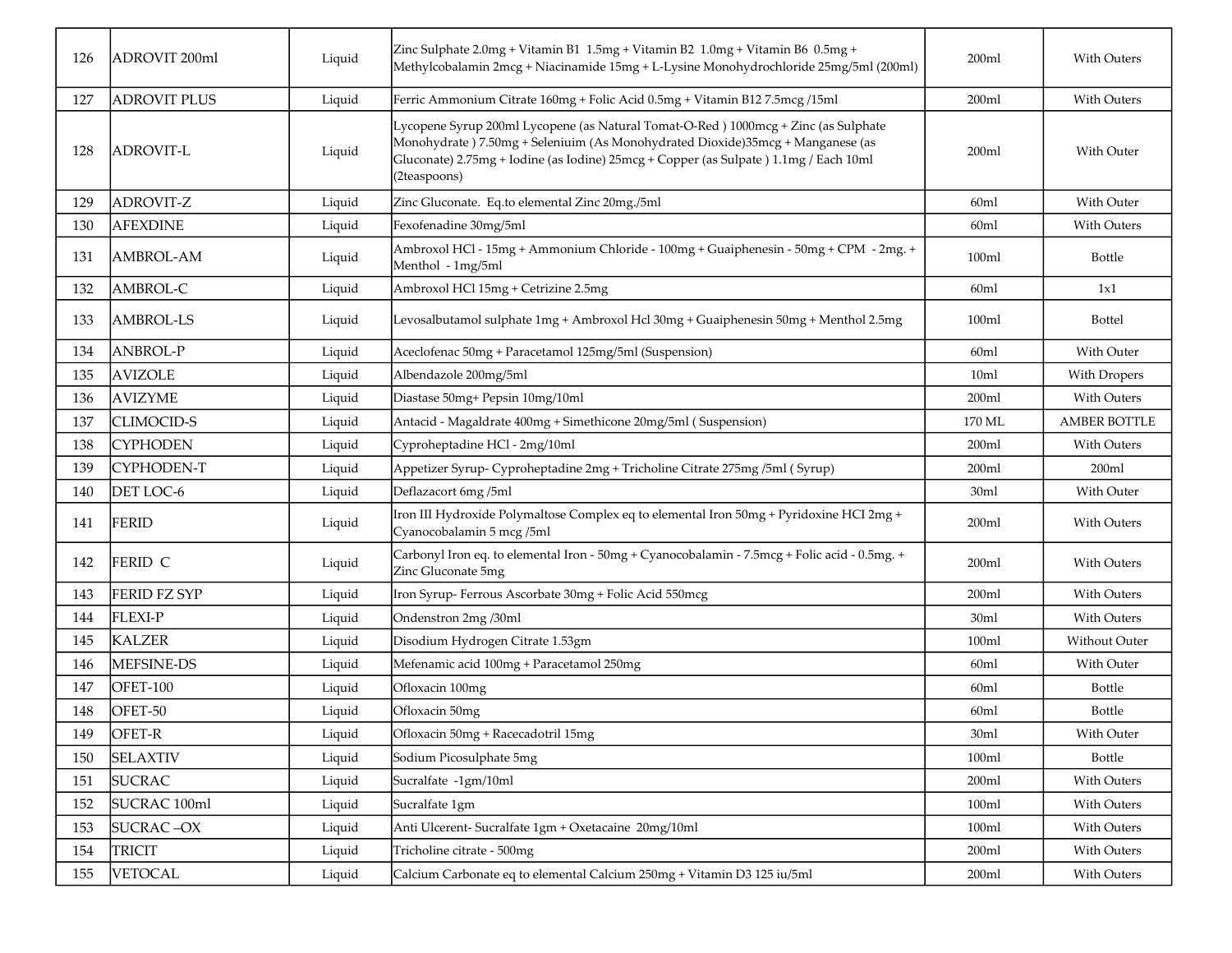| 156 | ZITICIN 100 XL      | Liquid                        | Azithromycin 100mg/5ml                                                                                                                                                                                                                                                                                                                                                                                                                                                                                                                                                           | 30ml             | With Outer        |
|-----|---------------------|-------------------------------|----------------------------------------------------------------------------------------------------------------------------------------------------------------------------------------------------------------------------------------------------------------------------------------------------------------------------------------------------------------------------------------------------------------------------------------------------------------------------------------------------------------------------------------------------------------------------------|------------------|-------------------|
| 157 | ZITICIN 200 XL      | Liquid                        | Azithromycin 200mg/5ml                                                                                                                                                                                                                                                                                                                                                                                                                                                                                                                                                           | 30ml             | With Outer        |
| 158 | <b>ALICOCARE</b>    | Liquid Ayurvedic              | Ayurvedic Leucorrhoea Syrup- Saraca Asoca (Ashok) 300mg, Symplocos Racemosa (Lodher)<br>300mg, Trachyspermum Ammi (Ajwain) 100mg, Mesua Ferrea (Nag Kasar) 50mg, Purtanjiva<br>Roxburghii (Jiyapota) 200mg, Asparagus Racemosus (Shatawar) 20mg, Withania Somnifra<br>(Ashwgandha) 100mg, Cyperus Rotundus (Nagarmotha) 200mg, Nordostachys Jatamansi<br>(Jatamansi) 50mg, Tribulus Terrestris (Gokhru) 150mg, Pueraria Tuberosa (Vidari Kand) 100mg,<br>Embelica Officinalis (Amla) 100mg. Terminalia Chebula (Harar) 100mg, Terminalia Bellirica<br>(Behera) 100mg, Sugar q.s. | 200ml            | <b>With Outer</b> |
| 159 | <b>ALICOVIT</b>     | Liquid Ayurvedic              | Ayurvedic Multivitamin Syrup- Ashwagandha (Withania Somnifra)-100mg+ Gokhru (Tribulus<br>Terrestris)-200mg+ Vidari Kand (Pueraria Tuberosa)-100mg+ Akarkara (Anacyclus Pyrethrum)-<br>200mg+ Kaunch Beej (Mucuna Prurita)-200mg+ Mulathi (Glycyrrhiza Glabra)-100mg+ Shatawar<br>(Asparagus Racemosus -25mg + Harar (Terminalia Chebula)-200mg + Bahera (Terminalia<br>Bellirica)-200mg + Amla (Emblica Officinalis)-50mg + Majith (Rubia Cordifolia) -50mg + Sugar-<br>q.s                                                                                                      | 200ml            | With Outer        |
| 160 | <b>AMBPURE</b>      | iquid AyurvedicBlood Purifier |                                                                                                                                                                                                                                                                                                                                                                                                                                                                                                                                                                                  | 200ml            | <b>Bottle</b>     |
| 161 | <b>ANBROL-PLUS</b>  |                               | iquid Ayurvedic Joint & Muscular Pain Syrup.                                                                                                                                                                                                                                                                                                                                                                                                                                                                                                                                     | 200ML            | With Outer        |
| 162 | <b>AVIZYME-PLUS</b> | Liquid Ayurvedio              | Ayurvedic Enzyme Syrup- Trachyspermum Ammi (Ajwain)-50mg+ Cyperus Rotundus<br>(Nagarmotha) -50mg+ Cuminum Cyminum (Jeera)-25mg+ Emblica Officinals (Amla)-100mg+<br>Tamarindus Indica (Imli)-100mg+ Zingiber Officinale (Sounth)-25mg+ Foeniulum Vulgare<br>(Saunf)-50mg+ Syzygium Aromaticum (Lavang)-20mg+ Unaqua Sodium chloride (Kala<br>Namak)-50mg+ Mentha Spicata (Pudina)-100mg+ Ocimum Sanctum (Tulsi)-50mg+ Terminalia<br>Chebula (Harar)-100mg + Piper Nigrum (Kali Mirch)-10mg+ Sugar q.s.                                                                           | 200 <sub>m</sub> | With Outer        |
| 163 | LDLIV               |                               | Ayurvedic Liver Tonic- Andrographis Paniculata (Kalmegh) 50mg, Picrorhiza Kurroa(Kulkit)<br>50mg, Terminalia Chebula (Harar) 100mg, Terminalia Bellirica (Behera) 100mg, Emblica<br>Liquid   Ayurvedic Officinals (Amla) 100mg, Boerhavia Diffusa(Punarnava) 200mg, Solanum Nigrm(Makoy)<br>100mg, Foenieulum Voulgara(Saunf) 100mg, Eclipta Alba(Bhringraj) 200mg, Tephrosia<br>Purpurea(Sarfooka) 200mg, Phyllanthus urinaria (Bhumi Amla) 200mg                                                                                                                               | 200ml            | With Outer        |
| 164 | <b>LDLIV PLUS</b>   |                               | Enzy with Liver Tonic: Ajwain 100mg + Nagarmotha 50mg + Amla + 100mg + Saunth 50mg +<br>Liquid   Ayurvedic Bahera 100mg + Suwa 50mg + Pudina 25mg + Harar 75mg + Kalmegh 50mg + Kutki 50mg + Imli<br>100mg + Kala Namak 20mg                                                                                                                                                                                                                                                                                                                                                     | 200ml            | 200ml             |
| 165 | LDLIV-PLUS          |                               | Liquid Ayurvedic Liver & Enzyme Tonic (300ml)                                                                                                                                                                                                                                                                                                                                                                                                                                                                                                                                    | 300ML            | With outer        |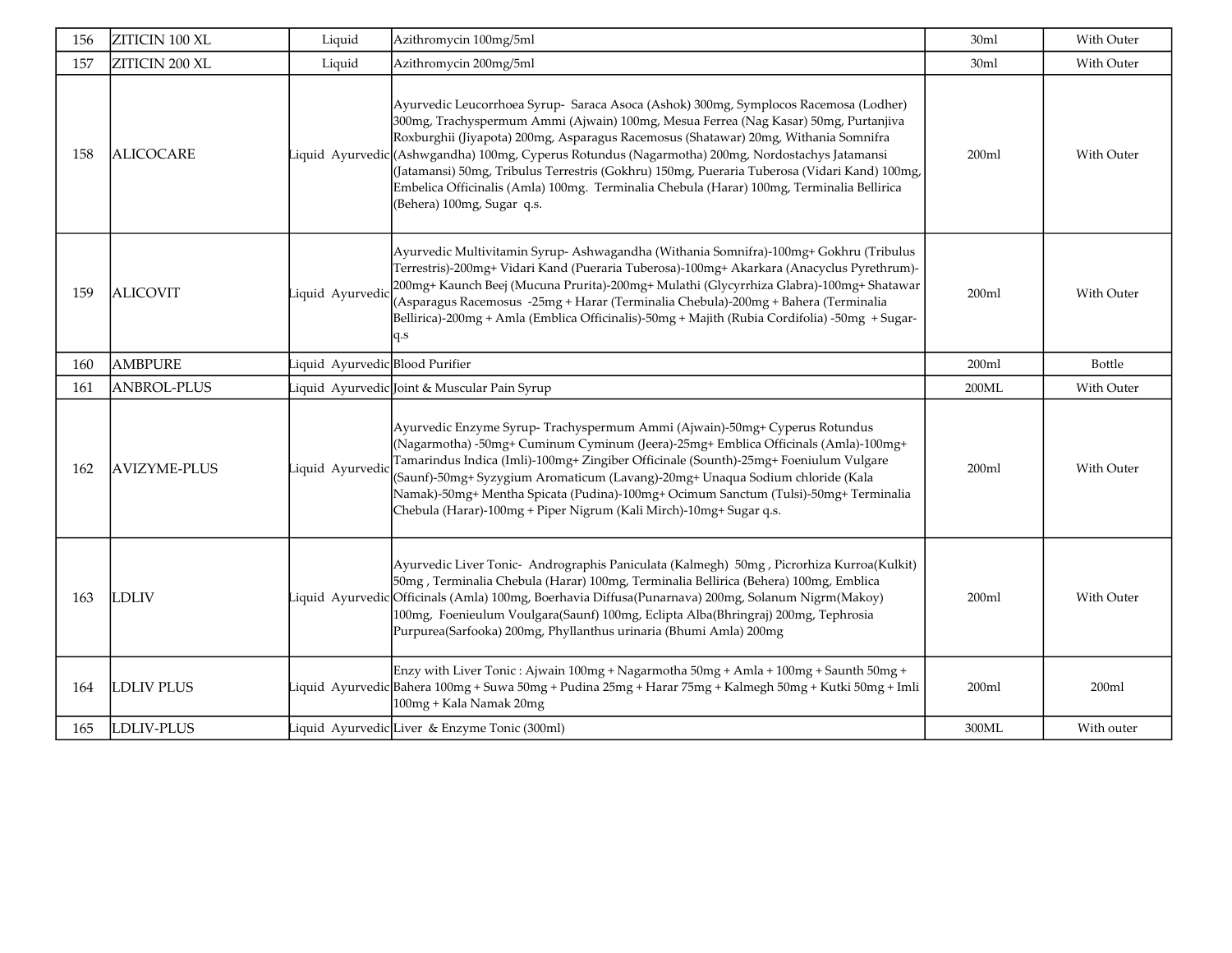| 166 | <b>SILSTONE</b>     | Liquid Ayurvedio | Ayurvedic Stone Removing and Alkaliser Syrup- Pashanbhed Varun (Crataeva Nurvala)-<br>200mg+ Gokhru (Tribulus Terrestris)-100mg+ Punarnava (Boerhavia Diffusa)-100mg+ Kuthi<br>(Dolichos Biflorus)-150mg+ Sheetal Chini (Piper Cubeba)-50mg+ Palash Phool (Butea<br>Monosperma)-100mg+ Makoy (Solanum Nigrum)-125mg+ Daru Haridra (Berberis Aristata)-<br>50mg + Shudh Shilajeet (Asphaltum Punjabinum)-50mg+ Yavakshar (Hordeum Vulgare Ash.)-<br>25mg+ Moolishar (Raphanus Sativus Ash.)-25mg + Apamargshar (Achyranthes Aspera Ash.)-<br>25mg + Saindha Namak (Rock Salt.)-25mg+ Shwet Parpati -25mg+ Sugar-45% + Preservatives<br>(M.P.S/P.P.S)q.s | 200ml            | With Outer       |
|-----|---------------------|------------------|--------------------------------------------------------------------------------------------------------------------------------------------------------------------------------------------------------------------------------------------------------------------------------------------------------------------------------------------------------------------------------------------------------------------------------------------------------------------------------------------------------------------------------------------------------------------------------------------------------------------------------------------------------|------------------|------------------|
| 167 | <b>ATHRIN-PLUS</b>  | Lotion           | Permethrin 5.0%w/v + Cetrimide 0.1%w/v                                                                                                                                                                                                                                                                                                                                                                                                                                                                                                                                                                                                                 | 60ml             | With Outer       |
| 168 | <b>DEMAZOLE-B</b>   | Lotion           | Clotrimazole 1.00%w/v + Beclomethasone Dipropionate 0.025%w/v                                                                                                                                                                                                                                                                                                                                                                                                                                                                                                                                                                                          | 15ml             | With Outer       |
| 169 | <b>RIFCALA</b>      | Lotion           | Calamine 8.0% w/w + Liquid Paraffin 10.0% w/w                                                                                                                                                                                                                                                                                                                                                                                                                                                                                                                                                                                                          | 60ML             | With Outer       |
| 170 | <b>CUREG</b>        | Mouth wash       | Chlorhexidine Gluconate 0.2%                                                                                                                                                                                                                                                                                                                                                                                                                                                                                                                                                                                                                           | 100ml            | <b>Bottel</b>    |
| 171 | OFET-CL             | Nasal/Ear Drop   | Ofloxacin 0.3% + Clotrimazole 1% + Beclomethasone 0.025% + Lignocaine HCL 2%                                                                                                                                                                                                                                                                                                                                                                                                                                                                                                                                                                           | 5ml              | With Outer       |
| 172 | <b>PARABEC</b>      |                  | Nasal/ Ear Drop   Paradichlorobenazene 2.0% w/v, Benzocaine 2.7% w.v, Chlorbutol 5.0% Turpentine oil 15%                                                                                                                                                                                                                                                                                                                                                                                                                                                                                                                                               | $10 \text{ ml}$  | 10ml             |
| 173 | <b>XYLOMET</b>      |                  | Nasal/Ear Drop  Xylometazoline 0.1%                                                                                                                                                                                                                                                                                                                                                                                                                                                                                                                                                                                                                    | 10 <sub>ml</sub> | 10ml             |
| 174 | XYLOMET-P           |                  | Nasal/ Ear Drop   Xylometazoline Hydrochloride IP 0.05 W/V                                                                                                                                                                                                                                                                                                                                                                                                                                                                                                                                                                                             | 10ml             | 10ml             |
| 175 | XYLOMET-S           |                  | Nasal/ Ear Drop Sodium Chloride : 0.65% w/v Benzalkonium Chloride 0.02% v/v.                                                                                                                                                                                                                                                                                                                                                                                                                                                                                                                                                                           | $10 \text{ ml}$  | 10ml             |
| 176 | <b>ANBROL OIL</b>   | Oil              | Ayurvedic Pain Releiving Oil-Each 1 ml. contains : Zingiber Officinale (Saunth) 100mg,<br>Trachyspermum Ammi (Ajwain) 100mg, Acorus Calamus (Bach) 100mg, Datura Metel<br>(Dhatura) 100mg, Albizzia Lebbeck (Siras) 100mg, Vitex Negundo (Nirgundi) 100mg, Piper<br>Betle(Pan) 100mg, Litsea Glutinosa (Maida Lakdi) 100mg, Rauwolfia Serpentina (Sarpgandha)<br>100mg, Aconitum Ferox (Vatsnabh) 100mg, Strychnos Nuxvomica (Kuchla) 100mg, Sod.<br>Chloridium (Saindha Namak)100mg, Sesamum Indicum (Till Oil) q.s.                                                                                                                                  | 60ml             | with Outer       |
| 177 | <b>ADGEL</b>        | Ointment         | Diclofenac Diethyl Ammonium Salt 1.16% eq. to Diclofenac Sodium 1% Water soluble Gel Base<br>q.s.                                                                                                                                                                                                                                                                                                                                                                                                                                                                                                                                                      | 30 g             | <b>Tube Pack</b> |
| 178 | ADGEL-O             | Ointment         | Diclofenac Diethylamine 1.16%W/W + Methyl Salicylate 10% W/W Menthol 5 % W/W + Linseed<br>Oil 3%W/W+Benzyl Alcohol 1%                                                                                                                                                                                                                                                                                                                                                                                                                                                                                                                                  | 30 g             | Tube Pack        |
| 179 | ANBROL-Gel          | Ointment         | Aceclofenac 1.5%W/W + Oleum Lini 3.0% w/w (containing predominantly Linolenic Acid)<br>Linseed Oil 3% W/W + Methylsalicylate 10% W/W + Capsailin 0.01 % + Menthol 5% W/W                                                                                                                                                                                                                                                                                                                                                                                                                                                                               | 30gm             | Lami Tube        |
| 180 | <b>ATHRIN Cream</b> | Ointment         | Permethrin 5%w/w                                                                                                                                                                                                                                                                                                                                                                                                                                                                                                                                                                                                                                       | 30gm             | Tube pack        |
| 181 | <b>CLIMON-N</b>     | Ointment         | Clindamycin Phosphate 1% + Nicotinamide 4%                                                                                                                                                                                                                                                                                                                                                                                                                                                                                                                                                                                                             | 20gm             | Lami Tube        |
| 182 | <b>CORGE-C BN</b>   | Ointment         | Beclomethasone Dipropionate 0.025% + Neomycin Sulphate 0.5% + Clotrimazole 1.00%                                                                                                                                                                                                                                                                                                                                                                                                                                                                                                                                                                       | 15Gms            | Tube             |
| 183 | <b>CORGE-GM</b>     | Ointment         | Clobetasole Propionate 0.05% + Neomycin Sulphate 0.5% + Miconazole Nitrate 2.00%                                                                                                                                                                                                                                                                                                                                                                                                                                                                                                                                                                       | 15gm             | Lami Tube        |
| 184 | DEMAZOLE-S          | Ointment         | Clobetasol 0.05%w/w + Salicylic acid IP 3% w/w                                                                                                                                                                                                                                                                                                                                                                                                                                                                                                                                                                                                         | 30gm             | Tube pack        |
| 185 | DOVIDONE-AV         | Ointment         | Povidone-Iodine 5%W/W+Metronidazole 1%W/W + Aloe Vera 1.5%W/W                                                                                                                                                                                                                                                                                                                                                                                                                                                                                                                                                                                          | 15gm             | With Outer       |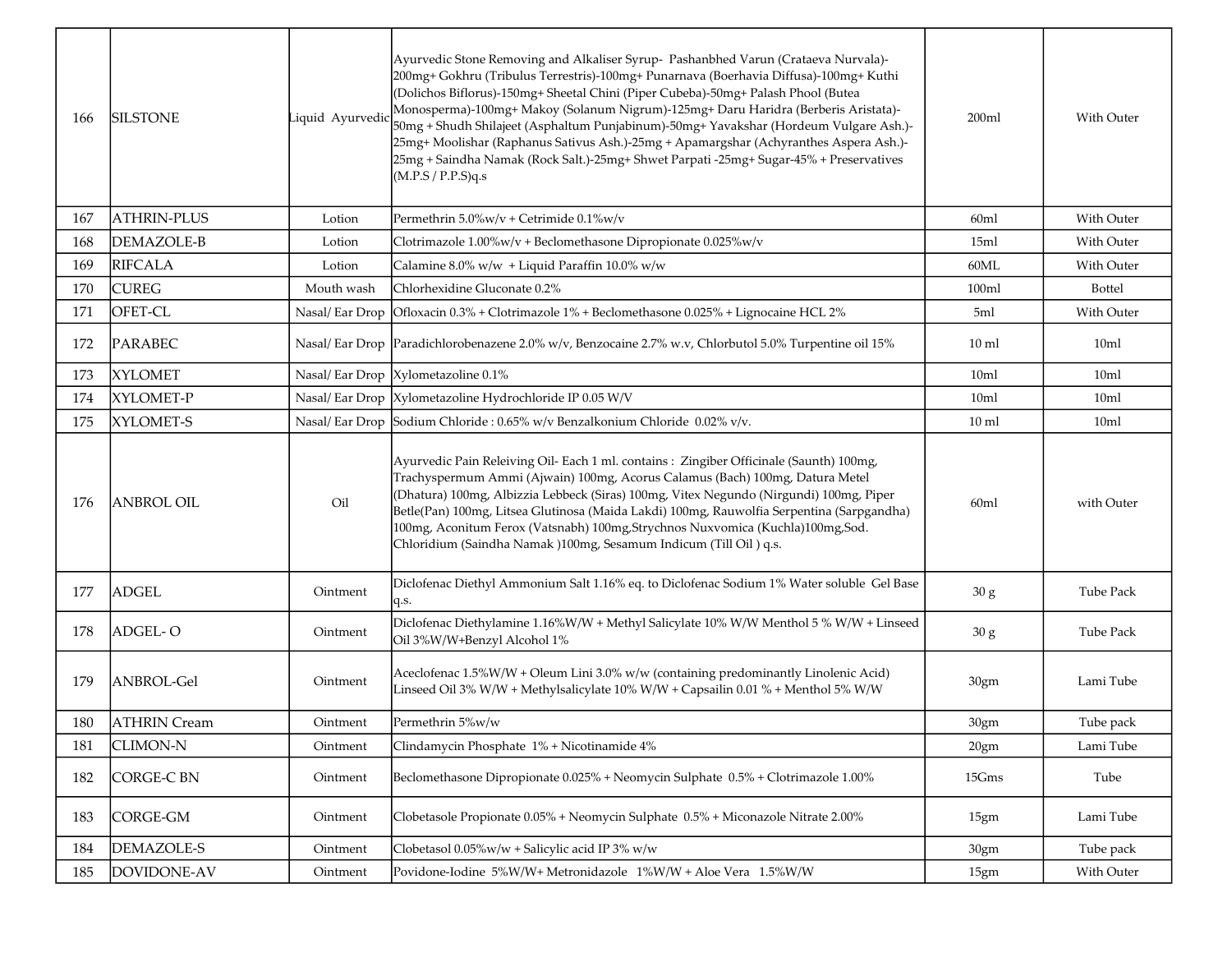| 186 | <b>LDLULI</b>      | Ointment       | Luliconazole 1% w/w                                                                                                                                                                                                                                                                                                                                                                                                                                                                                                                                                                                                                                           | 20gm             | Tube Pack    |
|-----|--------------------|----------------|---------------------------------------------------------------------------------------------------------------------------------------------------------------------------------------------------------------------------------------------------------------------------------------------------------------------------------------------------------------------------------------------------------------------------------------------------------------------------------------------------------------------------------------------------------------------------------------------------------------------------------------------------------------|------------------|--------------|
| 187 | OFET-TD            | Ointment       | Ofloxacin 0.75% w/w + Tinidazole $2.0\%$ w/w + Terbinafine Hcl $1.00\%$ w/w + Clobetasol<br>Propionate 0.05% w/w + Dexpanthenol 5% w/w + Methylparabeen 0.20% w/w +<br>Propylparabeen 0.02% w/w                                                                                                                                                                                                                                                                                                                                                                                                                                                               | 15gm             | Lami Tube    |
| 188 | <b>PARABET</b>     | Ointment       | Sertaconazole Nitrate 2% W/W                                                                                                                                                                                                                                                                                                                                                                                                                                                                                                                                                                                                                                  | 15gm             | Tube         |
| 189 | <b>TEXTERB</b>     | Ointment       | Terbinafine Hydrochloride 1%w/w                                                                                                                                                                                                                                                                                                                                                                                                                                                                                                                                                                                                                               | 15gm             | Tube Pack    |
| 190 | <b>VIDMINE</b>     | Ointment       | Etoricoxib 10mg + Methyl Salicylate 100mg + Menthol 50mg + Linseed Oil 30mg per gm. Of Gel                                                                                                                                                                                                                                                                                                                                                                                                                                                                                                                                                                    | 30gm             | Lami Tube    |
| 191 | DIVITEL-40H        | Tablet         | Telmisartan 40mg + Hydrochlorothiazide 12.5mg                                                                                                                                                                                                                                                                                                                                                                                                                                                                                                                                                                                                                 | 10x10            | Alu Alu      |
| 192 | <b>ADROVIT-DHA</b> | Protein Powder | DHA GLA Protein Each 100gms contains Protein (20%)-40gm, Carbohydrate-53 gm, Energy<br>Value -375 Kcal, Glutamic Acid -10Mg, L-lysine-25 Mg, Spirulina<br>-100Mg, DHA(Dososahexaenoic Acid)-50Mg, GLA(Gamma linoilenic Acid)-120Mg, Vitamin A-<br>3000 i.u , Vitamin D- 300 i.u , Vitamin B1-3Mg, Vitamin B2-2Mg , Vitamin B6-<br>3mg, Methycobalamin -100Mcg, Vitamin C-50mg, Vitamin E- 5mg, Folic Acid-1Mg, Calcium<br>Pantothenate -3mg, Niacinamide -30mg, Calcium- 600Mg, Phosporus-425mg, Minerals - Iron-<br>10Mg,Magensium-12Mg,Maganese -5mcg,Copper-2.5mg,Zinc-5mg,Chromium-75mcg,Selenium<br>-60mcg, Sodium-100mg, Potassium-150 mg, Iodine-0.1mg | 200GM            | Plastic Jar  |
| 193 | <b>ADROVIT-G</b>   | Protein Powder | Whey protein 20% 35g, carbohydrates 63gm, carbonyl iron 30mg, Biotin 39mcg, vit.a 5000 i.u.,<br>vit.c 80mg, vit d3 300 i.u., vit. b1 3.3mg, vit b2 4.5mg, nicotinamide 50mg, calcium pantothenate<br>1.6mg, vit b6 1.6mg, folic acid 10mg, vit. b12 1.6mcg, dicalcium phosphate 1330mg, copper<br>sulphate 1.6mg, manganese sulphate 0.1mg,Zinc 5mg.                                                                                                                                                                                                                                                                                                          | 200Gms           | Plastic Jar  |
| 194 | <b>ADROVIT-SF</b>  | Protein Powder | Sugar Free Protein Each 100 gm contains (Whey Protein 20 % Powder 30 gm) Maltodextrin 50<br>gm milk Powder 10 gm Fat 2 gm Vitamin A 4000 I.U Vitamin C 60mg Vitamin E 5 mg vitamin<br>B1 6 mg vitamin B2 4mg Vitamin D3 500 i.u Calcium D-Pantothenate 6mg Vitamin B6 2 mg<br>Folic Acid 2.5mg Iron 18.5mg calcium 1200 mg Phosphours 660 mg Selenium 200mcg<br>manganese 12 mg Manganese 5 mcg lodine 0.1mg Zinc as Sulphate 1.5mg Excipients qs                                                                                                                                                                                                             | 200GM            | Plastic Jar  |
| 195 | <b>CORGNINE</b>    | Sachet         | L-Arginine 3gm + Proanthocyanidin(90%) 75mg                                                                                                                                                                                                                                                                                                                                                                                                                                                                                                                                                                                                                   | 10gm             | 10x10gm      |
| 196 | DIVITE-D3          | Sachet         | Cholecalciferol 60,000 IU                                                                                                                                                                                                                                                                                                                                                                                                                                                                                                                                                                                                                                     | 1gm              | Sachet       |
| 197 | <b>PREBET</b>      | Sachet         | Probiotic Blends                                                                                                                                                                                                                                                                                                                                                                                                                                                                                                                                                                                                                                              | 1gm              | Sachet       |
| 198 | KALZEP-Z           | Shampoo        | Ketoconazole 2% With ZPTO 1%                                                                                                                                                                                                                                                                                                                                                                                                                                                                                                                                                                                                                                  | 60 <sub>ml</sub> | With Carton  |
| 199 | <b>ATHRIN</b>      | Soap           | Permethrin + Glycerin + Perfume TFM 76%                                                                                                                                                                                                                                                                                                                                                                                                                                                                                                                                                                                                                       | 75Gm             | With Outer   |
| 200 | <b>CUREG-AV</b>    | Soap           | Aloevera + Vitamin E + Chlorhexidine + Perfume TFM 76%                                                                                                                                                                                                                                                                                                                                                                                                                                                                                                                                                                                                        | 75Gm             | With Outer   |
| 201 | <b>KETOZOE</b>     | Soap           | Ketoconazole 1%                                                                                                                                                                                                                                                                                                                                                                                                                                                                                                                                                                                                                                               | 75gm             | 1x1          |
| 202 | <b>ACMIC</b>       | Tablet         | Mecobalamin 1500 mcg                                                                                                                                                                                                                                                                                                                                                                                                                                                                                                                                                                                                                                          | 10x10            | Alu Alu      |
| 203 | ACMIC-G            | Tablet         | Mecobalamin 500mcg + Gabapentin 300mg                                                                                                                                                                                                                                                                                                                                                                                                                                                                                                                                                                                                                         | 10x10            | Alu Alu      |
| 204 | <b>ADCOLD</b>      | Tablet         | Cetirizine 5mg + Paracetamol 325mg + Phenylepherine10mg                                                                                                                                                                                                                                                                                                                                                                                                                                                                                                                                                                                                       | 10x10            | Alu Alu      |
| 205 | ADCOLD-PLUS        | Tablet         | Paracetamol 325mg + Phenylepherine 5mg + Caffeine 30mg + Menthol 1mg +Diphenhydramine<br>25mg.                                                                                                                                                                                                                                                                                                                                                                                                                                                                                                                                                                | 10x10            | Blister Pack |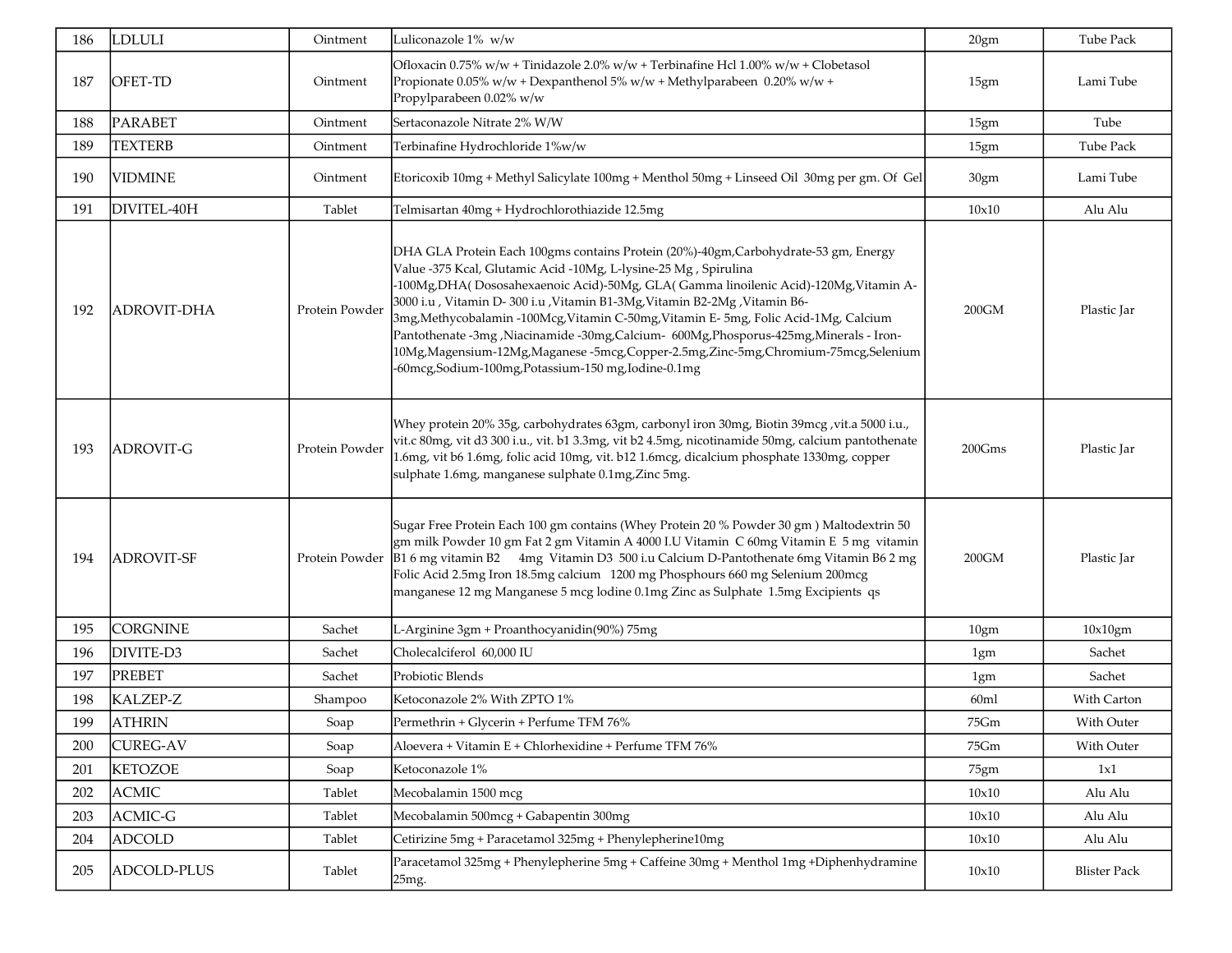| 206 | <b>ADINOL A</b>      | Tablet | Amlodipine 5mg + Atenolol 50mg                                                                                                                                                                                                                                                                                                                                                                                                                                                                                                                                                                                                                                                                                                                                                                                                                                                                                                             | 10x10 | Alu Alu                  |
|-----|----------------------|--------|--------------------------------------------------------------------------------------------------------------------------------------------------------------------------------------------------------------------------------------------------------------------------------------------------------------------------------------------------------------------------------------------------------------------------------------------------------------------------------------------------------------------------------------------------------------------------------------------------------------------------------------------------------------------------------------------------------------------------------------------------------------------------------------------------------------------------------------------------------------------------------------------------------------------------------------------|-------|--------------------------|
| 207 | <b>ADITHER PLUS</b>  | Tablet | Arteemether 80mg + Lumefantrine 480mg                                                                                                                                                                                                                                                                                                                                                                                                                                                                                                                                                                                                                                                                                                                                                                                                                                                                                                      | 1x6   | <b>Blister Pack</b>      |
| 208 | ADLOX 250            | Tablet | Levofloxacin 250mg                                                                                                                                                                                                                                                                                                                                                                                                                                                                                                                                                                                                                                                                                                                                                                                                                                                                                                                         | 10x10 | <b>Blister Clear PVC</b> |
| 209 | ADLOX 500            | Tablet | Levofloxacin 500mg                                                                                                                                                                                                                                                                                                                                                                                                                                                                                                                                                                                                                                                                                                                                                                                                                                                                                                                         | 10x10 | Alu Alu                  |
| 210 | <b>ADLOX OZ</b>      | Tablet | Levofloxacin 250mg + Ornidazole 500mg                                                                                                                                                                                                                                                                                                                                                                                                                                                                                                                                                                                                                                                                                                                                                                                                                                                                                                      | 10x10 | Alu Alu                  |
| 211 | ADMONT-3D            | Tablet | Acebrophylline SR 200mg + Montelukast Sodium eq to Montelukast 10mg + Levocetirizine<br>Dihydrochloride 5mg                                                                                                                                                                                                                                                                                                                                                                                                                                                                                                                                                                                                                                                                                                                                                                                                                                | 10x10 | Alu Alu                  |
| 212 | <b>ADMONT-LC</b>     | Tablet | Levocetirizine 5mg + Montelukast 10mg                                                                                                                                                                                                                                                                                                                                                                                                                                                                                                                                                                                                                                                                                                                                                                                                                                                                                                      | 10x10 | Alu Alu                  |
| 213 | ADMONT-LC-KID        | Tablet | Levocetirizine 2.5mg + Montelukast 4mg                                                                                                                                                                                                                                                                                                                                                                                                                                                                                                                                                                                                                                                                                                                                                                                                                                                                                                     | 10x10 | Alu Alu                  |
| 214 | ADORT-M              | Tablet | Drotaverine 80mg + Mefenamic Acid 250mg                                                                                                                                                                                                                                                                                                                                                                                                                                                                                                                                                                                                                                                                                                                                                                                                                                                                                                    | 10x10 | Alu Alu                  |
| 215 | ADPAX 1000 DUO       | Tablet | Amoxycillin 875mg + Clavulanic acid 125mg                                                                                                                                                                                                                                                                                                                                                                                                                                                                                                                                                                                                                                                                                                                                                                                                                                                                                                  | 1x10  | Alu Alu                  |
| 216 | ADPAX-375            | Tablet | Amoxycillin 250mg + Clavulanic Acid 125mg                                                                                                                                                                                                                                                                                                                                                                                                                                                                                                                                                                                                                                                                                                                                                                                                                                                                                                  | 10x10 | Alu Alu                  |
| 217 | ADPAX KID D.T        | Tablet | Amoxycillin -200mg + Clavulaniate Potassium-28.5mg                                                                                                                                                                                                                                                                                                                                                                                                                                                                                                                                                                                                                                                                                                                                                                                                                                                                                         | 5x6   | Alu Alu                  |
| 218 | ADPAX-625            | Tablet | Amoxycillin 500mg + Clavulanic Acid 125mg                                                                                                                                                                                                                                                                                                                                                                                                                                                                                                                                                                                                                                                                                                                                                                                                                                                                                                  | 10x10 | Alu Alu                  |
| 219 | ADPAX-625 LB         | Tablet | Amoxycillin 500 mg + Clavulanic Acid 125mg + Lactic Acid Baccillus 60 Million Spores. (Strip<br>Pack 10x6)                                                                                                                                                                                                                                                                                                                                                                                                                                                                                                                                                                                                                                                                                                                                                                                                                                 | 10x6  | Strip Pack               |
| 220 | ADROVAS-10           | Tablet | Rosuvastatin 10mg                                                                                                                                                                                                                                                                                                                                                                                                                                                                                                                                                                                                                                                                                                                                                                                                                                                                                                                          | 10x10 | Alu Alu                  |
| 221 | ADROVAS-20           | Tablet | Rosuvastatin 20mg                                                                                                                                                                                                                                                                                                                                                                                                                                                                                                                                                                                                                                                                                                                                                                                                                                                                                                                          | 10x10 | Alu Alu                  |
| 222 | <b>ADROVIT FORTE</b> | Tablet | Each serving 1 tablet contains: Vitamin C (as coated) 150 mg, Elemental Magnesium (as<br>Magnesium Hydroxide) 100mg, Betacarotene 6% as Preparation (as natural mixed carotenoids)<br>50mg, Nicotinamide 50mg, L-Arginine 50 mg, L-Cystine 33mg, L-camitine Tartrate 30mg,<br>Calcium Pantothenate 20mg, Pyridoxine Hydrochloride (Vitamin B6) 20mg, Elemental Zinc (as<br>Zinc Sulphate Monohydrate) 15mg, Thiamine Mononitrate (Vitamin B1) 15mg, Elemental Iron<br>(as Ferrous Fumarate) 9mg, Riboflavin (Vitamin B2) 5mg, Elemental Manganese (as Manganese<br>Sulphate) 4mg, Lycopene 6% preparation 4mg, Elemental Copper (as Copper Sulphate) 2mg,<br>Folic Acid 1500mcg, Elemental Selenium (as Sodium Selenate) 200mcg, Elemental Iodine (as<br>Potassium Iodine) 150mcg, Elemental Chromium (as Chromium Trichloride) 75mcg, Vitamin<br>B12 15mcg, Vitamin A (As acetate) 5000IU, Vitamin D3 800IU, Vitamin E (as acetate) 25IU. | 1x10  | <b>Strip Pack</b>        |
| 223 | ADZOLED-600          | Tablet | Linezolid 600mg                                                                                                                                                                                                                                                                                                                                                                                                                                                                                                                                                                                                                                                                                                                                                                                                                                                                                                                            | 1X10  | Alu Alu Shrink Pack      |
| 224 | <b>AFEXDINE 120</b>  | Tablet | Fexofenadine 120mg                                                                                                                                                                                                                                                                                                                                                                                                                                                                                                                                                                                                                                                                                                                                                                                                                                                                                                                         | 10x10 | Alu Alu                  |
| 225 | <b>AFEXDINE 180</b>  | Tablet | Fexofenadine 180mg                                                                                                                                                                                                                                                                                                                                                                                                                                                                                                                                                                                                                                                                                                                                                                                                                                                                                                                         | 10x10 | Alu Alu                  |
| 226 | AFEXDINE-M           | Tablet | Fexofinadine 120mg + Montelukast 10mg                                                                                                                                                                                                                                                                                                                                                                                                                                                                                                                                                                                                                                                                                                                                                                                                                                                                                                      | 10x10 | Alu Alu                  |
| 227 | AFEXDINE-M 180       | Tablet | Fexofinadine 180mg+Montelukast 10mg                                                                                                                                                                                                                                                                                                                                                                                                                                                                                                                                                                                                                                                                                                                                                                                                                                                                                                        | 10x10 | Alu Alu                  |
| 228 | <b>ALCALCI</b>       | Tablet | Calcium Carbonate 200mg + Alfacalcidol 0.25mcg                                                                                                                                                                                                                                                                                                                                                                                                                                                                                                                                                                                                                                                                                                                                                                                                                                                                                             | 10x10 | Alu Alu                  |
| 229 | <b>ALICON 200</b>    | Tablet | Fluconazole 200mg                                                                                                                                                                                                                                                                                                                                                                                                                                                                                                                                                                                                                                                                                                                                                                                                                                                                                                                          | 25x1  | <b>Blister</b> pack      |
| 230 | ALICON-150           | Tablet | Fluconazole 150mg                                                                                                                                                                                                                                                                                                                                                                                                                                                                                                                                                                                                                                                                                                                                                                                                                                                                                                                          | 25x1  | <b>Blister Clear Pvc</b> |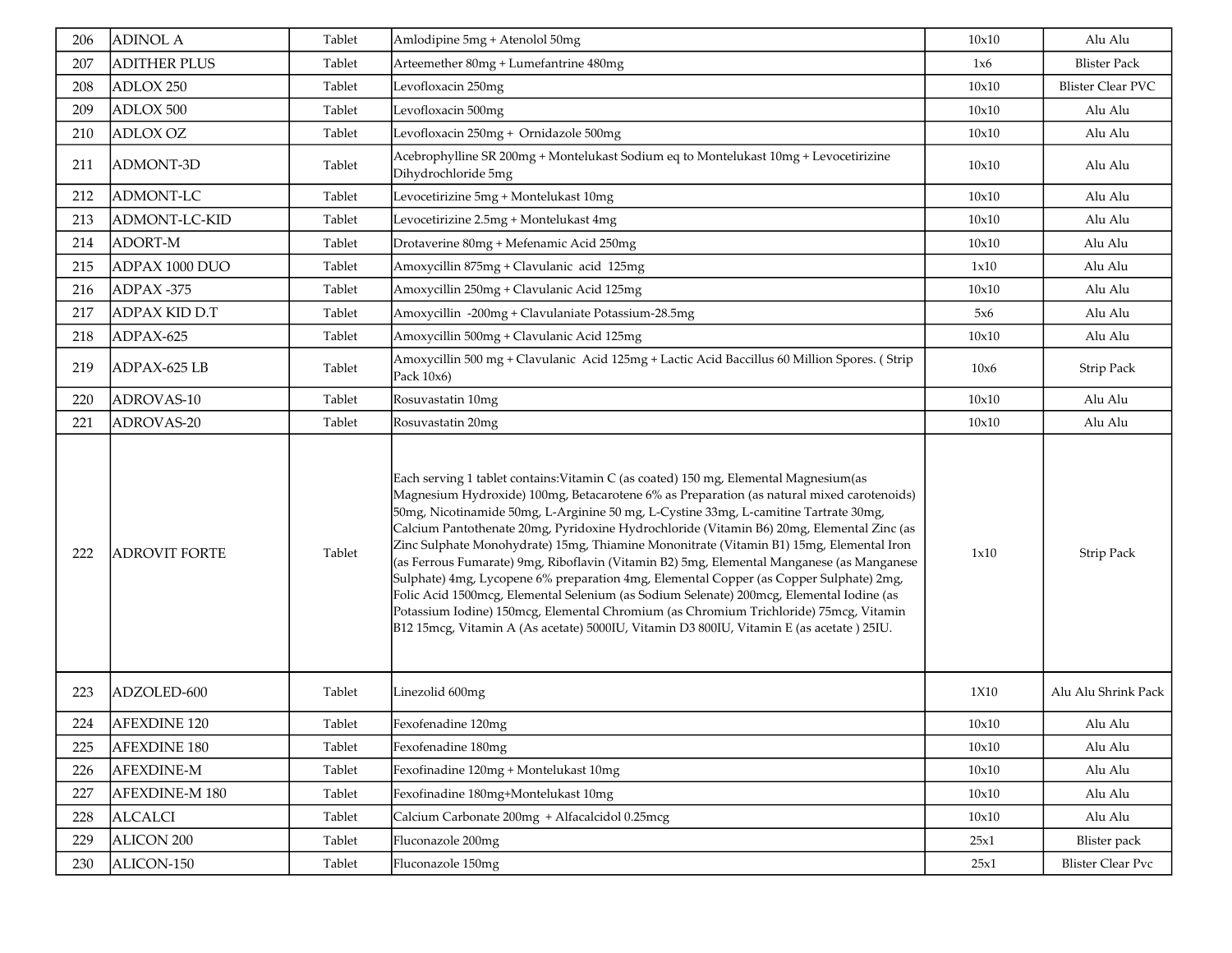| 231 | <b>ALICON-PLUS</b>   | Tablet | Fluconazole 150mg + Ivermectin 6mg                               | 20X1   | <b>Blister Pack</b>      |
|-----|----------------------|--------|------------------------------------------------------------------|--------|--------------------------|
| 232 | ALOVIR 400           | Tablet | Aciclovir 400mg                                                  | 10x10  | <b>Blister Clear Pvc</b> |
| 233 | <b>ALOVIR 800</b>    | Tablet | Aciclovir 800mg                                                  | 10x10  | <b>Blister Clear Pvc</b> |
| 234 | <b>AMIDASE</b>       | Tablet | Serratiopeptidase 10mg                                           | 10x10  | Alu Alu                  |
| 235 | AMIDASE-D            | Tablet | Diclofenac Potassium 50mg + Serratiopeptidase 10mg               | 10x10  | <b>Blister Clear Pvc</b> |
| 236 | <b>AMIDASE-DP</b>    | Tablet | Diclofenac Pot. 50mg + Paracetamol 325mg + Serratiopetidase 10mg | 10x10  | <b>Blister Clear Pvc</b> |
| 237 | AMPRID-4             | Tablet | Methylprednisolone 4mg                                           | 10x10  | Alu Alu                  |
| 238 | <b>ANBROL 200 SR</b> | Tablet | Aceclofenac 200mg SR                                             | 10x10  | Alu Alu                  |
| 239 | <b>ANBROL-A</b>      | Tablet | Aceclofenac 100mg + Paracetamol 325mg                            | 10X10  | <b>Blister Clear Pvc</b> |
| 240 | ANBROL-FORTE         | Tablet | Aceclofenac 100mg + Paracetamol 325mg + Serratiopeptidase 15mg   | 10x10  | Alu Alu                  |
| 241 | ANBROLIC-300         | Tablet | Allopurinol 300mg                                                | 10x10  | Alu-Alu                  |
| 242 | <b>ANBROL-MR</b>     | Tablet | Aceclofenac 100mg + Paracetamol 325mg + Chlorzoxazone 250mg      | 10x10  | Alu Alu                  |
| 243 | <b>ANBROL-S</b>      | Tablet | Aceclofenac 100mg + Paracetamol 325mg + Serratiopeptidase 10mg   | 10x10  | Alu Alu                  |
| 244 | ANBROL-T4            | Tablet | Thiocolchicoside 4mg + Aceclofenac 100mg                         | 10x10  | Alu Alu                  |
| 245 | ANBROL-T8            | Tablet | Thiocolchicoside 8mg + Aceclofenac 100mg                         | 10x10  | Alu Alu                  |
| 246 | <b>AVIZOLE-PLUS</b>  | Tablet | Albendazole 400mg + Ivermectin 12mg                              | 6X5X1  | Blister                  |
| 247 | <b>CALDYNE</b>       | Tablet | Calcium Citrate 1200mg + Calcitrol 0.25mg                        | 10x10  | Alu Alu                  |
| 248 | CEFAM-250            | Tablet | Cefuroxime 250mg                                                 | 10x10  | Alu Alu                  |
| 249 | CEFAM-500            | Tablet | Cefuroxime 500mg (Alu 10x10)                                     | 10x10  | Alu Alu                  |
| 250 | CEFAM-CV-250         | Tablet | Cefuroxime 250mg + Clavulanate 125mg                             | 10X1X6 | Alu Alu                  |
| 251 | CEFAM-CV-500         | Tablet | Cefuroxime 500mg + Clavulanate Potassium 125mg                   | 10X1X6 | Alu-Alu                  |
| 252 | CLIVER-C             | Tablet | Cefpodoxime 200mg + Clavulanic Acid 125mg (Alu 10x6)             | 10x6   | Alu Alu                  |
| 253 | CLIVER-100 DT        | Tablet | Cefpodoxime Proxetil 100mg DT                                    | 10x10  | Alu Alu                  |
| 254 | CLIVER-200           | Tablet | Cefpodoxime Proxetil 200mg                                       | 10x10  | Alu Alu                  |
| 255 | <b>CLIVER-AZ</b>     | Tablet | Cefpodoxime 200mg + Azithromycin 250mg                           | 1x10   | Alu Alu                  |
| 256 | <b>CLIVER-O</b>      | Tablet | Cefpodoxime 200mg + Ofloxacin 200mg                              | 10x10  | Alu Alu                  |
| 257 | <b>CORGABA-NT</b>    | Tablet | Gabapentin 400mg + Nortrytline 10mg                              | 10x10  | Alu Alu                  |
| 258 | DET LOC-30           | Tablet | Deflazacort 30mg                                                 | 1x10   | Alu Alu                  |
| 259 | DET LOC-6            | Tablet | Deflazacort 6mg                                                  | 10x10  | Alu Alu                  |
| 260 | DIABIC-M             | Tablet | Metformin 500mg + Gliclazide 80mg                                | 10x10  | <b>Blister Clear Pvc</b> |
| 261 | DICZONE-MR           | Tablet | Diclofenac Pot. 50mg + Paracetamol 325mg + Chlorzoxazone 250mg   | 10x10  | <b>Blister Clear Pvc</b> |
| 262 | DIVITEL-40           | Tablet | Telmisartan 40mg                                                 | 10x10  | Alu Alu                  |
| 263 | <b>DIVITEL-A</b>     | Tablet | Telmisartan 40mg + Amlodipine 5mg                                | 10x10  | Alu Alu                  |
| 264 | DIXIP-F              | Tablet | Doxylamine Succinate 10mg + Pyridoxine 10mg + Folic Acid 2.5mg   | 10x10  | Alu Alu                  |
| 265 | <b>DIXIP-FORTE</b>   | Tablet | Doxylamine Succinate 20mg + Pyridoxine 20mg + Folic Acid 5mg     | 10x10  | Alu Alu                  |
| 266 | <b>DOMOL</b>         | Tablet | Rabeprazole 20mg                                                 | 10x10  | Alu Alu                  |
| 267 | DOMOL-R              | Tablet | Rabeprazole 20mg + Domperidone 10mg                              | 10x10  | Alu Alu                  |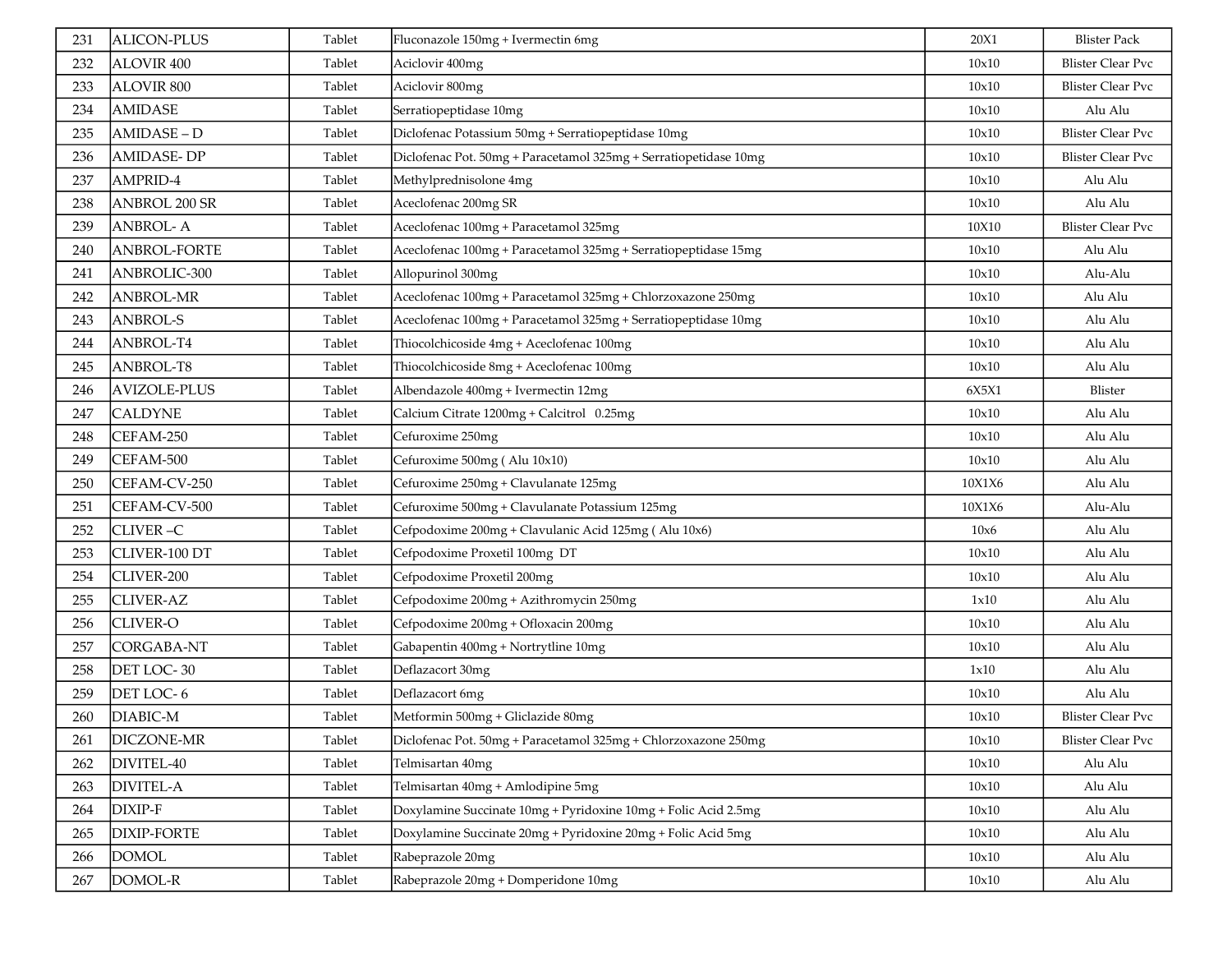| 268 | <b>ESADZOLE</b>     | Tablet | Esomeprazole 40mg                                                                                      | 10x10 | Alu Alu                  |
|-----|---------------------|--------|--------------------------------------------------------------------------------------------------------|-------|--------------------------|
| 269 | FERID-FZ            | Tablet | Ferrous Ascorbate 100mg + Folic Acid 1.5mg + Zinc Sulphate monohydrate eq. to elemental Zinc<br>22.5mg | 10x10 | Alu Alu                  |
| 270 | <b>FISTAT</b>       | Tablet | Febuxostat 40mg                                                                                        | 10x10 | Alu Alu                  |
| 271 | FLEXI (MD)          | Tablet | Ondansetron 4mg MD                                                                                     | 10x10 | Alu Alu                  |
| 272 | FLOCIN-500          | Tablet | Ciprofloxacin 500mg                                                                                    | 10x10 | <b>Blister Clear Pvc</b> |
| 273 | INDOZOLAM-0.25      | Tablet | Etizolam 0.25mg                                                                                        | 10x10 | Alu Alu                  |
| 274 | INDOZOLAM-0.5       | Tablet | Etizolam 0.5mg                                                                                         | 10x10 | Alu Alu                  |
| 275 | KETOZOE-Tab         | Tablet | Ketoconazole 200mg                                                                                     | 1x10  | Alu Alu                  |
| 276 | $LDL-N-10$          | Tablet | Atorvastatin 10mg                                                                                      | 10x10 | Alu Alu                  |
| 277 | $LDL-N-20$          | Tablet | Atorvastatin 20mg                                                                                      | 10x10 | Alu Alu                  |
| 278 | $LDL-N-40$          | Tablet | Atorvastatin 40mg                                                                                      | 10x10 | Alu Alu                  |
| 279 | LEFAX-G             | Tablet | Diacerein 50mg + Glucosamine Sul. Potassium-Chloride 750mg                                             | 10x10 | Alu Alu                  |
| 280 | LEFAX-GSM           | Tablet | Glucosamine Sulphate Potassium 750mg + Methly Sulphonyl Methane 250mg + Diacerein 50 mg                | 10x10 | Alu Alu                  |
| 281 | LEFAXICAM-P         | Tablet | Lornoxicam 8mg + Paracetamol 325mg                                                                     | 10x10 | Alu Alu                  |
| 282 | $LETIX - 100 DT$    | Tablet | Cefixime 100mg DT                                                                                      | 10x10 | Alu Alu                  |
| 283 | $LETIX - 200$       | Tablet | Cefixime 200mg                                                                                         | 10x10 | Alu Alu                  |
| 284 | $LETIX - 200 LB$    | Tablet | Cefixime 200mg + Lactic Acid Bacillus 60 Million Spores                                                | 10x10 | Alu Alu                  |
| 285 | LETIX-C             | Tablet | Cefixime 200mg + Clavulanic Acid 125mg (Alu 10x6)                                                      | 10x6  | Alu Alu                  |
| 286 | LETIX-AZ            | Tablet | Cefixime 200mg+ Azithromycin-250                                                                       | 10x10 | Alu Alu                  |
| 287 | <b>LETIX-O</b>      | Tablet | Cefixime 200mg + Ofloxacin 200mg + Lactic Acid Bacillus 60 Millions spores                             | 10x10 | Alu Alu                  |
| 288 | <b>LETIX-OX KID</b> | Tablet | Cefixime 100mg + Ofloxacin 100mg                                                                       | 10x10 | Alu Alu                  |
| 289 | LETIX-OZ            | Tablet | Cefixime 200mg + Ornidazole 500mg                                                                      | 10x10 | Alu Alu                  |
| 290 | MEFSINE-PLUS        | Tablet | Mefenamic 500mg + Paracetamol 325mg                                                                    | 10x10 | <b>Blister Clear PVC</b> |
| 291 | MEFSINE-TX          | Tablet | Mefenamic Acid 250mg + Tranexamic Acid 500mg                                                           | 10x10 | Alu Alu                  |
| 292 | $OFET - 200$        | Tablet | Ofloxacin 200mg                                                                                        | 10x10 | <b>Blister Clear Pvc</b> |
| 293 | $OFET - O$          | Tablet | Ofloxacin 200mg + Ornidazole 500mg                                                                     | 10x10 | <b>Blister Clear Pvc</b> |
| 294 | <b>PANTOLEX</b>     | Tablet | Pantoprazole 40mg                                                                                      | 10x10 | Alu Alu                  |
| 295 | PANTOLEX-D          | Tablet | Pantoprazole 20mg + Domperidone 10mg                                                                   | 10x10 | Alu Alu                  |
| 296 | PANTOLEX-DS         | Tablet | Pantoprazole 40mg + Domperidone 10mg                                                                   | 10x10 | Alu Alu                  |
| 297 | PANTOLEX-OD         | Tablet | Pantoprazole 40ng + Ondansetron 4mg                                                                    | 10x10 | Alu Alu                  |
| 298 | PARAVIZE-N          | Tablet | Nimesulide 100mg + Paracetamol 325mg                                                                   | 10x10 | <b>Blister Pack</b>      |
| 299 | PARAVIZE-SR         | Tablet | Paracetamol 1000mg SR                                                                                  | 10x10 | <b>Blister Pack</b>      |
| 300 | PREMETO-25          | Tablet | Metoprolol Tartrate 25mg ER                                                                            | 10x10 | Alu Alu                  |
| 301 | PREMETO-50          | Tablet | Metoprolol Tartrate 50mg ER                                                                            | 10x10 | Alu Alu                  |
| 302 | PREMETOP-D 50       | Tablet | Sildenafil citrate 50mg + Dapoxetine 30mg                                                              | 1x4   | Shrink Pack              |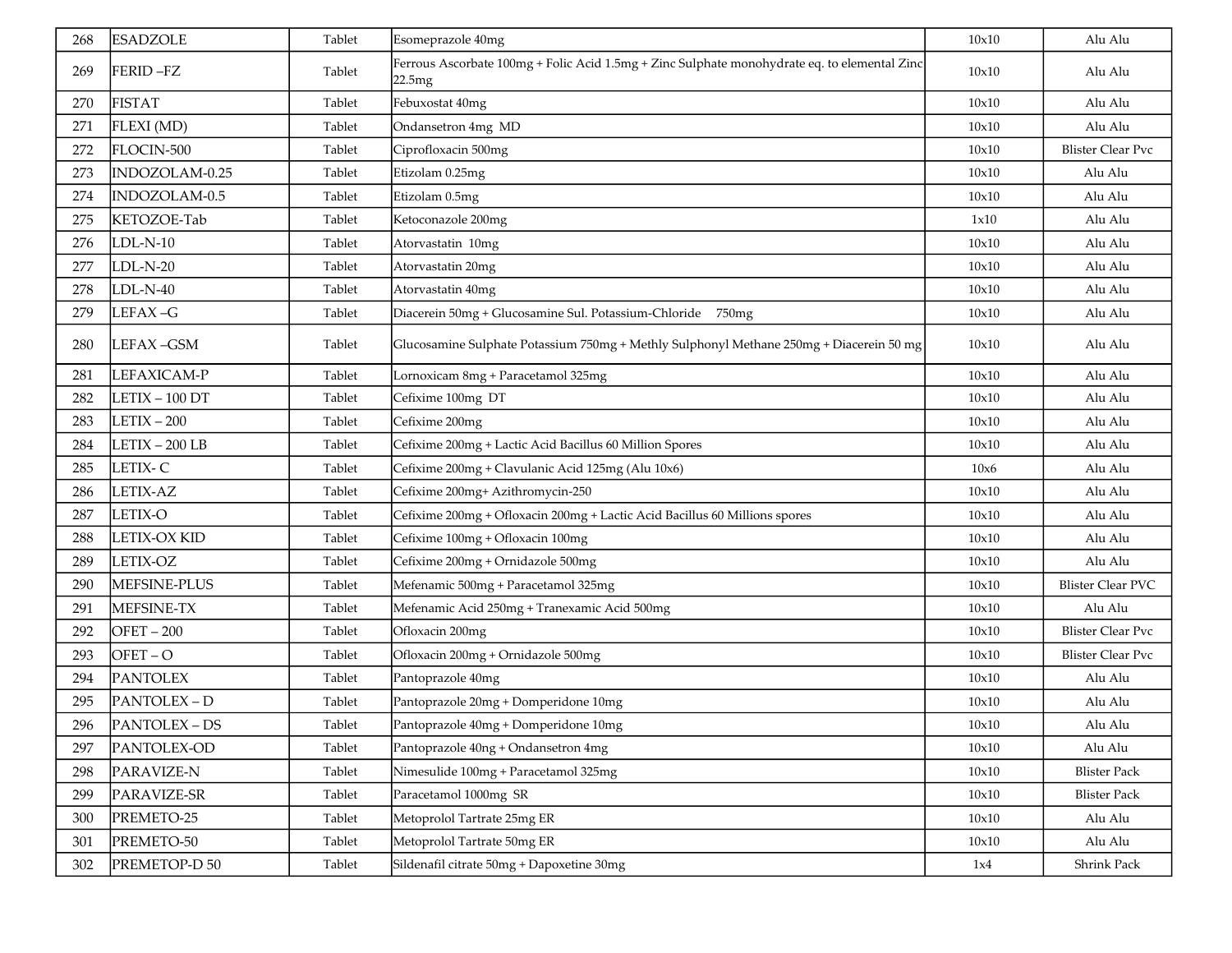| 303 | PROPIC-ER        | Tablet             | Glimepiride 2mg + Metformin 500mg + Pioglitazone 15mg                                                           | 10x10   | Alu Alu                  |
|-----|------------------|--------------------|-----------------------------------------------------------------------------------------------------------------|---------|--------------------------|
| 304 | PROPIC-FORTE     | Tablet             | Glimepiride 2mg + Metformin 1000mg                                                                              | 10x10   | Alu Alu                  |
| 305 | PROPIC-M         | Tablet             | Glimepiride 1mg + Metformin 500mg SR                                                                            | 10x10   | Blister Amber PVc        |
| 306 | PROPIC-MF        | Tablet             | Glimepiride 2mg + Metformin 500mg SR                                                                            | 10x10   | <b>Blister Clear Pvc</b> |
| 307 | PROPIC-MF3       | Tablet             | Glimepiride 3mg + Metformin 500mg SR                                                                            | 10x10   | <b>Blister Pack</b>      |
| 308 | REL-H            | Tablet             | Losartan Potassium 50mg + Hydrochlorothiazide 12.5mg                                                            | 10x10   | <b>Blister Clear Pvc</b> |
| 309 | RIFCOTIN-20      | Tablet             | Teneligliptin 20mg                                                                                              | 10x10   | Alu-Alu                  |
| 310 | RIFCOTIN-M       | Tablet             | Teneligliptin 20mg + Metformin 500mg                                                                            | 10x10   | <b>Blister Pack</b>      |
| 311 | RIMOL-P          | Tablet             | Tramadol 37.5mg + Paracetamol 325mg                                                                             | 10x10   | <b>Blister Clear Pvc</b> |
| 312 | <b>ROSIN</b>     | Tablet             | Levocetirizine Dihydrochloride 5mg                                                                              | 10x10   | Alu Alu                  |
| 313 | TEXTERB 250      | Tablet             | Terbinafine 250mg                                                                                               | 10x10   | Alu Alu                  |
| 314 | TRICITRYP-AP     | Tablet             | Aceclofenac 100mg + Paracetamol 325mg + Trypsin Chymotrysin 50000 IU                                            | 10x10   | Alu Alu                  |
| 315 | TRICITRYP-BR     | Tablet             | Trypsin 48mg + Bromelain 90mg + Rutoside Trihydrate 100mg                                                       | 10x10   | Alu Alu                  |
| 316 | VEGACETAM-800    | Tablet             | Piracetam 800mg                                                                                                 | 10x10   | <b>Blister Clear PVC</b> |
| 317 | VETOCAL - MZ     | Tablet             | Calcium Citrate -1000mg + Magnesium Hydroxide -100mg + Zinc Sulphate Monohydrate -4mg<br>+ Vitamin D3 - 200 I.U | 10x10   | <b>Blister Pack</b>      |
| 318 | VETOCAL-Z        | Tablet             | Calcium Carbonate - 1250 mg (eq. To elemental calcium 500mg) + Vit. D3 - 250 i.u. +Zinc<br>Sulphate -66 mg      | 10x10   | <b>Blister Clear Pvc</b> |
| 319 | VIDMINE-120      | Tablet             | Etoricoxib 120mg                                                                                                | 10x10   | Alu Alu                  |
| 320 | VIDMINE-60       | Tablet             | Etoricoxibe 60mg                                                                                                | 10x10   | Alu Alu                  |
| 321 | VIDMINE-90       | Tablet             | Etoricoxib 90mg                                                                                                 | 10x10   | Alu Alu                  |
| 322 | VIDMINE-E4       | Tablet             | Thiocolchicoside 4mg + Etoricoxib 60mg                                                                          | 10x10   | Alu Alu                  |
| 323 | <b>VIDMINE-P</b> | Tablet             | Etoricoxib 60mg + Paracetamol 325mg                                                                             | 10x10   | <b>Blister</b> pack      |
| 324 | XYLOMIDE PLUS-10 | Tablet             | Torsemide 10mg + Spironolactone 50mg                                                                            | 10x10   | <b>Blister Pack</b>      |
| 325 | XYLOMIDE PLUS-20 | Tablet             | Torsemide 20mg + Spironolactone 50mg                                                                            | 10x10   | <b>Blister Pack</b>      |
| 326 | XYLOMIDE-10      | Tablet             | Torsemide 10mg                                                                                                  | 10x10   | Alu-Alu                  |
| 327 | XYLOMIDE-20      | Tablet             | Torsemide 20mg                                                                                                  | 10x10   | Alu Alu                  |
| 328 | ZITICIN -250     | Tablet             | Azithromycin 250mg                                                                                              | 10x10   | Alu Alu                  |
| 329 | ZITICIN-500      | Tablet             | AZITHROMYCIN 500MG + LAB 2.5MS                                                                                  | 10x3    | Alu Alu                  |
| 330 | SENSAC-K         | <b>Tooth Paste</b> | Potassium Nitrate 5% w/w + Sodium Monofluro Phosphate 0.7%w/w + Triclosan 0.3%w/w                               | $50$ Gm | Tube Pack                |
| 331 | <b>VEVISE</b>    | Vaginal Wash       | Antiseptic Vaginal Wash                                                                                         | 100ml   | With Outer               |

This in Tentative Price List and Pack, Packing, Rate, MRP all details Kindly confirms before placing the o return any stock, so re confirm before placing the order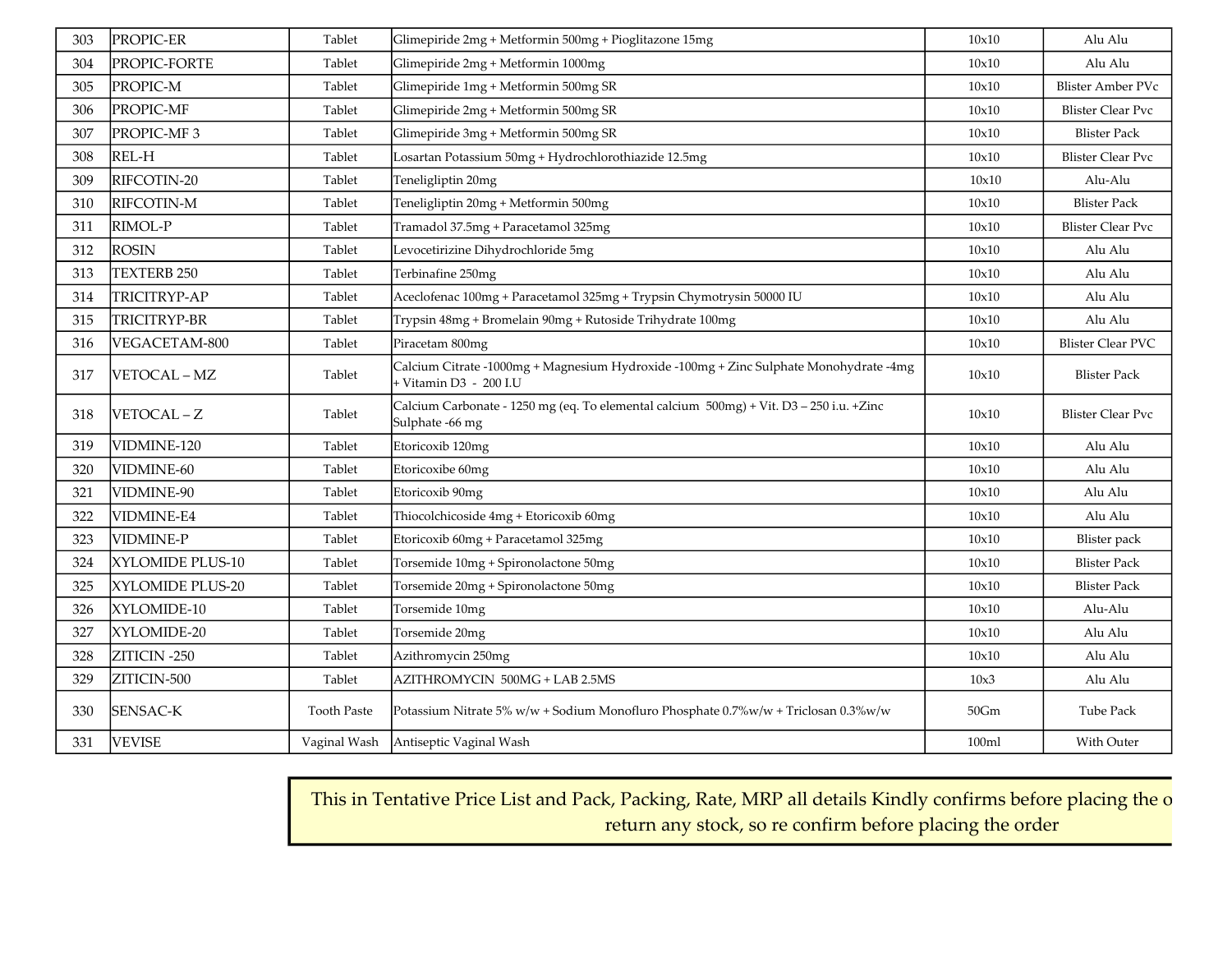|           |             | <b>Also Available Products</b>                                                                                                                                                                                                                                       |       |                     |
|-----------|-------------|----------------------------------------------------------------------------------------------------------------------------------------------------------------------------------------------------------------------------------------------------------------------|-------|---------------------|
| <b>SN</b> | <b>Type</b> | Composition                                                                                                                                                                                                                                                          | Pack  | Packing             |
|           | Capsule     | Amoxycillin 250mg                                                                                                                                                                                                                                                    | 10x10 | Blister             |
| 2         | Capsule     | Ampicilin 250mg + Dicloxacillin 250mg + LAB 60ms                                                                                                                                                                                                                     | 10x10 | <b>Blister Pack</b> |
| 3         | Capsule     | Clindamycin Hydrochloride 300mg                                                                                                                                                                                                                                      | 10x10 | Alu Alu             |
| 4         | Capsule     | Daruhaldi (Berberis Aristaa) 50mg + Kutki (Picrorhiza Kurroa) 50mg +<br>Punernva (Borehaavia Diffiusa) 100mg + Bhringraj (Eclipta Alba) 100mg +<br>Kansi (Cichorium Intybus) 50mg + Bhumyamalki (Phyllanthus Niruri)<br>100mg + Sarphankha (Tephrosia Purpuria) 50mg | 30x1  | Bottle with Outer   |
| 5         | Capsule     | Diclofenac Sodium 50mg + Thiocolchicoside 4mg                                                                                                                                                                                                                        | 10x10 | Alu Alu             |
| 6         | Capsule     | Diclofenac Sodium 50mg + Thiocolchicoside 8mg                                                                                                                                                                                                                        | 10x10 | Alu Alu             |
| 7         | Capsule     | Fluoxetine 20mg                                                                                                                                                                                                                                                      | 10x10 | Blister             |
| 8         | Capsule     | Omeprazole 20mg + Domperidome 30mg DSR                                                                                                                                                                                                                               | 10x10 | Alu Alu             |
| 9         | Capsule     | Orlistat 60mg                                                                                                                                                                                                                                                        | 1x10  | Alu Alu             |
| 10        | Capsule     | Orlistat 120mg                                                                                                                                                                                                                                                       | 1x10  | Alu Alu             |
| 11        | Capsule     | Pregabalin 75mg + Methylcobalamin 750mcg + Alpha lipoic acid 100mg +<br>Pyridoxine 3mg + Folic acid 1.5mg                                                                                                                                                            | 10x10 | Alu Alu             |
| 12        | Capsule     | Tamsulosin 0.4mg                                                                                                                                                                                                                                                     | 10x10 | Alu Alu             |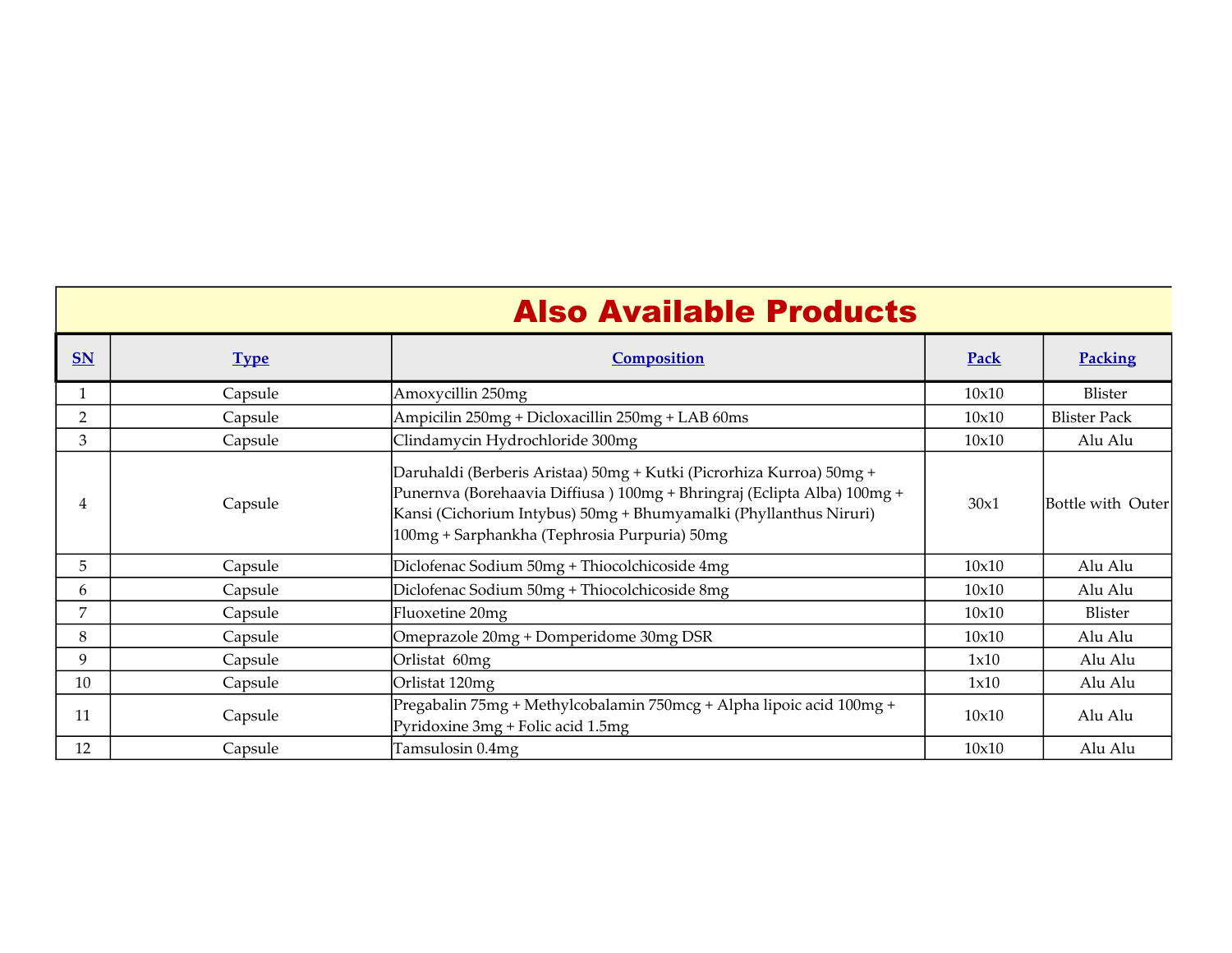| 13 | Capsule Ayurvedic | Stone Removing & Alkaliser Capsule- Pashanbhed Bergenia ligulata<br>200<br> mg. + Varun Crataeva Nurvala 100 mg. + Varun Crataeva Nurvala 100 mg.+<br>Punernava Boerhavia diffusa 50mg + Gokhru Tribulus Terrestris 100 mg.+<br>Kulthi Dolichos biflorus 44 mg.+ Yavakshar Hordeum Vulgare Ash. 2 mg+<br>Apamargshar Achyranthes aspera Ash. 2 mg + Moolishar Raphanus Sativus<br>Ash. 2 mg.                                                                                                                                                                                                                                                                                                                                                                                                                                                                                                                                                            | 30x1 | Pet Bottel With<br>Outer. |
|----|-------------------|---------------------------------------------------------------------------------------------------------------------------------------------------------------------------------------------------------------------------------------------------------------------------------------------------------------------------------------------------------------------------------------------------------------------------------------------------------------------------------------------------------------------------------------------------------------------------------------------------------------------------------------------------------------------------------------------------------------------------------------------------------------------------------------------------------------------------------------------------------------------------------------------------------------------------------------------------------|------|---------------------------|
| 14 | Capsule Soft Gel  | Co Enenzyme Q-10 100mg, L-Carnitine 200mg, Omega 3 Fatty Acid (EPA 90<br>+ DHA 60) 150mg, Selenium (Selenomethionine) 70mcg                                                                                                                                                                                                                                                                                                                                                                                                                                                                                                                                                                                                                                                                                                                                                                                                                             | 3x10 | <b>Blister Clear PVC</b>  |
| 15 | Capsule Soft Gel  | Di Basic Calcium Phosphate eq to elemental Calcium 75mg + Ginkgo Biloba<br>60mg + Di Basic Calcium Phosphate eq to elemental Phosphate 58mg +<br>Ginseng Extract Powder 42.5mg + Bilberry Extract 25mg + Pine Bark Extract<br>25mg + Vitamin C 25mg + DL-Methionine 22mg + Vitamin B3 10mg + Zinc<br>(As Zinc Oxide) 10mg + L-Lysine Hydrochloride 5mg + Vitamin B5 5mg +<br>Vitamin E Natural 5IU + Ferrous Sulphate 5mg + Magnesium (as Magnesium<br>Sulphate ) 3mg + Lutein 10% 2500mcg + L-Glutathione Potassium (As<br>Potassium Sulphate 2.5mg + Vitamin B2 1.5mg + Astaxanthin 10% 1mg +<br>Vitamin B1 (Mononitrate) 1mg + Vitamin B6 1mg + Manganese (As<br>Manganese Sulphate 0.5mg + Copper (As copper Sulphate) 0.5mg + Folic<br>Acid 200mcg + Vitamin A Concentrate 2500 IU + (Oily from as Palmitate) +<br>Iodine (As Pottassium Iodide) 0.1mg + Selenium (As Selenium Dioxide<br>Monohydrated 40mcg + Vitamin D3 200IU + Vitamin B12 1mcg | 3x10 | <b>Blister Pack</b>       |
| 16 | Capsule Soft Gel  | Docosahexaenoic Acid-200mg. Folic Acid-5mg. Vit B 12-1mcg                                                                                                                                                                                                                                                                                                                                                                                                                                                                                                                                                                                                                                                                                                                                                                                                                                                                                               | 3x10 | <b>Blister Clear PVC</b>  |
| 17 | Capsule Soft Gel  | Essential vitamins and minerals: Calcium Citrate Maleate 500mg + Calcitriol<br>0.25mcg + Omega 3 fatty acid, Eicosapentaenoic acid 90mg +<br>Docosahexaenoic acid 60mg + Boron as Sodium Borate 1.5 mg + L-Methyl<br>Folate 1mcg + Methylcobalamin 750mcg + Folic acid 400mcg + Vitamin K2-7<br>45mcg + Selenium Dioxide 75mcg + Zinc Oxide 7.5mg + Copper sulphate<br>45mcg                                                                                                                                                                                                                                                                                                                                                                                                                                                                                                                                                                            | 3x10 | <b>Blister Pack</b>       |
| 18 | Capsule Soft Gel  | Evening Primrose Oil 1000mg                                                                                                                                                                                                                                                                                                                                                                                                                                                                                                                                                                                                                                                                                                                                                                                                                                                                                                                             | 3X10 | <b>Blister Clear PVC</b>  |
| 19 | Capsule Soft Gel  | Evening Primrose Oil 500mg                                                                                                                                                                                                                                                                                                                                                                                                                                                                                                                                                                                                                                                                                                                                                                                                                                                                                                                              | 3X10 | <b>Blister Clear PVC</b>  |
| 20 | Capsule Soft Gel  | Isotretinoin 20mg                                                                                                                                                                                                                                                                                                                                                                                                                                                                                                                                                                                                                                                                                                                                                                                                                                                                                                                                       | 3x10 | <b>Blister Clear PVC</b>  |
| 21 | Capsule Soft Gel  | L-Methylfolate 1mg+ Methylcobalamin 1500mcg+Pyridoxal-5-Phosphate<br>0.5mg+Omega-3 fatty acid containing Eicosapentaenoic acid<br>90mg+Docosahexaenoic acid 60mg                                                                                                                                                                                                                                                                                                                                                                                                                                                                                                                                                                                                                                                                                                                                                                                        | 3x10 | <b>Blister Pack</b>       |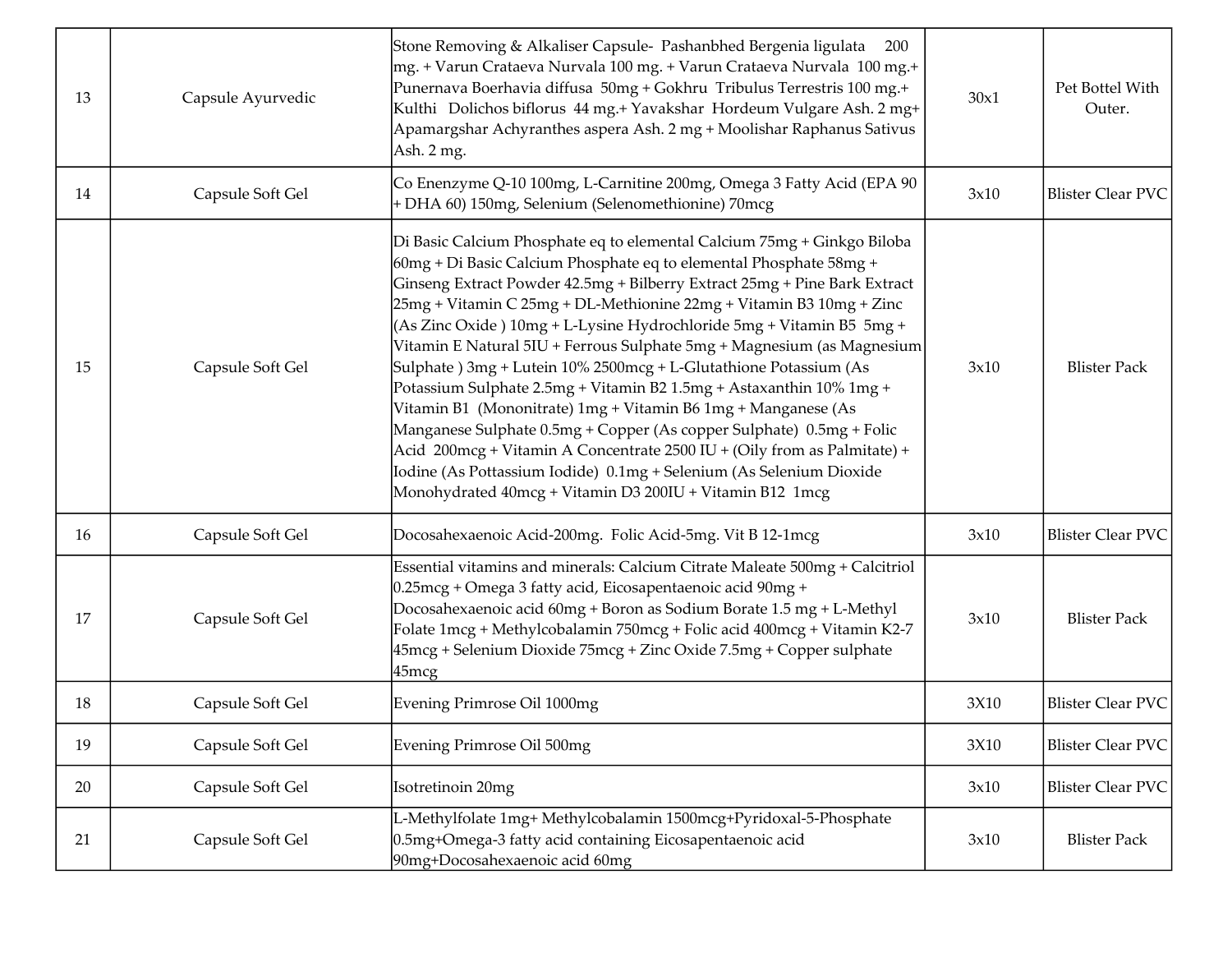| 22 | Capsule Soft Gel | Natural Progesterone 100mg<br>(Soft Gel)                                                                                                                                                                                                                        | 10x1x10         | <b>Blister Clear PVC</b> |
|----|------------------|-----------------------------------------------------------------------------------------------------------------------------------------------------------------------------------------------------------------------------------------------------------------|-----------------|--------------------------|
| 23 | Capsule Soft Gel | Omega 3 Fatty Acid Providing EPA 90mg + DHA 60mg + Coenzyme Q10<br>100mg (Ubidecarenone) + Lycopene 6% 4000mcg + Selenium Dioxide 70mcg<br>+ L Arginine 100mg                                                                                                   | 3x10            | <b>Blister Clear PVC</b> |
| 24 | Capsule Soft Gel | Vitamin C 40mg + Niacinamide 15mg + Biotin15mg+Vitamin E acetate<br>5mg+Calcium pantothenate5mg+ Folic acid 150mcg+ Essential mineral:<br>Calcium 100 mg+Magnesium sulphate 50 mg +Iron 14mg+Zinc 10mg+<br>Manganese 5mg+ Copper sulphate 1.7mg+ Selenium 40mcg | 1x15            | <b>Blister Pack</b>      |
| 25 | Cream            | Mupirocin 2% USP                                                                                                                                                                                                                                                | 10gm            | With Outer               |
| 26 | Dry Syp          | Amoxycillin 200mg + Clavulanic Acid 28.5mg/5ml (With WFI)                                                                                                                                                                                                       | $30 \text{ ml}$ | With Sterile<br>Water    |
| 27 | Dry Syp          | Cefixime 100mg + Clavulanic Acid 62.50mg/5ml                                                                                                                                                                                                                    | $30$ ml         | With Sterile<br>Water    |
| 28 | Dry Syp          | Cefixime 100mg + Clavulanic Acid 62.50mg/5ml                                                                                                                                                                                                                    | $30$ ml         | 1x1                      |
| 29 | Dry Syp          | Cefixime 100mg/5ml                                                                                                                                                                                                                                              | 30 ml           | With Sterile<br>Water    |
| 30 | Dry Syp          | Cefixime 50mg + Clavulanate 31.25mg/5ml (With Wfi)                                                                                                                                                                                                              | 30 ml           | With Sterile<br>Water    |
| 31 | Dry Syp          | Cefixime 50mg/5ml (With Wfi)                                                                                                                                                                                                                                    | 30 ml           | With Sterile<br>Water    |
| 32 | Dry Syp          | Cefpodoxime 100mg + Clavulanic Acid 62.50mg/5ml (With Wfi)                                                                                                                                                                                                      | $30$ ml         | With Sterile<br>Water    |
| 33 | Dry Syp          | Cefpodoxime 50mg + Clavulanic Acid 31.25mg                                                                                                                                                                                                                      | 30 ml           | With Sterile<br>Water    |
| 34 | Dry Syp          | Cefpodoxime Proxetil 50 mg/5ml (With Wfi)                                                                                                                                                                                                                       | $30$ ml         | With Sterile<br>Water    |
| 35 | Dry Syp          | Cefuroxime 125 mg/5ml (With Wfi)                                                                                                                                                                                                                                | 30 ml           | 1x1                      |
| 36 | Ear Drop         | Zinc 0.1%, Phenylephrine 0.12% Naphazoline 0.05%, Menthol 0.005%<br>Camphor 0.01%, HPMC 0.25%                                                                                                                                                                   | 10ml            | 1x1                      |
| 37 | Eye Drop         | Bromfenac Sodium Free Acid 0.9mg                                                                                                                                                                                                                                | 5ml             | 1x1                      |
| 38 | Eye Drop         | Fluorometholone 0.1% w/v & Tobramycin Sulphate 0.3% w/v                                                                                                                                                                                                         | 5ml             | 1x1                      |
| 39 | Eye Drop         | Ketorolac Tromethamine IP 0.5 W/V                                                                                                                                                                                                                               | 10ml            | 1x1                      |
| 40 | Eye Drop         | Ketorolac Tromethamine IP 0.5 W/V + Ofloxacin IP 0.3%                                                                                                                                                                                                           | 10ml            | 1x1                      |
| 41 | Eye Drop         | Moxifloxacin HCL BP 0.5 W/V + Ketorolac Tromethamine IP 0.5% W/V                                                                                                                                                                                                | 5ml             | 1x1                      |
| 42 | Eye Drop         | Ofloxacin 0.3%                                                                                                                                                                                                                                                  | 5ml             | 1x1                      |
| 43 | Eye Drop         | Olopatadine Hydrcholoride 0.1% w/v                                                                                                                                                                                                                              | 5ml             | 1x1                      |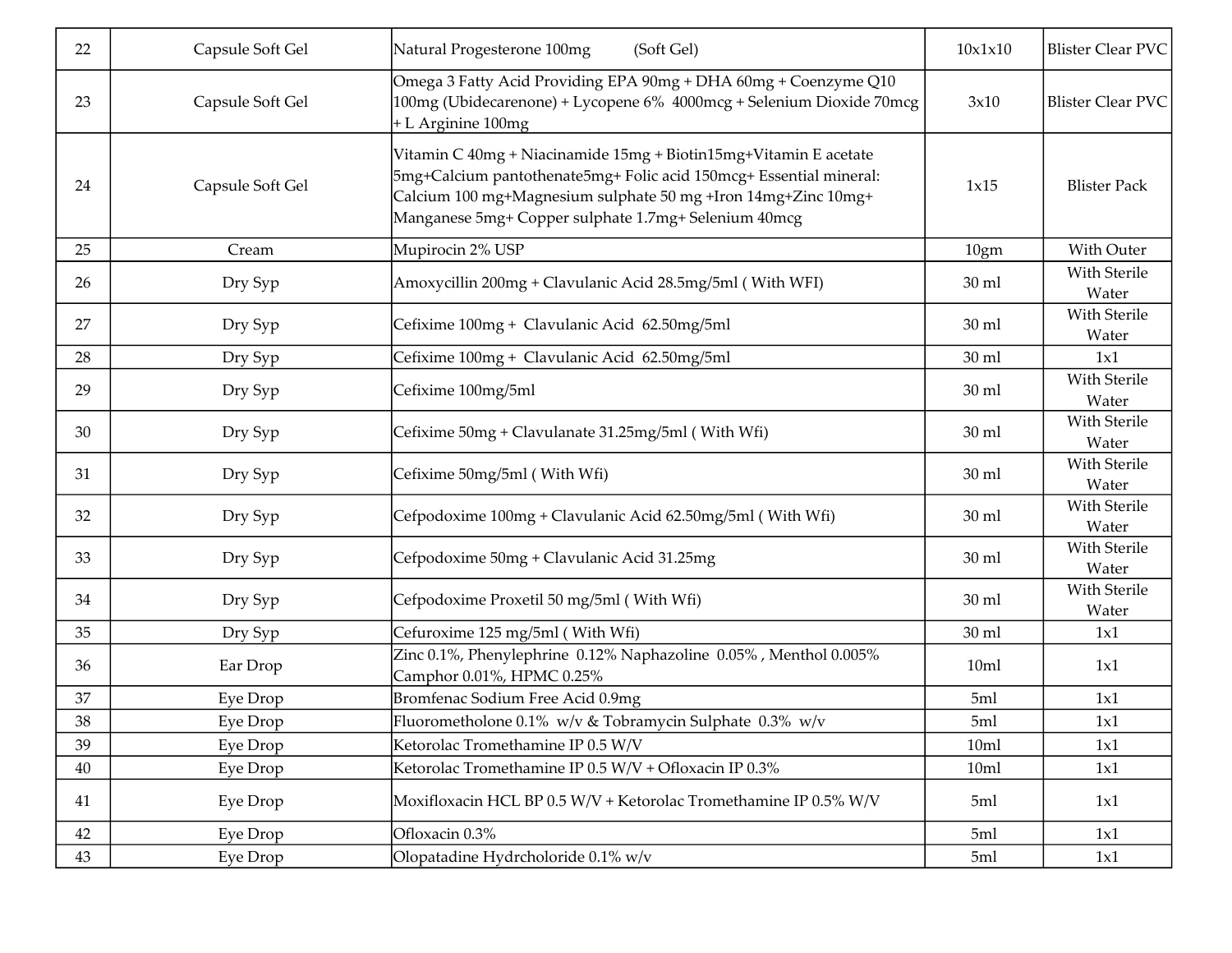| 44     | Gel       | Sodium Carboxy Methylcellulose 0.1% W/V + Stabilized oxychloro complex<br>$0.005\%$ w/v                   | 10ml      | 1x1               |
|--------|-----------|-----------------------------------------------------------------------------------------------------------|-----------|-------------------|
| 45     | Infusion  | Levofloxacin 500mg + Sodium Cl. 900mg                                                                     | 100ml     | 100ml             |
| 46     | Infusion  | Linezolid 200mg + Dextrose 5gm                                                                            | 100ml     | 100ml             |
| 47     | Infusion  | Linezolid 200mg + Dextrose 5gm/300ml                                                                      | 300ml     | Bottel            |
| 48     | Infusion  | Mannitol 10gm + Glycerin 10gm                                                                             | 100ml     | 100ml             |
| 49     | Infusion  | Moxifloxacin 400mg IV                                                                                     | 100ml     | 100ml             |
| 50     | Infusion  | Ofloxacin 200mg + Ornidazole 500mg IV                                                                     | 100ml     | 100ml             |
| 51     | Infusion  | Ofloxacin 200mg iv                                                                                        | 100ml     | 100ml             |
| 52     | Injection | Aceclofenac 150mg /2ml                                                                                    | 1x10      | <b>Tray Pack</b>  |
| 53     | Injection | Amoxycillin 250mg + Clavulanate Pot. 50mg                                                                 | Vial      | Vial              |
| 54     | Injection | Amoxycillin 500mg + Clavulanate Pot. 100mg                                                                | Vial      | Vial              |
| 55     | Injection | Artesunate 30mg                                                                                           | 1x1       | <b>Tray Pack</b>  |
| 56     | Injection | Cefepime 1000mg + Tazobactam 125mg                                                                        | 1x1       | Vial              |
| 57     | Injection | Cefepime 1gm + Sulbactum 500mg                                                                            | 1x1       | <b>Tray Pack</b>  |
| 58     | Injection | Cefoperazone 1gm + Sulbactam 1gm                                                                          | 1x1       | Vial              |
| 59     | Injection | Cefoperazone 2 gm + Sulbactam 1 gm                                                                        | 1x1       | <b>Tray Pack</b>  |
| 60     | Injection | Cefotaxime Sodium 1000mg                                                                                  | 10ml Vial | 10ml Vial         |
| 61     | Injection | Cefuroxime 1500mg                                                                                         | 1x1       | Vial              |
| 62     | Injection | Drotaverin 80mg/2ml                                                                                       | 10x1      | With tray 10x1    |
| 63     | Injection | Enoxaparin Sodium IP 40mg                                                                                 | 1x1       | Prefilled Syringe |
| 64     | Injection | Enoxaparin Sodium IP 60mg                                                                                 | 1x1       | Prefilled Syringe |
| 65     | Injection | Ethamsylate 250mg/2ml                                                                                     | 1x10      | <b>Tray Pack</b>  |
| 66     | Injection | Hydroxyprogesterone 250mg                                                                                 | 1x1       | Dispo Pack        |
| 67     | Injection | Hydroxyprogesterone 500mg                                                                                 | 1x1       | Dispo Pack        |
| 68     | Injection | L Ornithine L Asrpartate 5gm                                                                              | 1x1       | <b>Tray Pack</b>  |
| 69     | Injection | levosulpiride 25mg/2ml                                                                                    | 1x5       | 1x5               |
| 70     | Injection | Lornoxicam 8mg Inj                                                                                        | 1x1       | Vial              |
| 71     | Injection | Methylcobalamin 1500mcg +Vit. B1 100mg + Vit. B6 100mg +Niacinamide<br>100mg + D-Panthenol 50mg, Each 2ML | 1x1       | Dispo Pack        |
| 72     | Injection | Piracetam 3gm/15ml                                                                                        | 1x1       | 15ml Amp.         |
| 73     | Injection | Piroxicam 20mg/ml                                                                                         | 10x2ml    | <b>Tray Pack</b>  |
| 74     | Injection | Tobramycin 80mg                                                                                           | 1x1       | Vial              |
| 75     | Injection | Tranexamic Acid 500mg/5ml                                                                                 | 5x5ml     | 5x5ml             |
| 76     | Liquid    | Anti Ulcerent- Sucralfate 1gm + Oxetacaine 20mg/10ml 200ml                                                | 200ml     | With Outer        |
| $77\,$ | Liquid    | Azithromycin 100mg/5ml (15ml)                                                                             | 15ml      | With Outer        |
| 78     | Liquid    | Azithromycin 200mg/5ml (15ml)                                                                             | 15ml      | With Outer        |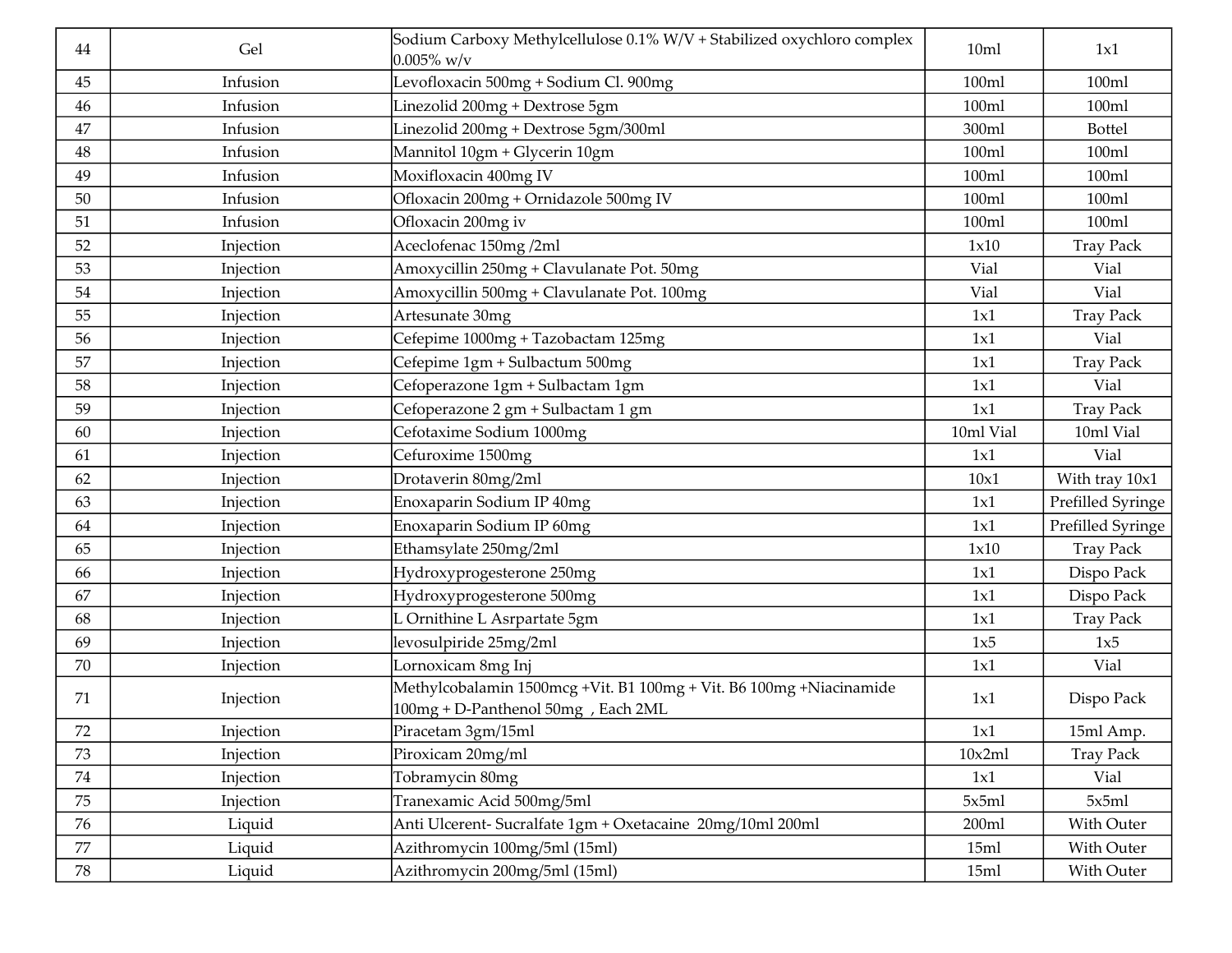| 79 | Liquid | Bcomplex Syrup- Vitamin A(As Vitamin-A Palmitate)2500 IU + Vitamin E<br>Aceate 5 IU Cholecalciferol 200 IU + Thiamine Hydrochloride 1mg +<br>Riboflavin Sodium Phosphate 1mg + Pyridoxine Hydrochloride 1mg + D-<br>Panthenol 1.5mg + Niacinamide 15mg + Cyalocobalamin 1mcg + D-<br>Panthenol 2.5mg + Zinc (As Zinc Sulphate) 3mg + Iodide (As Potassium<br>Iodide) 50mcg + Magnesium Chloride 0.8mg + Selenium (As Sodium<br>Selenate)10mcg + Lysine Hydrochloride 30mg. | 200ml | With Outer    |
|----|--------|----------------------------------------------------------------------------------------------------------------------------------------------------------------------------------------------------------------------------------------------------------------------------------------------------------------------------------------------------------------------------------------------------------------------------------------------------------------------------|-------|---------------|
| 80 | Liquid | Carbonyal Iron Syrup- Carbonyl Iron 60mg Thiamine Hydrochloride 1mg +<br>Riboflavin 1mg + Pyridoxine Hydrochloride 0.5mg + Cynanocobalamin<br>1mcg + Folic Acid 300mcg + Niacinamide 15mg + D-Panthenol 1mg +<br>Potassium Iodide e.q. to Iodide 100mcg + Manganese Sulphate 2.5mg<br>Copper Sulphate e.q. to Copper 1mcg Zinc Sulphateeq. to Zinc 20mg.                                                                                                                   | 200ml | With Outer    |
| 81 | Liquid | Cetirizine Di Hydrochloride 5mg                                                                                                                                                                                                                                                                                                                                                                                                                                            | 60ml  | With Outer    |
| 82 | Liquid | Chlorpheniramine Maleate 2mg + Paracetamol 125mg + Phenylephrine HCl<br>5mg                                                                                                                                                                                                                                                                                                                                                                                                | 60ml  | With Outer    |
| 83 | Liquid | Cough Syrup-Diphenylhydramine 14.08mg + Ammonium Chloride 138 mg<br>+ Sodium Citrate 57.06mg + Menthol 1.14 mg/5ml                                                                                                                                                                                                                                                                                                                                                         | 100ml | <b>Bottel</b> |
| 84 | Liquid | Enzyme Syrup-Diastase 50mg + Pepsin 10mg/10ml                                                                                                                                                                                                                                                                                                                                                                                                                              | 100ml | With Outer    |
| 85 | Liquid | Laxative-Lactulose 10gm/15ml                                                                                                                                                                                                                                                                                                                                                                                                                                               | 200ml | With Outer    |
| 86 | Liquid | Levofloxacin 125mg                                                                                                                                                                                                                                                                                                                                                                                                                                                         | 60ml  | With Outer    |
| 87 | Liquid | Levofloxacin 125mg + Ornidazole 125mg                                                                                                                                                                                                                                                                                                                                                                                                                                      | 30ml  | With Outer    |
| 88 | Liquid | Liver Syrup- Silymarin 50% 35mg + Thiamine 2mg + Riboflavin 1.5mg +<br>Pyridoxine 1.5mg + Nicotinamide 20mg + D-Panthenol 5mg                                                                                                                                                                                                                                                                                                                                              | 200ml | With Outer    |
| 89 | Liquid | Lycopene Syrup 100ml Lycopene (as Natural Tomat-O-Red) 1000mcg + Zinc<br>(as Sulphate Monohydrate) 7.50mg, Seleniuim (As Monohydrated<br>Dioxide)35mcg + Manganese (as Gluconate) 2.75mg + Iodine (as Iodine)<br>25mcg + Copper (as Sulpate) 1.1mg / Each 10ml (2teaspoons)                                                                                                                                                                                                | 100ml | With Outer    |
| 90 | Liquid | Mecobalamin 500 mcg + Folic Acid 1500mcg.                                                                                                                                                                                                                                                                                                                                                                                                                                  | 100ml | With Outer    |
| 91 | Liquid | Mefenamic acid 50mg + Paracetamol 125mg                                                                                                                                                                                                                                                                                                                                                                                                                                    | 60ml  | With Outer    |
| 92 | Liquid | Ofloxacin 100mg + Metronidazole 200mg/5ml                                                                                                                                                                                                                                                                                                                                                                                                                                  | 60ml  | With Outer    |
| 93 | Liquid | Ofloxacin 50mg + Metronidazol 100mg + Racecadotril 15mg                                                                                                                                                                                                                                                                                                                                                                                                                    | 30ml  | with outer    |
| 94 | Liquid | Ofloxacin 50mg + Ornidazole 125mg/5ml                                                                                                                                                                                                                                                                                                                                                                                                                                      | 60ml  | With Outer    |
| 95 | Liquid | Ofloxacin 50mg + Racecadotril 15mg + Orinidazol 125mg/5ml                                                                                                                                                                                                                                                                                                                                                                                                                  | 30ml  | With Outer    |
| 96 | Liquid | Paracetamol 250mg/5ml                                                                                                                                                                                                                                                                                                                                                                                                                                                      | 60ml  | With Outer    |
| 97 | Liquid | Piracetam 500mg/5ml                                                                                                                                                                                                                                                                                                                                                                                                                                                        | 100ml | With Outer    |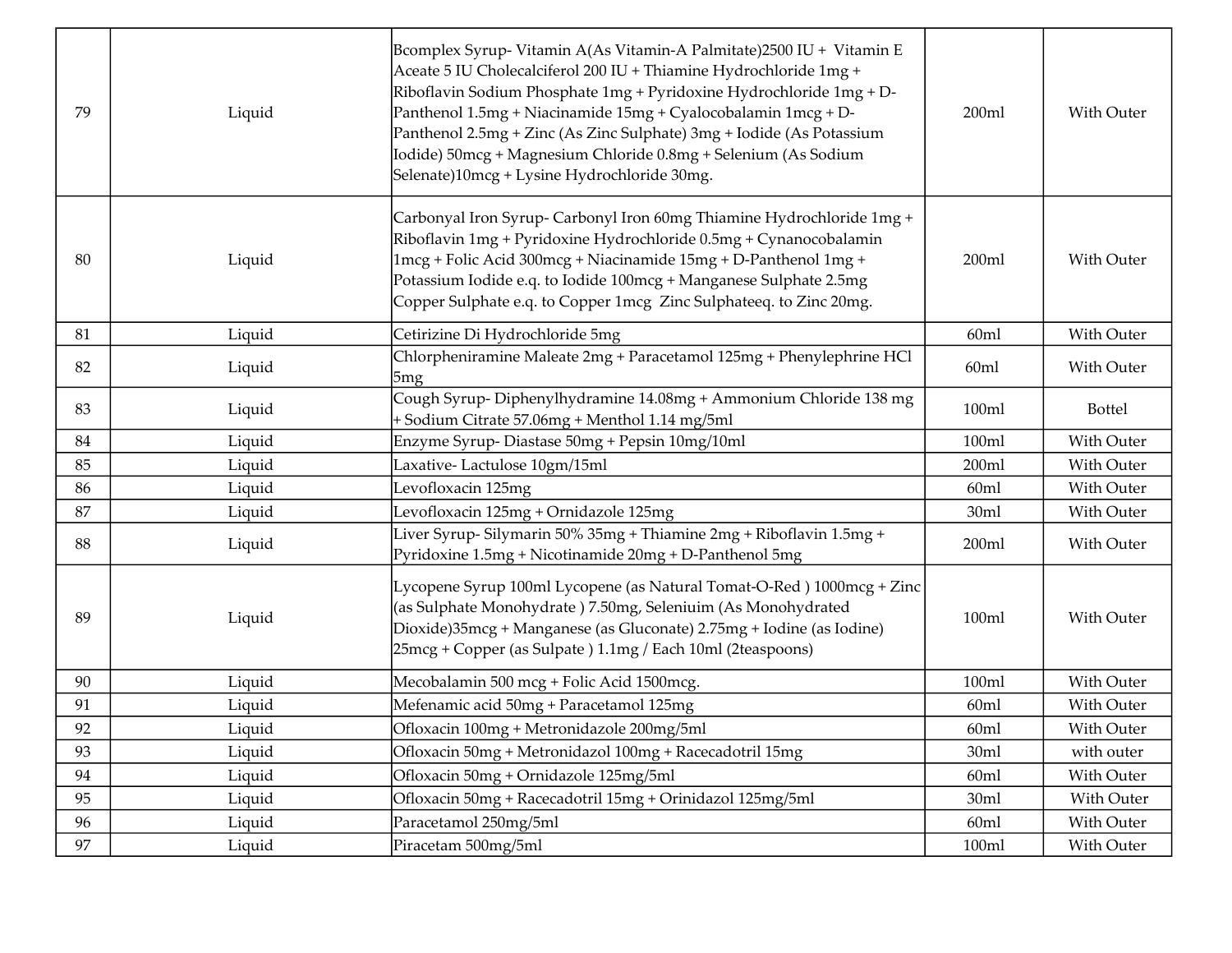| 98  | Liquid           | Protein Syrup-Protein (as protein hydrolysate) 333 mg, (Equivalent to 53.28<br>mg of Nitrogen), Vitamin B6 IP-0.75 mg , D-Panthenol IP-22.50<br>mg, Niacinamide IP-22.50 Mg, Iron Choline Citrate-15.00 mg. Iron Choline<br>Zinc (As Zinc Sulphate IP) 2.66 Mg, Magnesium Chloride USP -0.03 Mg/<br>Each 5 ml           | 200ml | With Outer   |
|-----|------------------|-------------------------------------------------------------------------------------------------------------------------------------------------------------------------------------------------------------------------------------------------------------------------------------------------------------------------|-------|--------------|
| 99  | Liquid Ayurvedic | Cough Syrup :Banaksha 60mg + Munaka 60mg + Unav 60mg + Gajban 60mg<br>+ Mulethi 60mg + Saunf 60mg + Reshakhatmi 60mg + Anjeer 60mg +<br>Kantakari 60mg + Kakarsinghi 60mg + Kaiphal60mg + Lahsura 30mg +<br>Ustakhadus 900mg + Somlata 900mg + Vasaka 1000mg + Giloy 60mg +<br>Tulsi60mg (Sugar and Honey flavour base) | 100ml | With Outer   |
| 100 | Ointment         | Beclomethasone Dipropionate 0.025% w/w + Fusidic Acid 2% w/w                                                                                                                                                                                                                                                            | 10GM  | Lami Tube    |
| 101 | Ointment         | Beclomethasone Dipropionate 0.025% w/w + Neomycin 0.5% w/w+<br>Miconazole Nitrate 2.0% w/w + Chlorocresol(as preserative) 0.1% w/w                                                                                                                                                                                      | 20gm  | Lami Tube    |
| 102 | Ointment         | Clobetasol Propinate .05% cream                                                                                                                                                                                                                                                                                         | 30GM  | Lami Tuber   |
| 103 | Ointment         | Fusidic Acid 2% w/w                                                                                                                                                                                                                                                                                                     | 10GM  | Lami Tube    |
| 104 | Ointment         | Hydroqinone 2% + Tretinoin 0.025% + Mometasone Furoate 0.1%                                                                                                                                                                                                                                                             | 15gm  | Lami Tube    |
| 105 | Ointment         | Ketoconazole + Neomycin + Tolnoftate + Iodochlor + Clobetasol +<br>Dexpanthenol                                                                                                                                                                                                                                         | 15GM  | Lami Tube    |
| 106 | Ointment         | Ketoconazole 2.0%w/w                                                                                                                                                                                                                                                                                                    | 15GM  | Lami Tube    |
| 107 | Ointment         | Mometasone Furoat 0.1% + Terbinafine Hydrochloride 1% Cream                                                                                                                                                                                                                                                             | 15GM  | Lami Tube    |
| 108 | Ointment         | Mometasone furoate 0.1% cream                                                                                                                                                                                                                                                                                           | 15gm  | Lami Tube    |
| 109 | Ointment         | Mometasone Furoate 0.1%w/w + Fusidic Acid 2%w/w                                                                                                                                                                                                                                                                         | 10GM  | Lami Tube    |
| 110 | Ointment         | Tacrolimus 0.1%w/w                                                                                                                                                                                                                                                                                                      | 10GM  | Lami Tube    |
| 111 | P. Drop          | Ambroxol HCl 7.5mg + Terbutaline Sulphate 0.25mg + Guaiphenesin 12.5mg                                                                                                                                                                                                                                                  | 15ml  | With Outer   |
| 112 | P. Drop          | Ambroxol Hydrochloride 7.5mg + Guaiphenesin 12.5mg + Levosalbutamol<br>$0.25$ mg/ml                                                                                                                                                                                                                                     | 15ml  | With Outer   |
| 113 | P. Drop          | Amoxycillin 80mg + Clavulanic acid 11.4mg                                                                                                                                                                                                                                                                               | 10ml  | Droper       |
| 114 | P. Drop          | Anticold Drops- Paracetamol 125mg + Phenylephirine Hcl 2.5mg +<br>Chlorpheniramine Maleate 1mg/ml                                                                                                                                                                                                                       | 15ml  | 1x1          |
| 115 | P. Drop          | Paracetamol 150mg/ml                                                                                                                                                                                                                                                                                                    | 15ml  | 15ml         |
| 116 | P. Drop          | Simethicone Emulsion 40mg + Dill Oil 0.005ml + Fennel Oil USP 0.0007ml                                                                                                                                                                                                                                                  | 15ml  | With Dropper |
| 117 | Protein Powder   | Isolated Soya Protein Each 100 gms protein (isolated soya protein) 75gms<br>carbohydrates 21gms, fat 4gms.                                                                                                                                                                                                              | 200gm | Pet Jar Pack |
| 118 | Soap             | Baby Soap:Sodium Palmate+Sodium Palm Karnelate aqua+ Perfume,<br>Glycerin+ Shea Butter+ Almond oil+Tinopal CBS-X, Titanium Di-Oxide +<br>EDTA+BHT                                                                                                                                                                       | 75gm  | 75gm         |
| 119 | Soap             | Ketoconazole 2%                                                                                                                                                                                                                                                                                                         | 75gm  | 75gm         |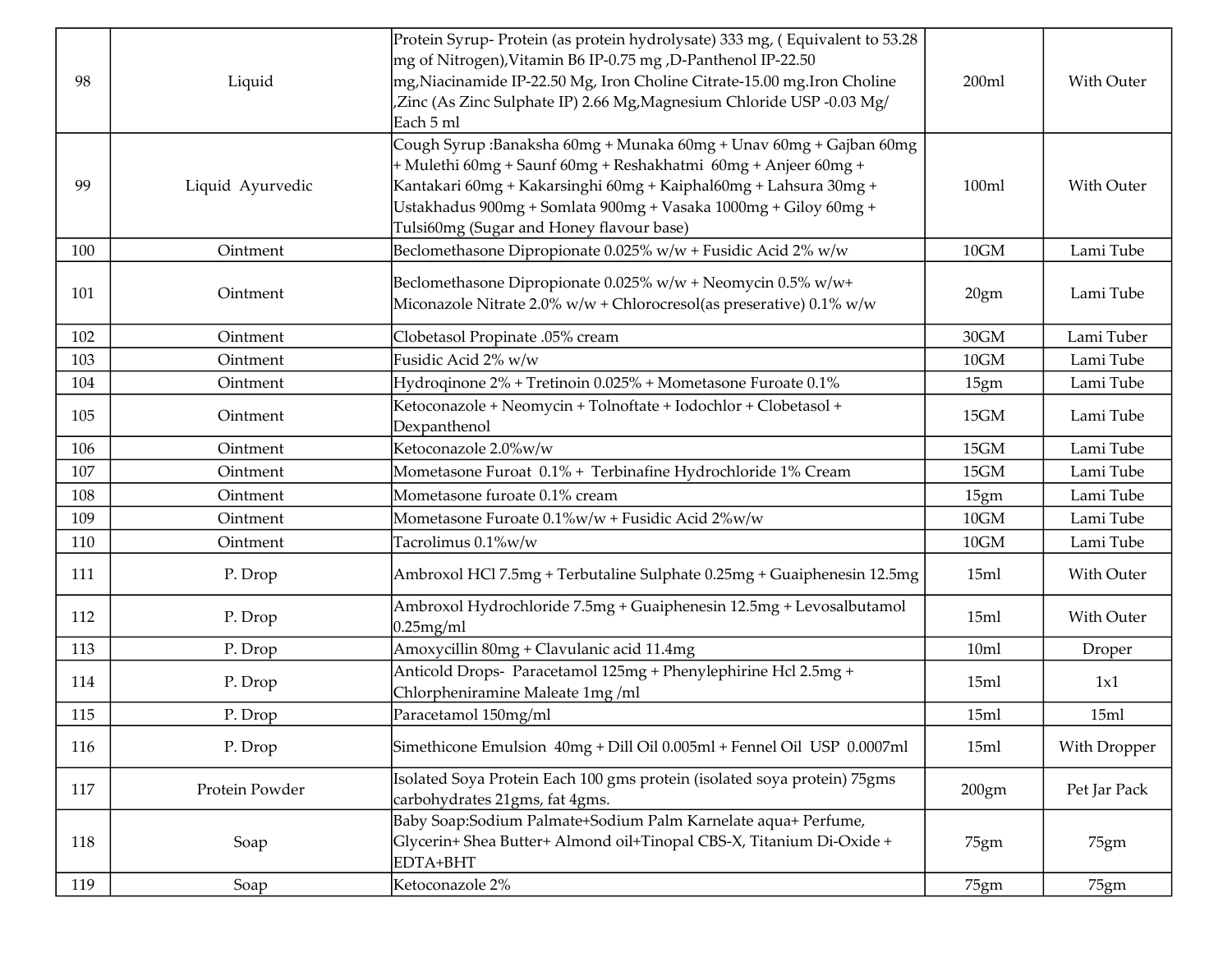|     |            | Mineral Oil, Talc, Citric Acid, Butylhydroxytoluene, Disodium EDTA, Methyl                                                                                                                                                                                                                                                                                                                                                                                                                                              |       |                          |
|-----|------------|-------------------------------------------------------------------------------------------------------------------------------------------------------------------------------------------------------------------------------------------------------------------------------------------------------------------------------------------------------------------------------------------------------------------------------------------------------------------------------------------------------------------------|-------|--------------------------|
| 120 | Soap       | Paraben, Propyl Paraben, CVI 12700, Rosmariunus Officinalis, Soap                                                                                                                                                                                                                                                                                                                                                                                                                                                       | 75Gm  | With Outer               |
|     |            | Noodles(Sodium Palmate,Sodium Cocoate,Sodium Hydroxide,Sodium<br>Chloride, Lauric Acid) & Water                                                                                                                                                                                                                                                                                                                                                                                                                         |       |                          |
| 121 | Soap       | Neem Extract 0.1% & Aloe Vera 0.2%                                                                                                                                                                                                                                                                                                                                                                                                                                                                                      | 75Gm  | With Outer               |
| 122 | Soap       | Vitamin E 0.25 % & Glycerin 3%                                                                                                                                                                                                                                                                                                                                                                                                                                                                                          | 75Gm  | With Outer               |
| 123 | Soap       | Vitamin E 0.5% W/W , Lanolin 3% W/W                                                                                                                                                                                                                                                                                                                                                                                                                                                                                     | 75Gm  | With Outer               |
|     |            | Sun Screen Lotion SPF-26, Octinoxate 7.5% w/w + Avobenzone 2% w/w +                                                                                                                                                                                                                                                                                                                                                                                                                                                     |       |                          |
| 124 | Sunscreen  | Oxybenzone 3% w/w + Zinc Oxide 2%w/w                                                                                                                                                                                                                                                                                                                                                                                                                                                                                    | 100ml | With Outer               |
| 125 | Sunscreen  | Sun Screen Lotion SPF-30, Allantoin, Avobenzone, Benzophenone 3,<br>Carbopol 940, Cetyl Alcohol Ceto Steryl Alcohol, Cyclopentasiloxane,<br>Dimethicone, Emulsifying wax, Ethyl Hexyl Methoxy Cinnamate, Glycerin,<br>Iso Proplyl Myristate, Light Liquid Parafin, Sodium Benzoate, Sodium<br>PCA, Octocrylene, Octyle Methoxicinnamate, Polysorbate 20, Sorbitol,<br>Stearic acid, Steryl Alcohol, Titanium Dioxide, Triethabolamine, Vitamin E,<br>Zinc Oxide, Methyl Paraben, Propyl Parabeen, Color, Perfume, Aqua. | 100ml | With Outer               |
| 126 | Suspension | Acebrophylline 50mg/5ml                                                                                                                                                                                                                                                                                                                                                                                                                                                                                                 | 100ml | With Outer               |
| 127 | Suspension | Albendazole 200mg + Ivermectin 1.5mg/5ml                                                                                                                                                                                                                                                                                                                                                                                                                                                                                | 10ml  | With Outer               |
| 128 | Suspension | Each 5 ml. contains : Levocetirizine Dihydrochloride IP 2.5 mg +<br>Bromhexine HCI IP 4 mg + Phenylephrine IP 12.5 mg + Paracetamol IP 250<br> mg                                                                                                                                                                                                                                                                                                                                                                       | 60ML  | <b>Bottel</b>            |
| 129 | Suspension | Ibuprofen 100mg + Paracetamol 162.5mg/5ml                                                                                                                                                                                                                                                                                                                                                                                                                                                                               | 60ml  | Without Outer            |
| 130 | Suspension | Liquid Paraffin 1.25ml + Milk of Magnesia 3.75ml + Sodium Picosulphate<br>3.33mg                                                                                                                                                                                                                                                                                                                                                                                                                                        | 170ml | 170ml                    |
| 131 | Tablet     | Acebrofyline 200mg + Fexofenadine 120mg + Montelukast 10mg                                                                                                                                                                                                                                                                                                                                                                                                                                                              | 10x10 | Alu Alu                  |
| 132 | Tablet     | Acebrophylline 200 mg SR                                                                                                                                                                                                                                                                                                                                                                                                                                                                                                | 10x10 | <b>Blister Pack</b>      |
| 133 | Tablet     | Acebrophylline 200mg + Montelukast Sodium eq to Montelukast 10mg +<br>Levocetirizine Dihydrochloride 5mg                                                                                                                                                                                                                                                                                                                                                                                                                | 10x10 | Alu Alu                  |
| 134 | Tablet     | Aceclofenac 100mg                                                                                                                                                                                                                                                                                                                                                                                                                                                                                                       | 10x10 | Alu Alu                  |
| 135 | Tablet     | Aceclofenac 100mg + Paracetamol 325mg                                                                                                                                                                                                                                                                                                                                                                                                                                                                                   | 10x10 | Alu-Alu                  |
| 136 | Tablet     | Aceclofenac 100mg + Paracetamol 325mg + Chlorzoxazone 500mg                                                                                                                                                                                                                                                                                                                                                                                                                                                             | 10x10 | <b>Blister Pack</b>      |
| 137 | Tablet     | Aceclofenac 100mg + Paracetamol 325mg + Tolperisone 150mg                                                                                                                                                                                                                                                                                                                                                                                                                                                               | 10x10 | Alu Alu                  |
| 138 | Tablet     | Aceclofenac 100mg + Serratiopeptidase 10mg                                                                                                                                                                                                                                                                                                                                                                                                                                                                              | 10x10 | Alu Alu                  |
| 139 | Tablet     | Albendazole 400mg                                                                                                                                                                                                                                                                                                                                                                                                                                                                                                       | 25x1  | <b>Blister Clear PVC</b> |
| 140 | Tablet     | Allopurinol 100mg                                                                                                                                                                                                                                                                                                                                                                                                                                                                                                       | 10x10 | Alu Alu                  |
| 141 | Tablet     | Amisulpride 50 mg                                                                                                                                                                                                                                                                                                                                                                                                                                                                                                       | 10x10 | <b>Blister Pack</b>      |
| 142 | Tablet     | Amlodipine 5mg                                                                                                                                                                                                                                                                                                                                                                                                                                                                                                          | 10x10 | Alu Alu                  |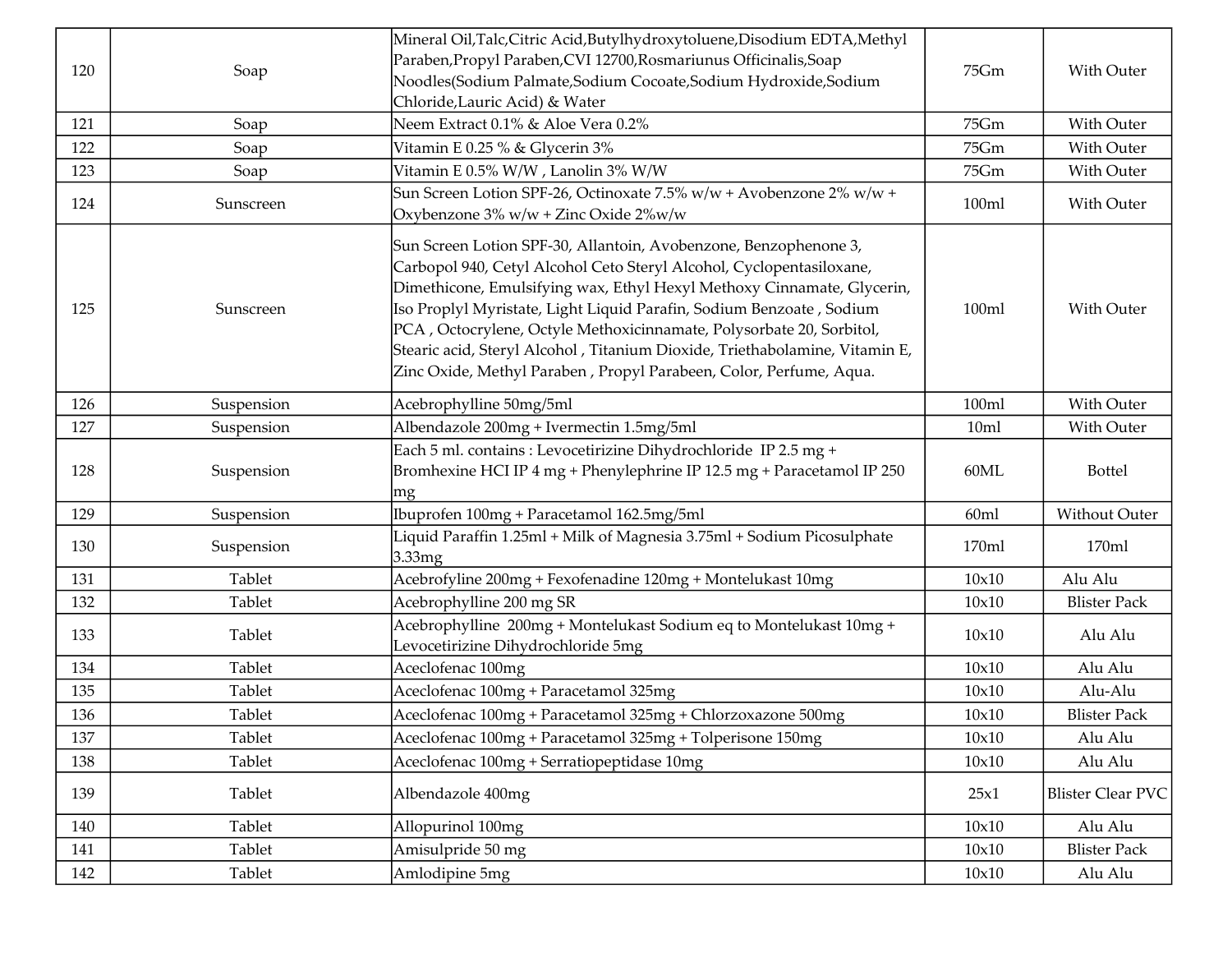| 143 | Tablet | Amoxycillin 250mg DT                                                                                   | 10x10   | Alu-Alu                      |
|-----|--------|--------------------------------------------------------------------------------------------------------|---------|------------------------------|
| 144 | Tablet | Amoxycillin 500 mg + Clavulanic Acid 125mg + Lactic Acid Baccillus 60<br>Million Spores. (Alu 10x1x10) | 10x1x10 | Alu Alu                      |
| 145 | Tablet | Amoxycillin 500 mg + Clavulanic Acid 125mg + Lactic Acid Baccillus 60<br>Million Spores. (Alu 10x1x6)  | 10x1x6  | Alu Alu                      |
| 146 | Tablet | Amoxycillin 500mg                                                                                      | 10x10   | Alu Alu                      |
| 147 | Tablet | Atorvastatin 10mg + Fenofibrate 145mg                                                                  | 10x10   | Alu Alu                      |
| 148 | Tablet | Azithromycin 250mg + Saccharomyces Boulardii 2 M.S + Lactobacillus<br>Sporogenes 120 MS                | 10X6    | <b>Blister Pack</b>          |
| 149 | Tablet | Azithromycin 500mg + Saccharomyces Boulardii 2 M.S+ Lactobacillus<br>Sporogenes 120 MS                 | 10X3    | <b>Blister Pack</b>          |
| 150 | Tablet | Betahistine 16mg                                                                                       | 10x10   | Alu Alu                      |
| 151 | Tablet | Betahistine 24mg                                                                                       | 10x10   | Alu Alu                      |
| 152 | Tablet | Betahistine 8mg                                                                                        | 10x10   | Alu Alu                      |
| 153 | Tablet | Biotin 5mg                                                                                             | 10x10   | Alu Alu                      |
| 154 | Tablet | Calcium carbonate 1250mg eq.to elemental calcium 500mg + Vitamin D3 250<br>'.U                         | 10x15   | Metalic silver<br><b>PVC</b> |
| 155 | Tablet | Cefixime 100mg + Clavulanic Acid 62.5mg DT                                                             | 10x1x6  | Alu Alu                      |
| 156 | Tablet | Cefixime 200mg + Orndiazole 500mg + LB 120 Million Spores +<br>Sacchaharomyces Boulardii 2MS           | 10x10   | Alu Alu                      |
| 157 | Tablet | Cefixime 200mg + Azithromycin 500mg                                                                    | 1x10    | Alu Alu                      |
| 158 | Tablet | Cefixime 200mg + Clavulanic Acid 125mg                                                                 | 10x1x6  | Alu Alu                      |
| 159 | Tablet | Cefixime 200mg + Dicloxacillin 500mg + LAB 90ms                                                        | 10x10   | Alu Alu                      |
| 160 | Tablet | Cefixime 200mg+ Sulbactum 150mg                                                                        | 1x10    | Alu Alu                      |
| 161 | Tablet | Cefixime Trihydrate 100mg + Ofloxacin 100mg + Lactic Acid Bacillus 60 M.S                              | 10x10   | Alu Alu                      |
| 162 | Tablet | Cefpodoxime 100mg + Clavulanic Acid 62.5mg DT                                                          | 10x1x10 | Alu Alu                      |
| 163 | Tablet | Cefpodoxime 200mg + Azithromycin 250mg + Lactobacillus Sporogenes<br>60MS                              | 1x10    | Alu Alu                      |
| 164 | Tablet | Cefpodoxime 200mg + Clavulanic Acid 125mg                                                              | 10x1x10 | Alu Alu                      |
| 165 | Tablet | Cefuroxime 250mg + Azithromycin 250mg                                                                  | 1x10    | Alu Alu                      |
| 166 | Tablet | Cefuroxime 500mg                                                                                       | 1x10    | Alu Alu                      |
| 167 | Tablet | Cefuroxime 500mg + Linzolid 600mg                                                                      | 1x10    | Alu Alu                      |
| 168 | Tablet | Cetirizine Dihydrochloride 10mg                                                                        | 10x10   | Alu Alu                      |
| 169 | Tablet | Cholecalciferol 60000 IU Chewable Tab.                                                                 | 1x4     | Alu Alu                      |
| 170 | Tablet | Cilnidipine 10mg                                                                                       | 10x10   | Alu Alu                      |
| 171 | Tablet | Cilnidipine 5mg                                                                                        | 10x10   | Alu Alu                      |
| 172 | Tablet | Citicholine 500mg                                                                                      | 1x10    | Alu Alu                      |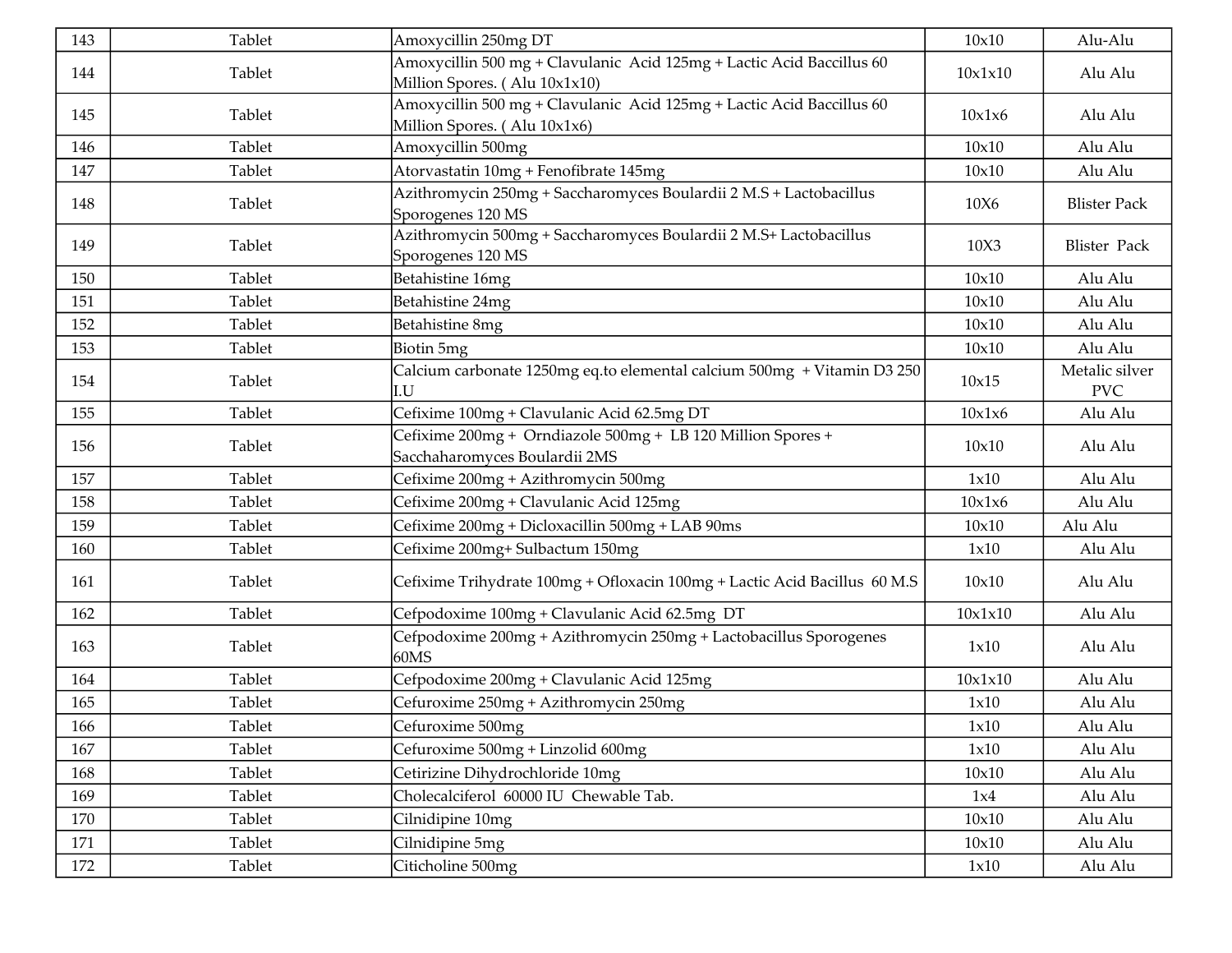| 173 | Tablet | Citicholine 500mg + Levitracetam 500mg                                                                    | 1x10  | Alu Alu                  |
|-----|--------|-----------------------------------------------------------------------------------------------------------|-------|--------------------------|
| 174 | Tablet | Citicholine 500mg + Piracetam 400mg                                                                       | 1x10  | Alu Alu                  |
| 175 | Tablet | Citicholine 500mg + Piracetam 800mg                                                                       | 1x10  | Alu Alu                  |
| 176 | Tablet | Clarithromycin 250mg                                                                                      | 10x10 | Alu-Alu                  |
| 177 | Tablet | Clarithromycin 500mg                                                                                      | 10x10 | Alu-Alu                  |
| 178 | Tablet | Collagen Peptide type 1    40mg +  Sodium Hyalulronate 30mg + Chondroitin<br>Sulfate 200mg Vitamin C 60mg | 10x10 | Alu Alu                  |
| 179 | Tablet | Desloratadine 5mg                                                                                         | 10x10 | Alu Alu                  |
| 180 | Tablet | Desloratadine 5mg + Montelukast 10mg                                                                      | 10x10 | Alu Alu                  |
| 181 | Tablet | Diclofenac Pot. 50mg + Paracetamol 325mg + Chlorzoxazone 500mg                                            | 10x10 | <b>Blister Pack</b>      |
| 182 | Tablet | Diclofenac Pot. 50mg + Paracetamol 325mg + Serratiopeptidase 15mg                                         | 10x10 | Alu Alu                  |
| 183 | Tablet | Diclofenac Potassium 50mg + Paracetamol 325mg                                                             | 10x10 | <b>Blister Clear PVC</b> |
| 184 | Tablet | Diclofenac Pottasium 50mg + Paracetamol 325mg + Trypsin Chymotrypsin<br>50000 iu                          | 10x10 | <b>Blister Pack</b>      |
| 185 | Tablet | Dicyclomine 20mg + Paracetamol 325mg                                                                      | 10x10 | <b>Blister Clear PVC</b> |
| 186 | Tablet | Divalporex Sodium 500mg ER                                                                                | 10x10 | Alu Alu                  |
| 187 | Tablet | Divalproex Sodium 250mg ER                                                                                | 10x10 | Alu Alu                  |
| 188 | Tablet | Domperidone 10mg                                                                                          | 10x10 | Alu-Alu                  |
| 189 | Tablet | Domperidone 15mg + Cinnarizine 20mg                                                                       | 10x10 | Alu Alu                  |
| 190 | Tablet | Doxofyline 400mg + Ambroxal 30mg                                                                          | 10x10 | Alu Alu                  |
| 191 | Tablet | Doxofylline 400mg                                                                                         | 10x10 | Alu Alu                  |
| 192 | Tablet | Drotaverin Hydrochloride 80mg + Paracetamol 325mg                                                         | 10x10 | <b>Blister Pack</b>      |
| 193 | Tablet | Drotaverine 80mg + Aceclofenac 100mg                                                                      | 10x10 | Alu Alu                  |
| 194 | Tablet | Escitalopram Oxalate 10mg                                                                                 | 10x10 | Alu Alu                  |
| 195 | Tablet | Escitalopram Oxalate 20mg                                                                                 | 10x10 | Alu Alu                  |
| 196 | Tablet | Ethamsylate 250mg                                                                                         | 10x10 | Alu Alu                  |
| 197 | Tablet | Etizolam 0.5mg + Clidinium 2.5mg + Dicyclomine 10mg                                                       | 10x10 | Alu Alu                  |
| 198 | Tablet | Etizolam .25mg + Ecitalopram 5mg                                                                          | 10x10 | Alu Alu                  |
| 199 | Tablet | Etizolam .5mg + Escitalopram 5mg                                                                          | 10x10 | Alu Alu                  |
| 200 | Tablet | Etizolam 0.25mg + Clinidium 2.5mg                                                                         | 10x10 | Alu Alu                  |
| 201 | Tablet | Etizolam 0.5mg + Escitalopram 10mg                                                                        | 10x10 | Alu Alu                  |
| 202 | Tablet | Etizolam 0.5mg + Propranol HCL 20mg                                                                       | 10x10 | Alu-Alu                  |
| 203 | Tablet | Etodolac 300mg + Paracetamaol 325mg                                                                       | 10x10 | Alu Alu                  |
| 204 | Tablet | Etodolac 400mg                                                                                            | 10x10 | Alu Alu                  |
| 205 | Tablet | Febuxostat 80mg                                                                                           | 10x10 | Alu Alu                  |
| 206 | Tablet | Flavoxate Hcl 200mg                                                                                       | 10x10 | Alu Alu                  |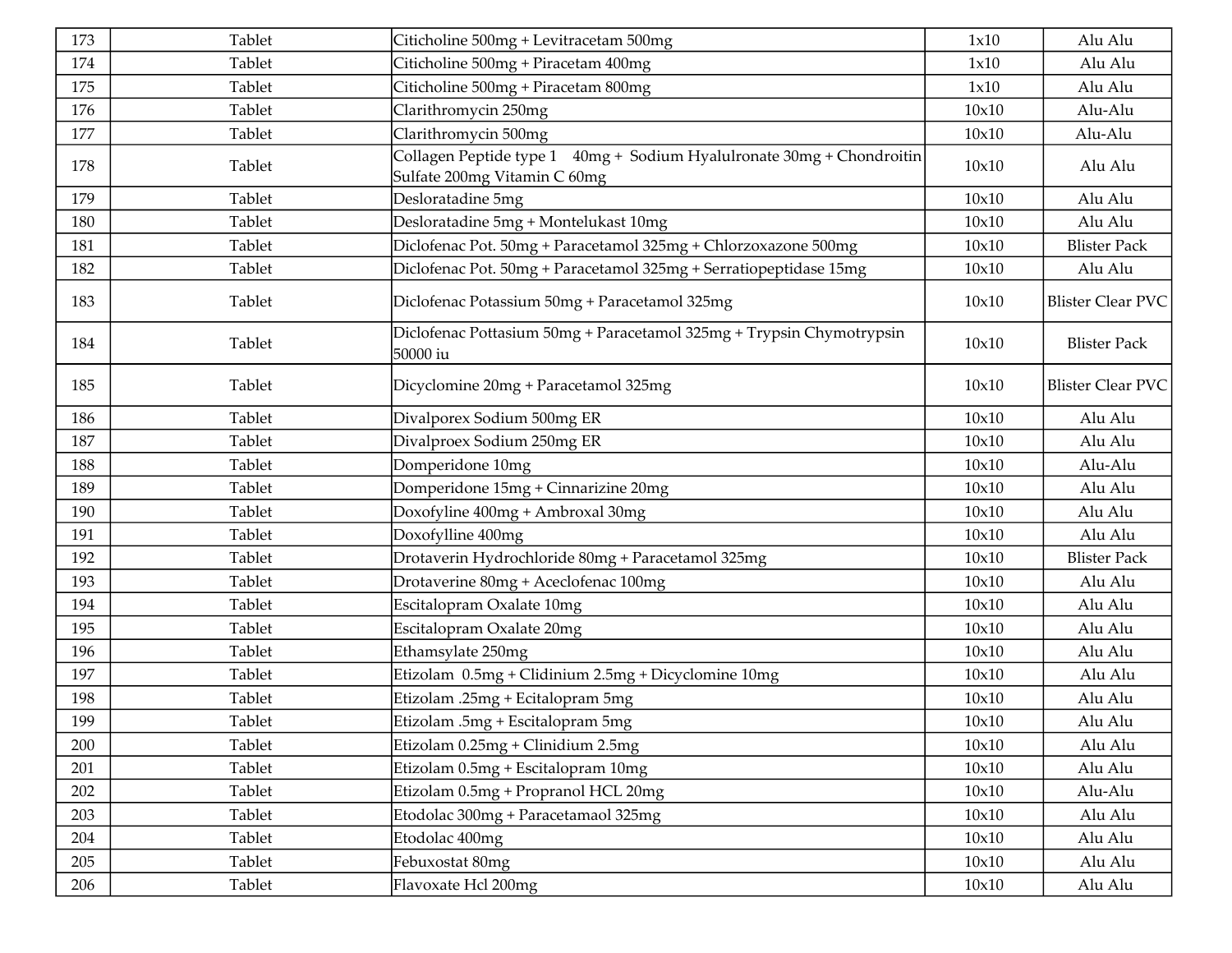| 207 | Tablet | Flouxetine 20mg + Etizolam 0.25mg                                                                                                                                               | 10x10 | Alu Alu                   |
|-----|--------|---------------------------------------------------------------------------------------------------------------------------------------------------------------------------------|-------|---------------------------|
| 208 | Tablet | Flunarizine 10mg                                                                                                                                                                | 10x10 | Alu Alu                   |
| 209 | Tablet | Folic Acid 5mg                                                                                                                                                                  | 10x10 | Alu Alu                   |
| 210 | Tablet | Ginko 60mg + Piracetam 800mg + Vinpocetine 5mg                                                                                                                                  | 10x10 | Alu Alu                   |
| 211 | Tablet | Glimepiride 1mg + Metformin 500mg SR + Pioglitazone 15mg                                                                                                                        | 10x10 | Alu-Alu                   |
| 212 | Tablet | Glimepride 2mg + Metformin 250mg SR                                                                                                                                             | 10x10 | <b>Blister Clear</b>      |
| 213 | Tablet | Glimepride 4mg + Metformin 250mg SR                                                                                                                                             | 10x10 | <b>Blister Clear</b>      |
| 214 | Tablet | Glimepride 4mg + Metformin 500mg SR                                                                                                                                             | 10x10 | <b>Blister Clear</b>      |
| 215 | Tablet | Glimipiride 2mg                                                                                                                                                                 | 10x10 | Alu Alu                   |
| 216 | Tablet | Hydroxychloroquine Sulphate 200mg                                                                                                                                               | 10x10 | <b>Blister Pack</b>       |
| 217 | Tablet | Hydroxyzine Hydrochloride 25mg                                                                                                                                                  | 10x10 | Alu-Alu                   |
| 218 | Tablet | Ilaprazole 10mg                                                                                                                                                                 | 10x10 | Alu Alu                   |
| 219 | Tablet | Isoxsuprine 40mg SR                                                                                                                                                             | 10x10 | Alu Alu                   |
| 220 | Tablet | Ketorolac 10mg +Flunarazine 5mg + Domperidone 10mg                                                                                                                              | 10x10 | Alu Alu                   |
| 221 | Tablet | Ketorolac Tromethamine 10mg                                                                                                                                                     | 10x10 | Alu Alu                   |
| 222 | Tablet | Levocetirizine 10mg                                                                                                                                                             | 10x10 | Alu Alu                   |
| 223 | Tablet | Levocetirizine 5mg + Ambroxol 75mg (SR)                                                                                                                                         | 10x10 | Alu Alu                   |
| 224 | Tablet | Levofloxacin 500mg + Lactic Acid bacillus 60ms                                                                                                                                  | 10x10 | <b>Blister Pack</b>       |
| 225 | Tablet | Levofloxacin 750mg                                                                                                                                                              | 10x10 | <b>Blister Clear PVC</b>  |
| 226 | Tablet | Levosulpiride 25mg                                                                                                                                                              | 10x10 | Alu Alu                   |
| 227 | Tablet | Linezolid 600mg + Cefixime 200mg + Lactic Acid Bacillus 60M.S                                                                                                                   | 1x10  | Alu Alu                   |
| 228 | Tablet | Lisinopril 5mg                                                                                                                                                                  | 10x10 | Alu Alu                   |
| 229 | Tablet | Loratadine 10mg(Erytromycine color Uncoated Tab)                                                                                                                                | 10x10 | Clear PVC Blister<br>Pack |
| 230 | Tablet | L-Ornithine L-Aspartate 250 mg + Silymarin 140 mg + Vitamin B1 5mg +<br>Vitamin B2 5mg + Vitamin B6 3mg + Vitamin B12 10mcg + Niacinamide<br>50mg + Calcium D-Pantothenate 10mg | 10x10 | Alu Alu                   |
| 231 | Tablet | L-Ornithine L-Aspartate 250mg + Silymarin 70mg + Vitamin B1 5mg +<br>Vitamin B2 5mg + Vitamin B6 3mg + Vitamin B12 10mcg + Niacinamide<br>50mg + Calcium D-Pantothenate 10mg    | 10x10 | Alu Alu                   |
| 232 | Tablet | L-Ornithine L-Aspartate 150mg + Pancreatin 100mg                                                                                                                                | 10x10 | Alu Alu                   |
| 233 | Tablet | Lornoxicam 8mg                                                                                                                                                                  | 10x10 | Alu Alu                   |
| 234 | Tablet | Lornoxicam 8mg + Paracetamol 325mg + Serratiopeptidase 15mg                                                                                                                     | 10x10 | Alu Alu                   |
| 235 | Tablet | Lornoxicam 8mg + Thiocolchicoside 4mg                                                                                                                                           | 10x10 | Alu Alu                   |
| 236 | Tablet | Losartan Potassium 50mg                                                                                                                                                         | 10x10 | Alu Alu                   |
| 237 | Tablet | Metaxalone 400mg + Diclofenac Potassium 50mg                                                                                                                                    | 10x10 | Alu Alu                   |
| 238 | Tablet | Metformin 1000mg SR                                                                                                                                                             | 10x15 | <b>Blister Pack</b>       |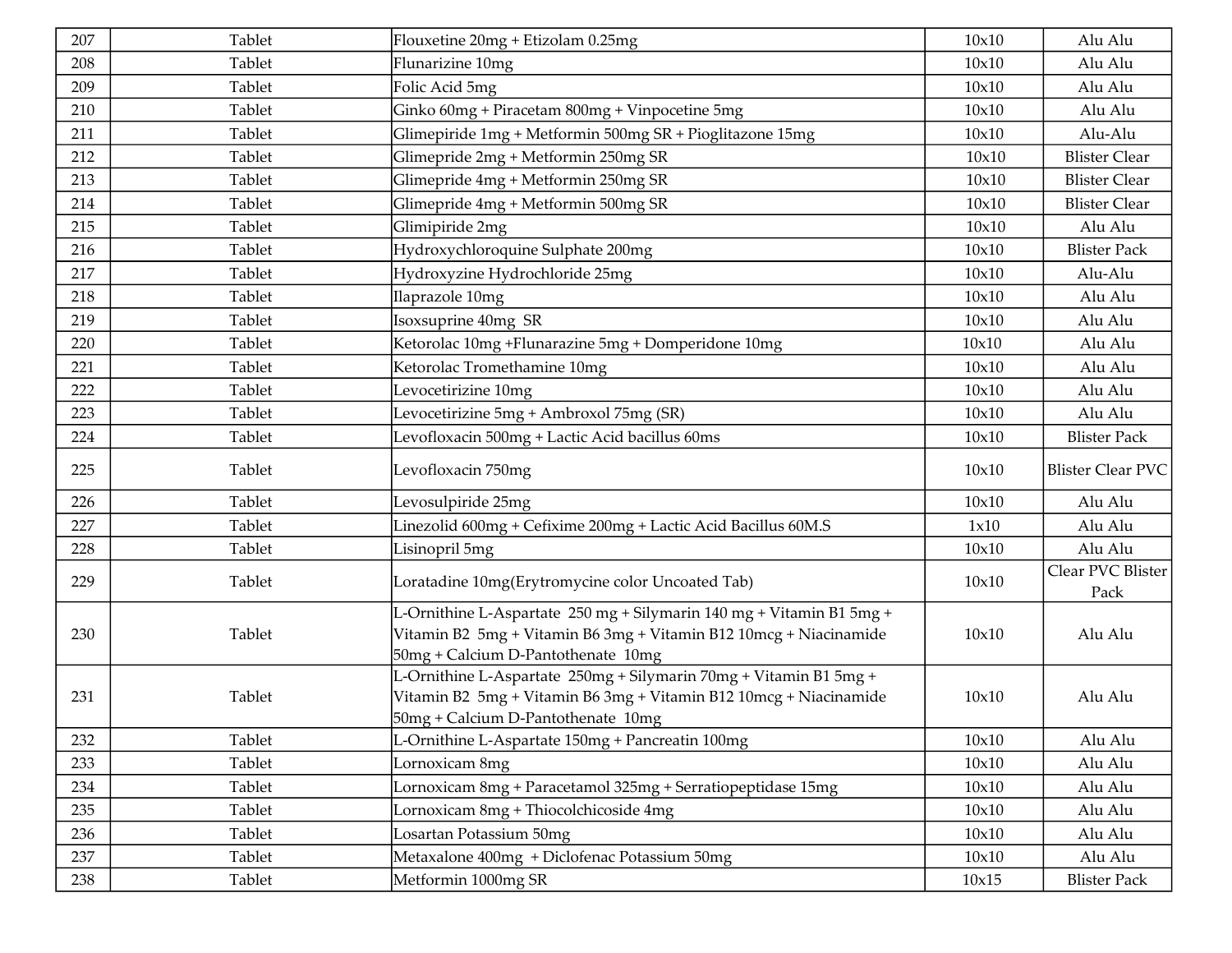| 239 | Tablet | Metformin 500mg SR                                                                        | 10x15 | <b>Blister Pack</b>                   |
|-----|--------|-------------------------------------------------------------------------------------------|-------|---------------------------------------|
| 240 | Tablet | Metoprolol 25mg + Chlorthalidone 12.5mg                                                   | 10x10 | Alu Alu                               |
| 241 | Tablet | Metoprolol 50mg + Olmesartan Medoxomil 20mg                                               | 10x10 | Alu Alu                               |
| 242 | Tablet | Metoprolol Tartrate 50mg ER + Amlodipine 5mg                                              | 10x10 | <b>Blister Clear</b>                  |
| 243 | Tablet | Mifepristone 200mg (1-Tab) Misoprostol 200mcg (4-Tab)                                     | KIT   | Alu Alu                               |
| 244 | Tablet | Montelukast 10mg + Levocetitizine Dihydrochloride 5mg + Ambroxol<br>Hydrochloride SR 75mg | 10x10 | Alu Alu                               |
| 245 | Tablet | Moxifloxacin 400mg                                                                        | 10x10 | Alu Alu                               |
| 246 | Tablet | Myo-Inositol 1000mg + N. Acetyl Cysteine 300mg + Folic Acid 1.5mg                         | 10x10 | Alu Alu                               |
| 247 | Tablet | Naproxen Sodium 500mg + Domperidone 10mg                                                  | 10x10 | <b>Blister Pack RED</b><br><b>PVC</b> |
| 248 | Tablet | Natural Progestrone 300mg                                                                 | 1x10  | <b>Blister Clear PVC</b>              |
| 249 | Tablet | Nebivolol 5mg + Hydrochlorthiazide 12.5mg                                                 | 10x10 | Alu Alu                               |
| 250 | Tablet | Nebivolol Hydrochloride 2.5mg                                                             | 10x10 | Alu Alu                               |
| 251 | Tablet | Nebivolol Hydrochloride 5mg                                                               | 10x10 | Alu Alu                               |
| 252 | Tablet | Nitazoxanide 500mg + Ofloxacin 200mg                                                      | 10x10 | Alu Alu                               |
| 253 | Tablet | Nitroglycerin 2.6mg                                                                       | 30x1  | Plastic Bott.                         |
| 254 | Tablet | Ofloxacin 200mg + Flavoxate 200mg                                                         | 10x10 | Alu Alu                               |
| 255 | Tablet | Ofloxacin 400mg                                                                           | 10x10 | Alu Alu                               |
| 256 | Tablet | Olanzapine 10mg                                                                           | 10x10 | Alu-Alu                               |
| 257 | Tablet | Olanzapine 5mg                                                                            | 10x10 | Alu-Alu                               |
| 258 | Tablet | Olanzapine 5mg + Flouxetine 20mg                                                          | 10x10 | Alu-Alu                               |
| 259 | Tablet | Olmesartan Medoxomil 10mg                                                                 | 10x10 | Alu Alu                               |
| 260 | Tablet | Olmesartan Medoxomil 20mg                                                                 | 10x10 | Alu Alu                               |
| 261 | Tablet | Olmesartan Medoxomil 20mg + Hydrochlorthiazide 12.5mg                                     | 10x10 | Alu Alu                               |
| 262 | Tablet | Olmesartan Medoxomil 40mg                                                                 | 10x10 | Alu Alu                               |
| 263 | Tablet | Olmesartan Medoxomil 40mg + Hydrochlorthiazide 12.5mg                                     | 10x10 | Alu Alu                               |
| 264 | Tablet | Ondansetron 8mg                                                                           | 10x10 | Alu-Alu                               |
| 265 | Tablet | Paracetamol 250mg (Dispersible Tabs)                                                      | 20x10 | <b>Blister Pack</b>                   |
| 266 | Tablet | Paracetamol 325 mg + Domperidone 10mg                                                     | 10x10 | <b>Blister Pack</b>                   |
| 267 | Tablet | Paracetamol 500mg                                                                         | 10x10 | <b>Blister Clear PVC</b>              |
| 268 | Tablet | Paracetamol 650mg                                                                         | 10x10 | <b>Blister Clear PVC</b>              |
| 269 | Tablet | Paraoxetine 12.5mg CR                                                                     | 10x10 | Alu Alu                               |
| 270 | Tablet | Paroxetine 25mg CR                                                                        | 10x10 | Alu Alu                               |
| 271 | Tablet | Piracetam 400mg(Sunset Yellow)                                                            | 10x10 | <b>Blister Pack</b>                   |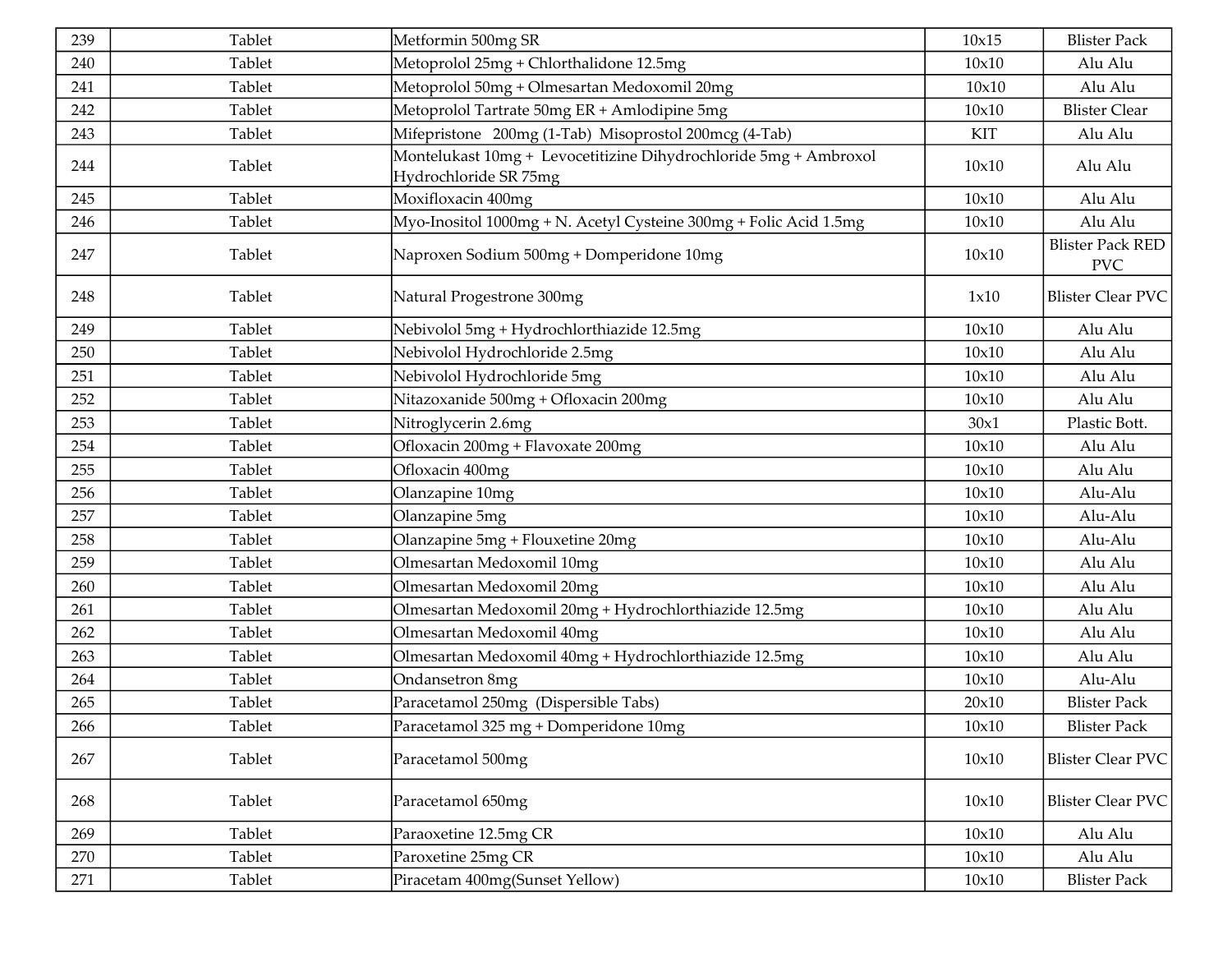| 272 | Tablet | Piroxicam 20mg                                                                   | 10x10 | Alu Alu                  |
|-----|--------|----------------------------------------------------------------------------------|-------|--------------------------|
| 273 | Tablet | Pregabalin 75mg + Mecobalamin 1500mcg + Nortrytline 10mg                         | 10x10 | Alu Alu                  |
| 274 | Tablet | Pregabalin 75mg + Nortrytline 10mg                                               | 10x10 | Alu Alu                  |
| 275 | Tablet | Pregabalin 75mg SR                                                               | 10x10 | Alu Alu                  |
| 276 | Tablet | Ramipril 2.5mg                                                                   | 10x10 | Alu Alu                  |
| 277 | Tablet | Ramipril 2.5mg + Hydrochlorothiazide 12.5mg                                      | 10x10 | Alu Alu                  |
| 278 | Tablet | Ramipril 5mg                                                                     | 10x10 | Alu Alu                  |
| 279 | Tablet | Ranitidine Hydrochloride 150 mg + Simethicone + 40 mg                            | 10x10 | <b>Blister Pack</b>      |
| 280 | Tablet | Rifaximin 200mg                                                                  | 10x10 | <b>Blister Clear PVC</b> |
| 281 | Tablet | Rosuvastatin 10mg + Finofibrate 145mg                                            | 10x10 | Alu Alu                  |
| 282 | Tablet | Rosuvastatin 5mg                                                                 | 10x10 | Alu Alu                  |
| 283 | Tablet | Roxithromycin 150mg                                                              | 10x10 | Alu Alu                  |
| 284 | Tablet | Roxithromycin 150mg + Ambroxal 30mg                                              | 10x10 | Alu Alu                  |
| 285 | Tablet | Sertraline 50mg                                                                  | 10x10 | Alu Alu                  |
| 286 | Tablet | Sildenafil Citrate 100mg                                                         | 1x4   | Blister                  |
| 287 | Tablet | Sparfloxacin 200mg                                                               | 10x10 | Alu Alu                  |
| 288 | Tablet | Sultamicillin Tosylate 375mg (Monocarton Pack)                                   | 1x10  | Alu Alu                  |
| 289 | Tablet | Tamsulosin Hcl 0.4mg + Dutasteride 0.5mg                                         | 10x10 | Alu Alu                  |
| 290 | Tablet | Tapentadol Hydrochloride 50mg                                                    | 10x10 | Alu-Alu                  |
| 291 | Tablet | Telmisartan 40mg + Chlorthalidone 12.5mg                                         | 10x10 | Alu Alu                  |
| 292 | Tablet | Telmisartan 40mg + Cilnidipine 10mg                                              | 10x10 | Alu Alu                  |
| 293 | Tablet | Thiocolchicoside 4mg + Etodolac 300mg                                            | 10x10 | Alu Alu                  |
| 294 | Tablet | Thiocolchicoside 8mg + Etodolac 300mg                                            | 10x10 | Alu Alu                  |
| 295 | Tablet | Thiocolchicoside 8mg + Etoricoxib 60mg                                           | 10x10 | Alu Alu                  |
| 296 | Tablet | Tramadol 50mg + Paracetamol 325mg + Domperidone 10mg                             | 10x10 | Alu Alu                  |
| 297 | Tablet | Tranexamic Acid 250mg + Ethamsylate 250mg                                        | 10x10 | <b>Blister Pack</b>      |
| 298 | Tablet | Tranexamic Acid 500mg                                                            | 10x10 | <b>Blister Pack</b>      |
| 299 | Tablet | Trimetazidine Hydrochloride 35mg                                                 | 10x10 | 10x10 Blister            |
| 300 | Tablet | Trypsin 48mg + Bromelain 90mg + Rutoside Trihydrate 100mg + Aceclofenac<br>100mg | 10x10 | Alu Alu                  |
| 301 | Tablet | Trypsin 96mg + Bromelain 180mg + Rutoside 200mg                                  | 10x10 | Alu Alu                  |
| 302 | Tablet | Trypsin Chymotrypsin 100000 a.u.                                                 | 10x10 | Alu Alu                  |
| 303 | Tablet | Ursodeoxycholic Acid 150mg                                                       | 10x10 | Alu Alu                  |
| 304 | Tablet | Ursodeoxycholic Acid 300mg                                                       | 10x10 | Alu Alu                  |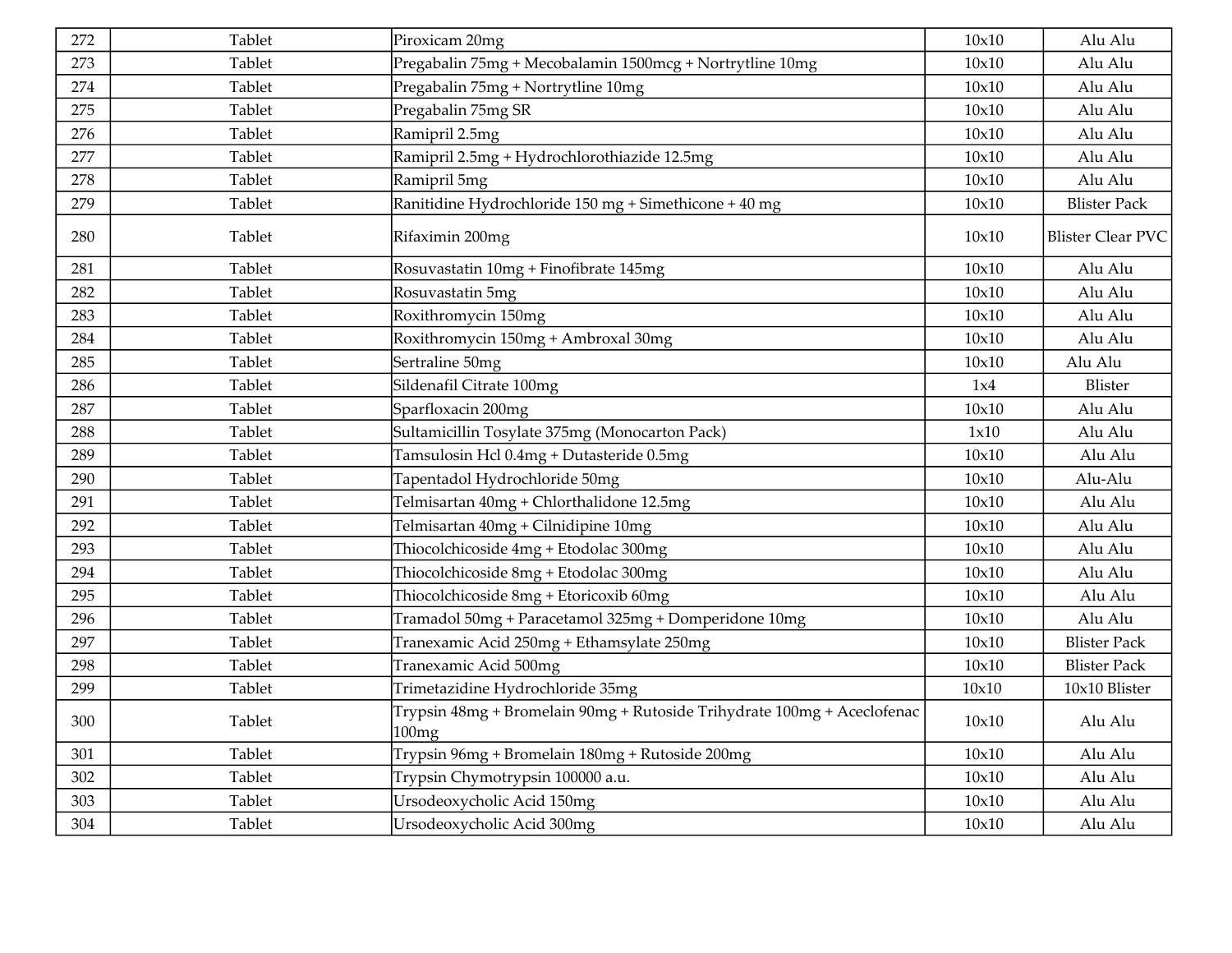| 305 | Tablet             | Vitamin-a(as acetate) 5000 I.U + Vitamin-D3 500 I.U + Vitamin-E 15mg<br>+Pottassium Iodide 0.2mg + Thiamine Hydrochloride 10mg + Riboflavin 10<br> mg +Pyridoxine HCL 3mg + Cyanocobalamin 10 mcg + L-lysine HCI 50 mg +<br>Zinc Sulphate 40mg + Ascorbic Acid 75 mg + Niacinamide 50mg + Calcium<br>Pantothenate 25mg + Magnesium Sulphate 1mg | 10x10 | Alu Alu             |
|-----|--------------------|-------------------------------------------------------------------------------------------------------------------------------------------------------------------------------------------------------------------------------------------------------------------------------------------------------------------------------------------------|-------|---------------------|
| 306 | Tablet             | Voglibose 0.2mg + Glimepiride 1mg + Metformin 1000mg SR                                                                                                                                                                                                                                                                                         | 10x10 | <b>Blister Pack</b> |
| 307 | Tablet             | Voglibose 0.2mg + Glimepiride 1mg + Metformin 500mg SR                                                                                                                                                                                                                                                                                          | 10x10 | <b>Blister Pack</b> |
| 308 | Tablet             | Voglibose 0.2mg + Glimepiride 2mg + Metformin 1000mg SR                                                                                                                                                                                                                                                                                         | 10x10 | <b>Blister Pack</b> |
| 309 | Tablet             | Voglibose 0.2mg + Glimepiride 2mg + Metformin 500mg SR                                                                                                                                                                                                                                                                                          | 10x10 | <b>Blister Pack</b> |
| 310 | Tablet             | Voglibose 0.2mg + Metformin 500mg                                                                                                                                                                                                                                                                                                               | 10x10 | Blister             |
| 311 | Tablet             | Voglibose 0.3mg + Glimepiride 1mg + Metformin 1000mg SR                                                                                                                                                                                                                                                                                         | 10x10 | <b>Blister Pack</b> |
| 312 | Tablet             | Voglibose 0.3mg + Glimepiride 1mg + Metformin 500mg SR                                                                                                                                                                                                                                                                                          | 10x10 | <b>Blister Pack</b> |
| 313 | Tablet             | Voglibose 0.3mg + Glimepiride 2mg + Metformin 1000mg SR                                                                                                                                                                                                                                                                                         | 10x10 | <b>Blister Pack</b> |
| 314 | Tablet             | Voglibose 0.3mg + Glimepiride 2mg + Metformin 500mg SR                                                                                                                                                                                                                                                                                          | 10x10 | <b>Blister Pack</b> |
| 315 | Tablet             | Voglibose $0.3mg + Metformin 500mg$                                                                                                                                                                                                                                                                                                             | 10x10 | Blister             |
| 316 | <b>Tooth Paste</b> | Potassium Nitrate BP 5% + Sodium Monofluoro Phosphate 0.7%                                                                                                                                                                                                                                                                                      | 50gm  | Lami Tube           |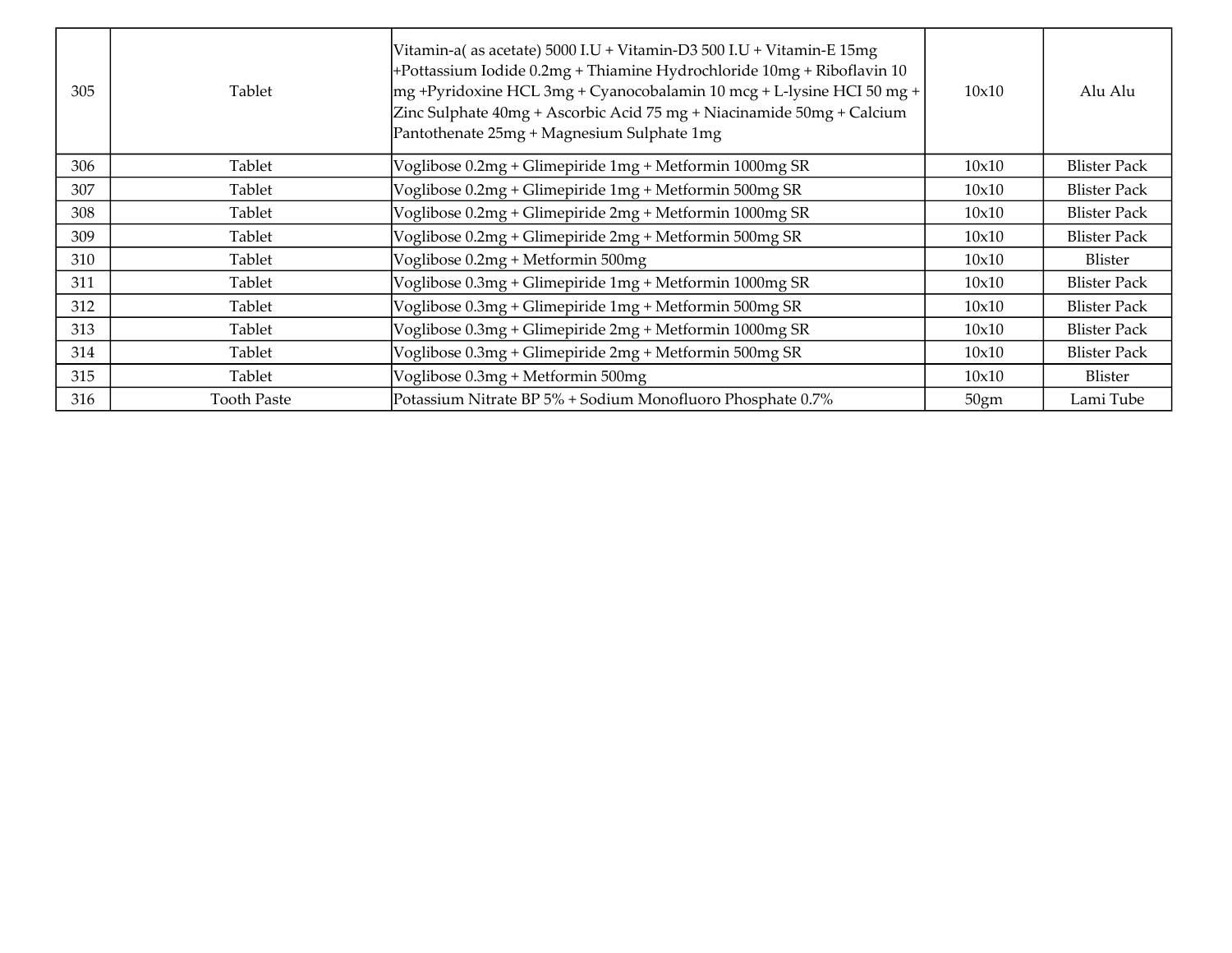| <b>MRP</b> | <b>Net Rate</b> |
|------------|-----------------|
| 1499.00    | 450.00          |
| 65.63      | 200.00          |
| 700.00     | 150.00          |
| 38.02      | 15.00           |
| 720.00     | 200.00          |
| 1150.00    | 245.00          |
| 999.00     | 159.90          |
| 999.00     | 169.90          |
| 999.00     | 109.00          |
| 1160.00    | 390.00          |
| 1999.00    | 345.00          |
| 999.00     | 185.00          |
| 699.00     | 150.00          |
| 1200.00    | 240.00          |
| 499.90     | 130.00          |
| 999.00     | 360.00          |
| 999.00     | 220.00          |
| 1699.00    | 345.00          |
| 1999.00    | 399.00          |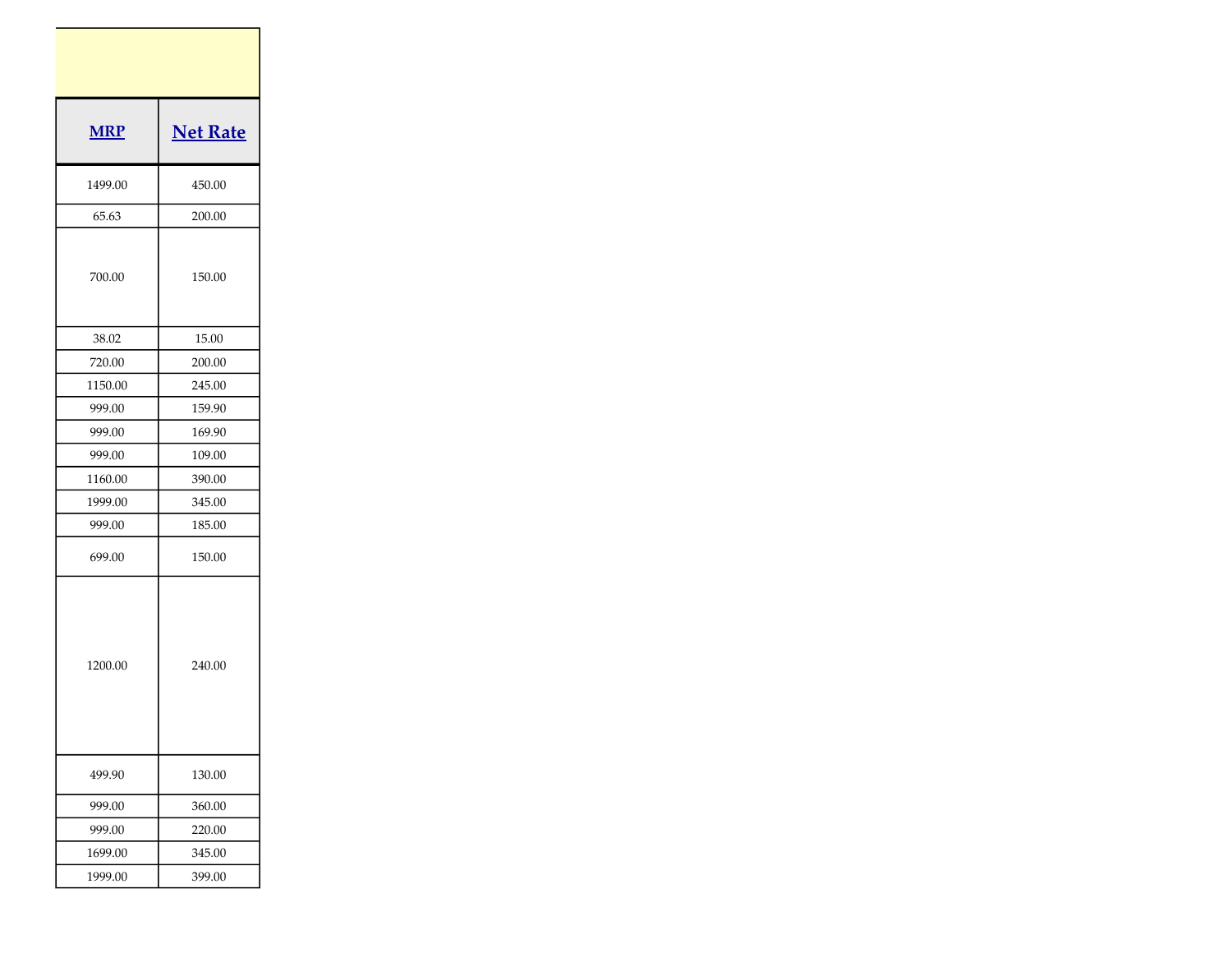| 999.00  | 145.00 |
|---------|--------|
| 1099.00 | 350.00 |
| 1000.00 | 225.00 |
| 1100.00 | 215.00 |
| 1499.00 | 345.00 |
| 510.00  | 135.00 |
| 479.70  | 90.00  |
| 390.00  | 105.00 |
| 2450.00 | 850.00 |
| 120.05  | 32.00  |
| 1100.00 | 350.00 |
| 2999.00 | 995.00 |
| 55.00   | 14.95  |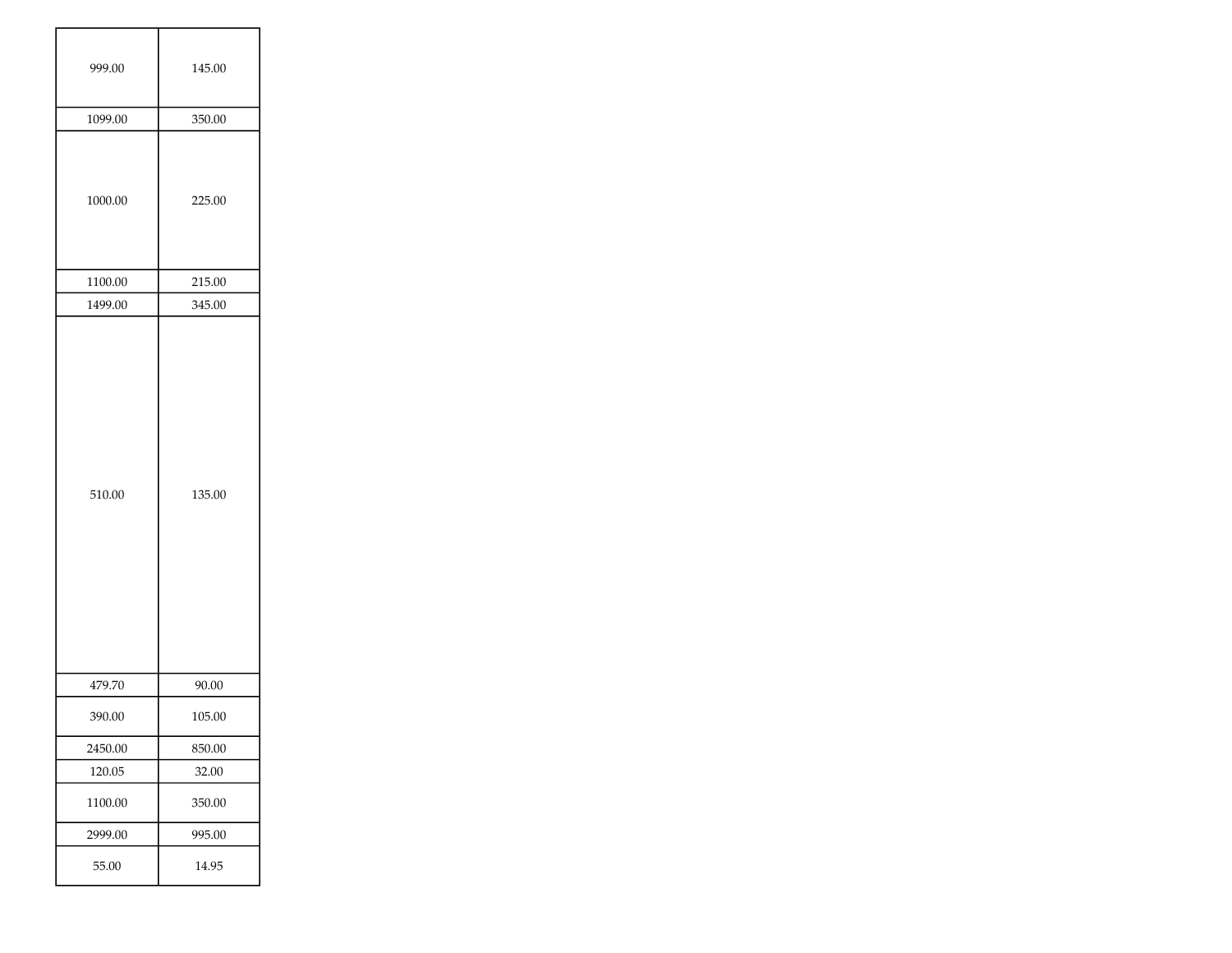| 49.90   | 14.00  |
|---------|--------|
| 49.90   | 12.90  |
| 69.90   | 17.90  |
| 69.90   | 14.95  |
| 55.10   | 25.60  |
| 125.00  | 34.90  |
| 135.00  | 37.90  |
| 0.00    | 0.00   |
| 89.90   | 32.00  |
| 149.90  | 39.90  |
| 69.90   | 23.90  |
| 139.90  | 35.00  |
| 49.90   | 13.90  |
| 44.15   | 19.90  |
| 78.00   | 28.00  |
| 85.00   | 27.00  |
|         | 0.00   |
|         | 0.00   |
|         | 0.00   |
| 69.90   | 16.00  |
| 49.90   | 16.95  |
| 130.00  | 19.90  |
| 89.90   | 16.00  |
| 59.90   | 19.00  |
| 49.90   | 16.00  |
| 279.90  | 34.90  |
| 60.00   | 13.00  |
| 124.77  | 49.90  |
| 110.00  | 16.90  |
| 1499.00 | 375.00 |
| 2250.00 | 350.00 |
| 1399.00 | 198.00 |
|         |        |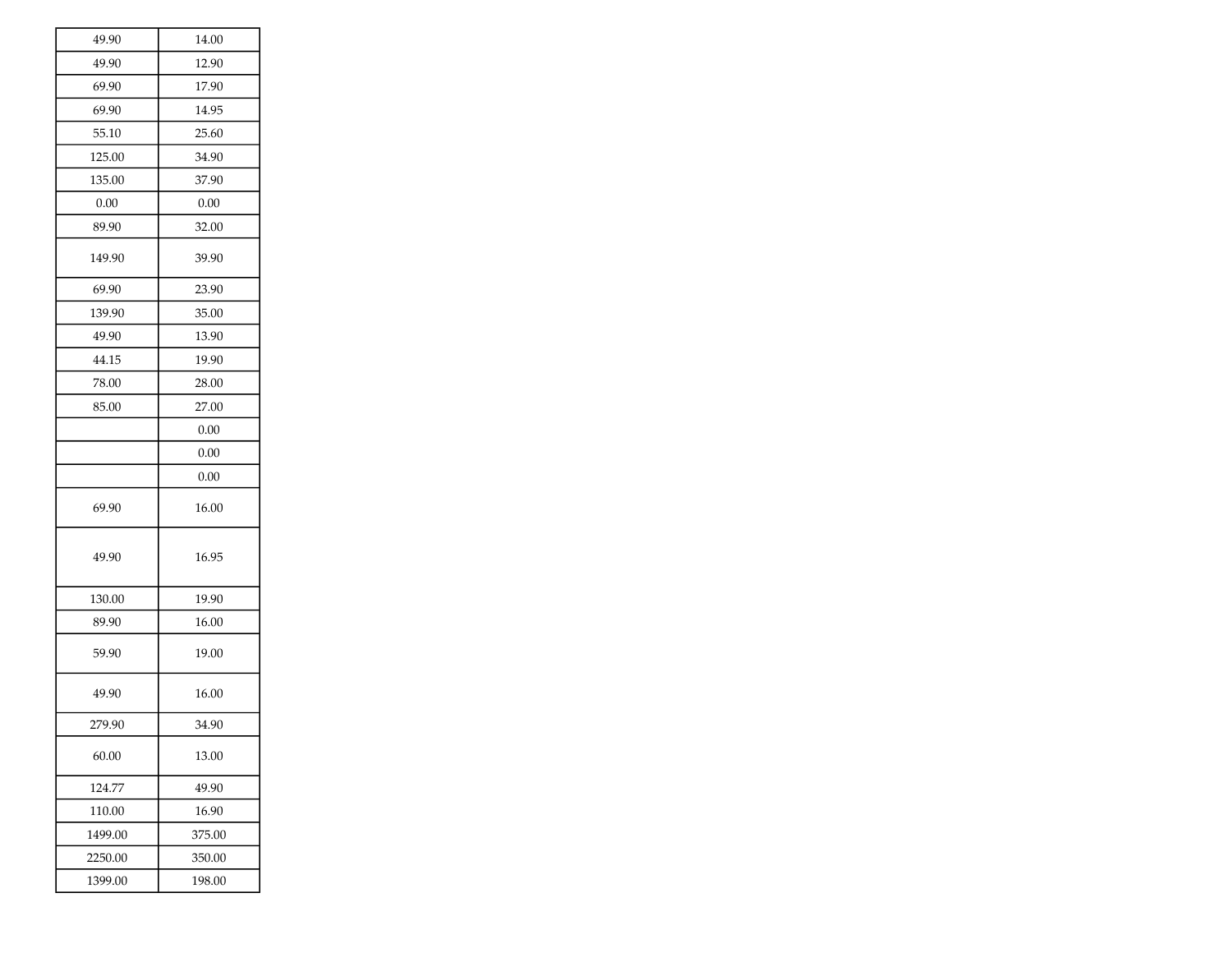| 1349.00 | 245.00 |
|---------|--------|
| 340.00  | 150.00 |
| 396.47  | 70.00  |
| 208.25  | 40.00  |
| 129.00  | 45.00  |
| 285.00  | 82.00  |
| 175.45  | 36.00  |
| 260.00  | 48.00  |
| 499.90  | 85.00  |
| 199.90  | 50.00  |
| 129.90  | 35.00  |
| 273.10  | 59.90  |
| 149.90  | 37.50  |
| 44.90   | 12.90  |
| 89.90   | 18.00  |
| 25.00   | 10.00  |
| 49.90   | 15.00  |
| 95.00   | 25.00  |
| 125.00  | 24.90  |
| 11.63   | 5.00   |
| 23.27   | 0.00   |
| 69.90   | 19.00  |
| 129.90  | 29.00  |
| 99.90   | 18.00  |
| 169.90  | 28.00  |
| 109.90  | 23.00  |
| 199.90  | 35.00  |
| 19.90   | 4.90   |
| 258.20  | 60.00  |
| 66.15   | 23.90  |
| 349.90  | 85.00  |
| 66.15   | 45.00  |
| 45.25   | 15.00  |
| 446.44  | 140.00 |
| 315.00  | 90.00  |
| 165.00  | 49.00  |
| 99.90   | 19.90  |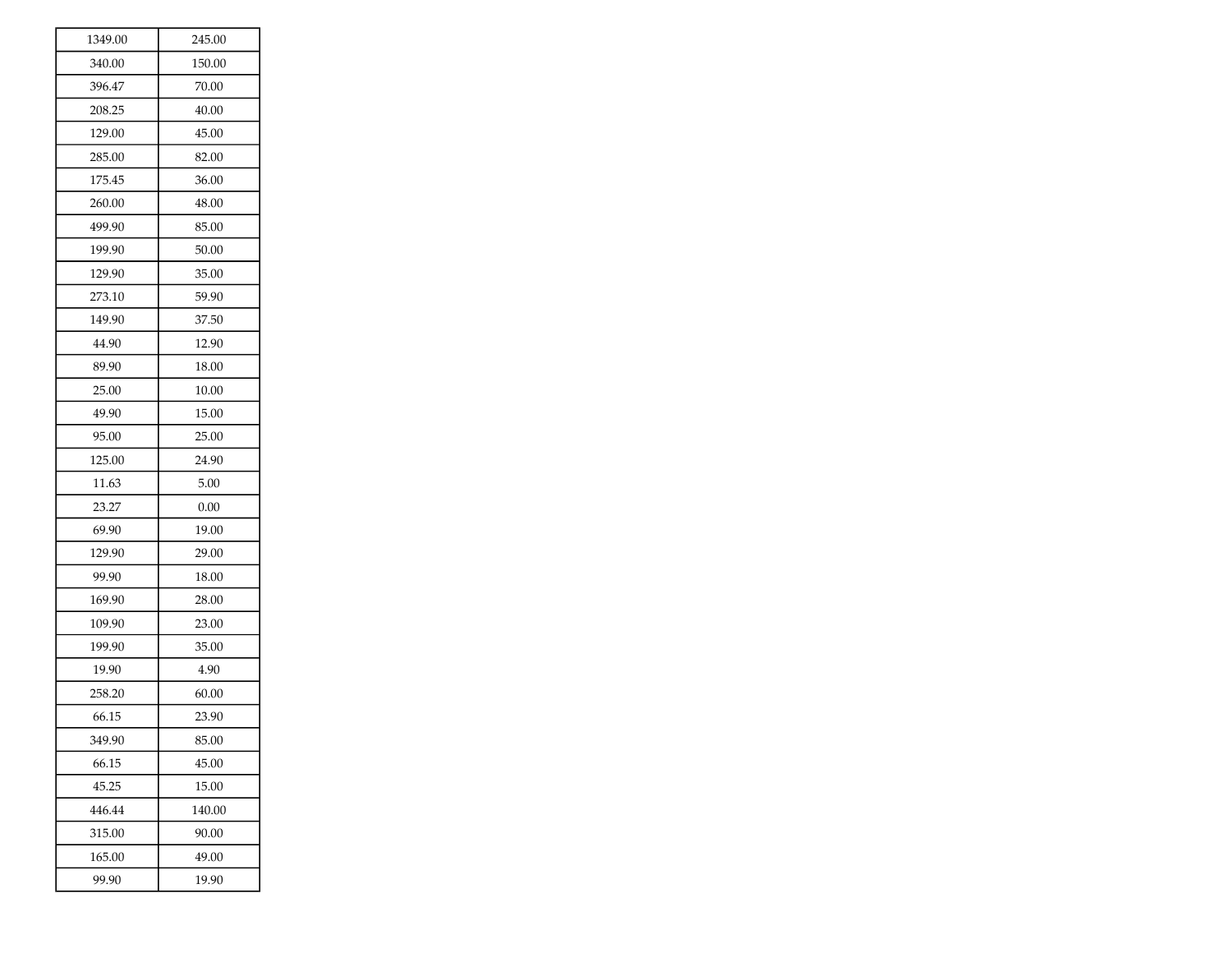| 21.29  | 5.50  |
|--------|-------|
| 175.00 | 66.00 |
| 69.90  | 24.00 |
| 27.05  | 12.00 |
| 130.23 | 45.00 |
| 45.81  | 17.00 |
| 54.50  | 15.00 |
| 84.50  | 23.00 |
| 145.00 | 32.00 |
| 118.75 | 48.00 |
| 52.35  | 23.00 |
| 59.90  | 14.00 |
| 99.90  | 25.00 |
| 115.00 | 40.00 |
| 175.00 | 45.00 |
| 75.00  | 17.00 |
| 79.90  | 17.00 |
| 59.90  | 0.00  |
| 73.00  | 17.00 |
| 69.90  | 17.50 |
| 45.00  | 12.90 |
| 61.00  | 15.90 |
| 85.00  | 16.90 |
| 59.90  | 18.00 |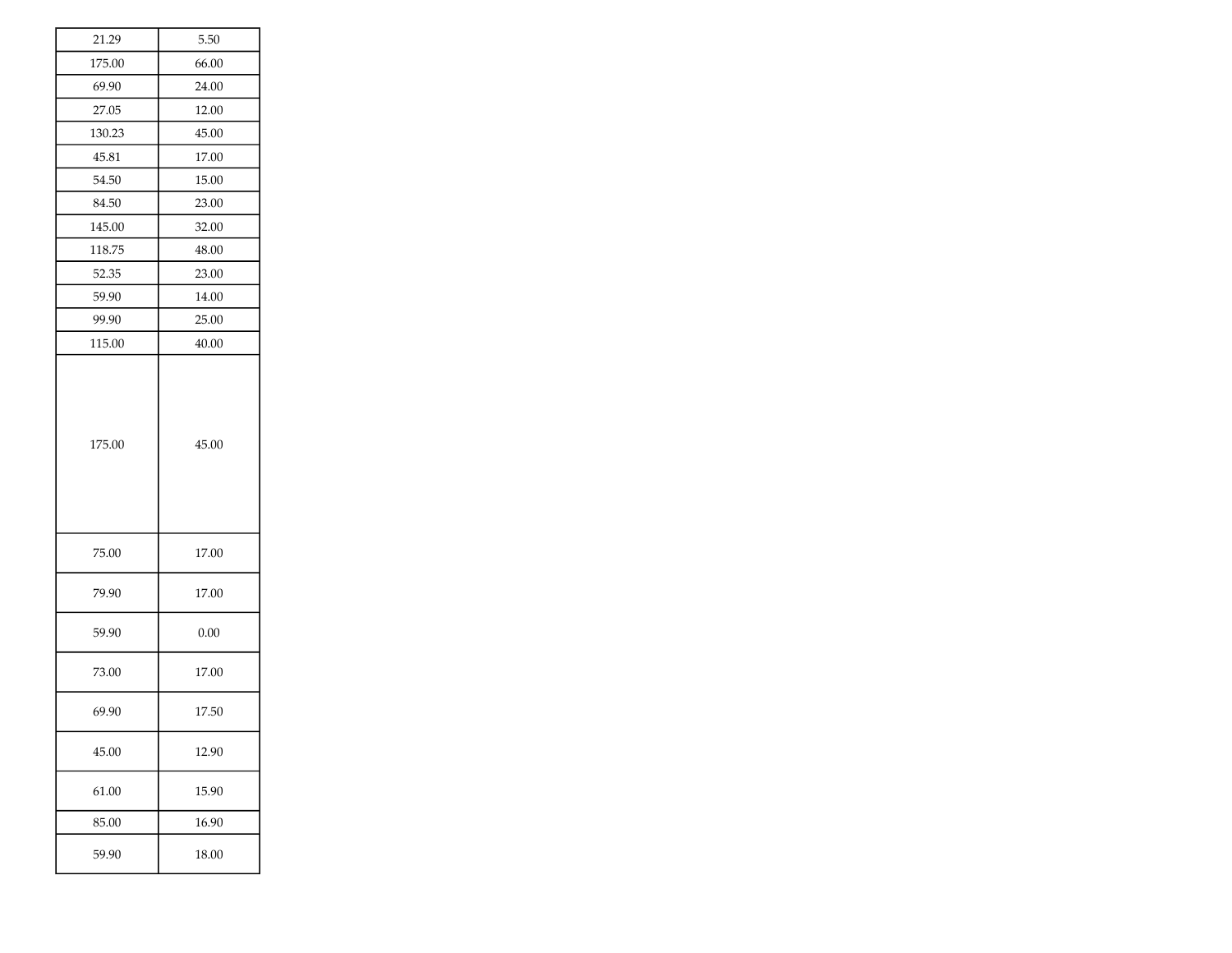| 99.00  | 25.50 |
|--------|-------|
| 90.00  | 25.50 |
| 150.00 | 24.90 |
| 49.90  | 13.00 |
| 75.00  | 25.00 |
| 73.00  | 17.00 |
| 60.00  | 15.75 |
| 84.95  | 17.90 |
| 49.90  | 13.90 |
| 16.22  | 10.00 |
| 95.00  | 26.00 |
| 79.90  | 18.50 |
| 90.00  | 25.00 |
| 95.00  | 24.90 |
| 75.00  | 19.90 |
| 99.00  | 25.75 |
| 98.00  | 25.50 |
| 140.00 | 40.00 |
| 34.16  | 14.00 |
| 65.00  | 15.90 |
| 59.90  | 15.90 |
| 89.90  | 22.50 |
| 45.36  | 15.50 |
| 69.90  | 15.90 |
| 79.90  | 19.90 |
| 140.00 | 50.00 |
| 77.00  | 34.00 |
| 124.00 | 35.00 |
| 70.00  | 22.75 |
| 90.00  | 25.50 |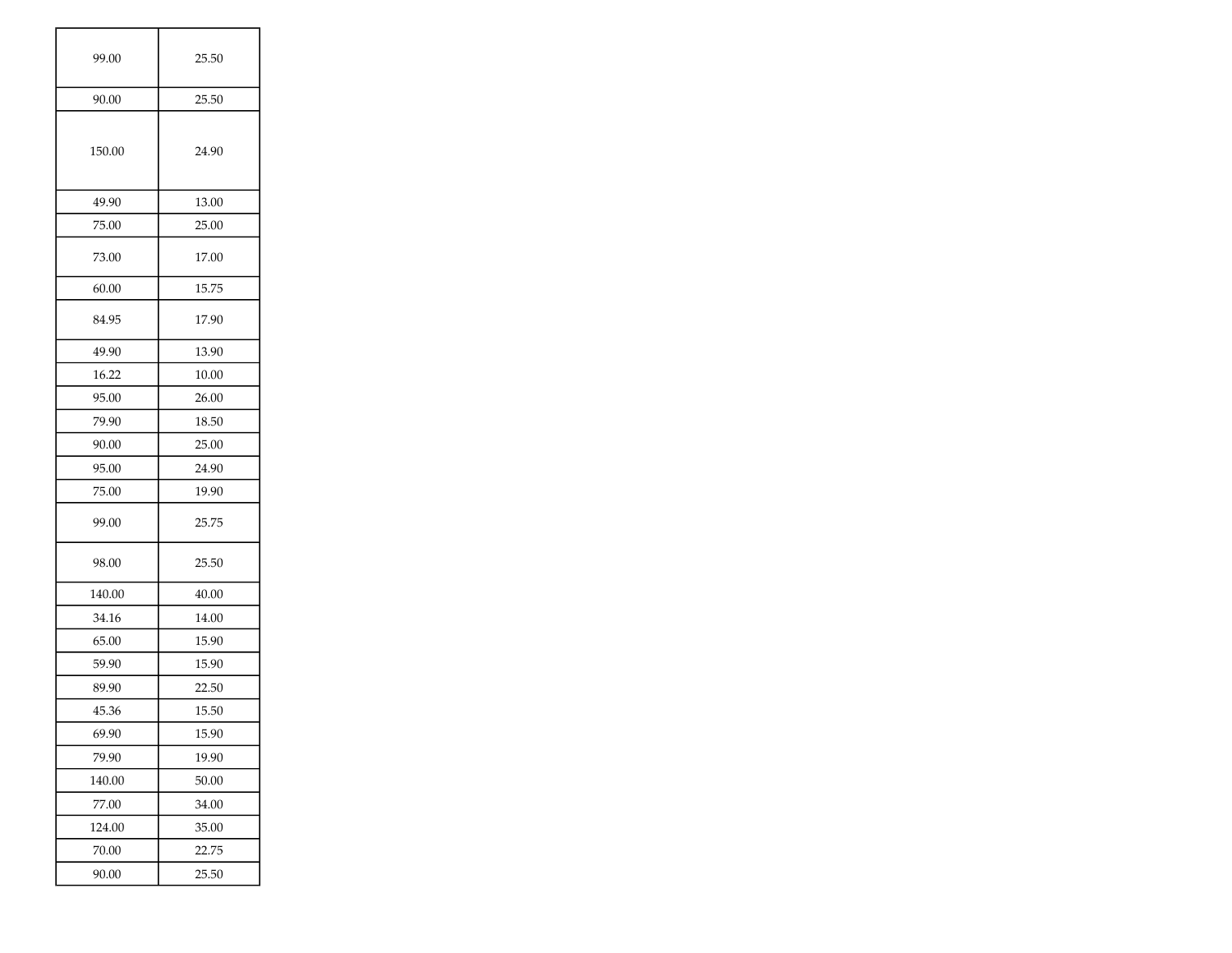| 93.77<br>29.90<br>99.90<br>29.90<br>99.90<br>25.00<br>99.90<br>25.54<br>190.00<br>35.00<br>99.90<br>23.90<br>99.90<br>28.00<br>149.90<br>29.90<br>150.00<br>35.00 | 59.90 | 18.90 |
|-------------------------------------------------------------------------------------------------------------------------------------------------------------------|-------|-------|
|                                                                                                                                                                   |       |       |
|                                                                                                                                                                   |       |       |
|                                                                                                                                                                   |       |       |
|                                                                                                                                                                   |       |       |
|                                                                                                                                                                   |       |       |
|                                                                                                                                                                   |       |       |
|                                                                                                                                                                   |       |       |
|                                                                                                                                                                   |       |       |
|                                                                                                                                                                   |       |       |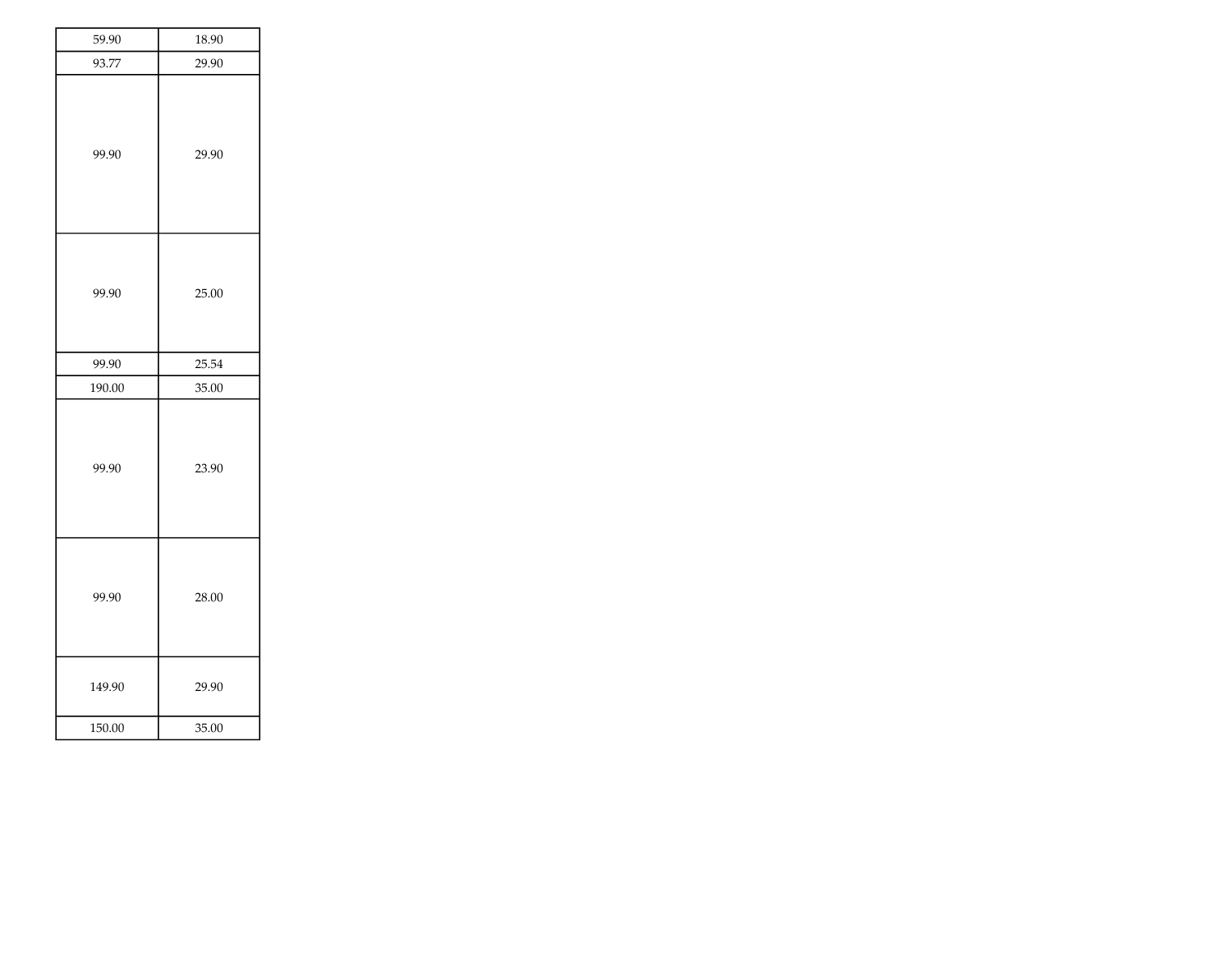| 99.90  | 25.00 |
|--------|-------|
| 89.90  | 29.90 |
| 69.90  | 19.90 |
| 119.90 | 29.90 |
| 79.90  | 19.90 |
| 59.90  | 13.00 |
| 69.90  | 16.50 |
| 52.85  | 14.50 |
| 39.96  | 13.90 |
| 44.90  | 13.50 |
| 99.90  | 24.90 |
| 72.00  | 17.00 |
| 80.00  | 19.50 |
| 89.90  | 19.90 |
| 53.08  | 16.90 |
| 109.00 | 19.90 |
| 69.90  | 14.90 |
| 38.14  | 13.90 |
| 149.90 | 29.90 |
| 79.90  | 16.90 |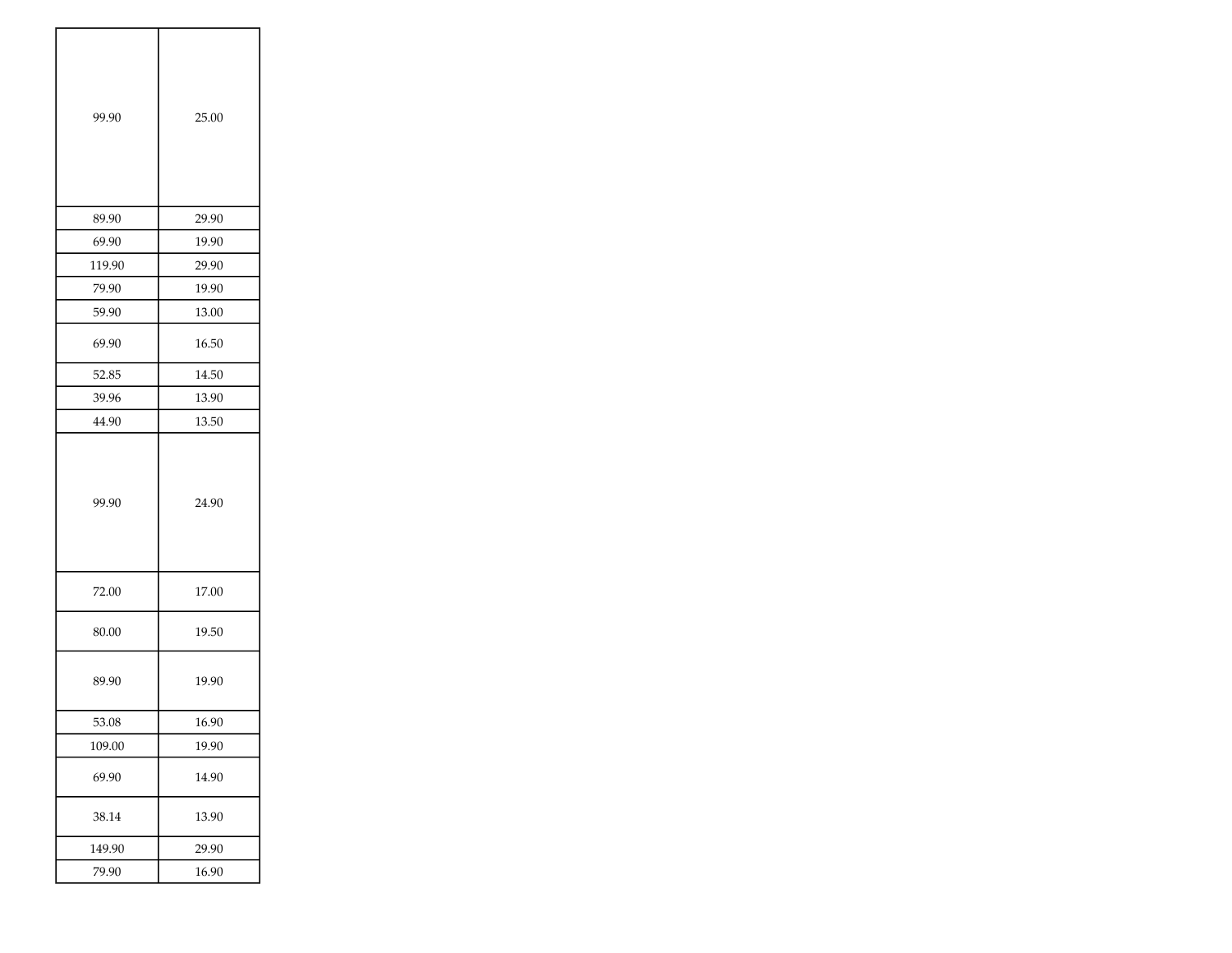| 275.00  | 69.90  |
|---------|--------|
| 79.90   | 19.90  |
| 159.90  | 45.00  |
| 99.90   | 24.00  |
| 79.90   | 22.00  |
| 900.00  | 179.00 |
| 299.90  | 60.00  |
| 269.90  | 55.00  |
| 289.90  | 55.00  |
| 46.00   | 14.00  |
| 25.00   | 6.00   |
| 19.90   | 6.00   |
| 139.90  | 38.90  |
| 79.90   | 25.00  |
| 65.00   | 19.90  |
| 80.00   | 25.00  |
| 1180.00 | 295.00 |
| 1199.00 | 300.00 |
| 499.00  | 85.00  |
| 346.50  | 95.00  |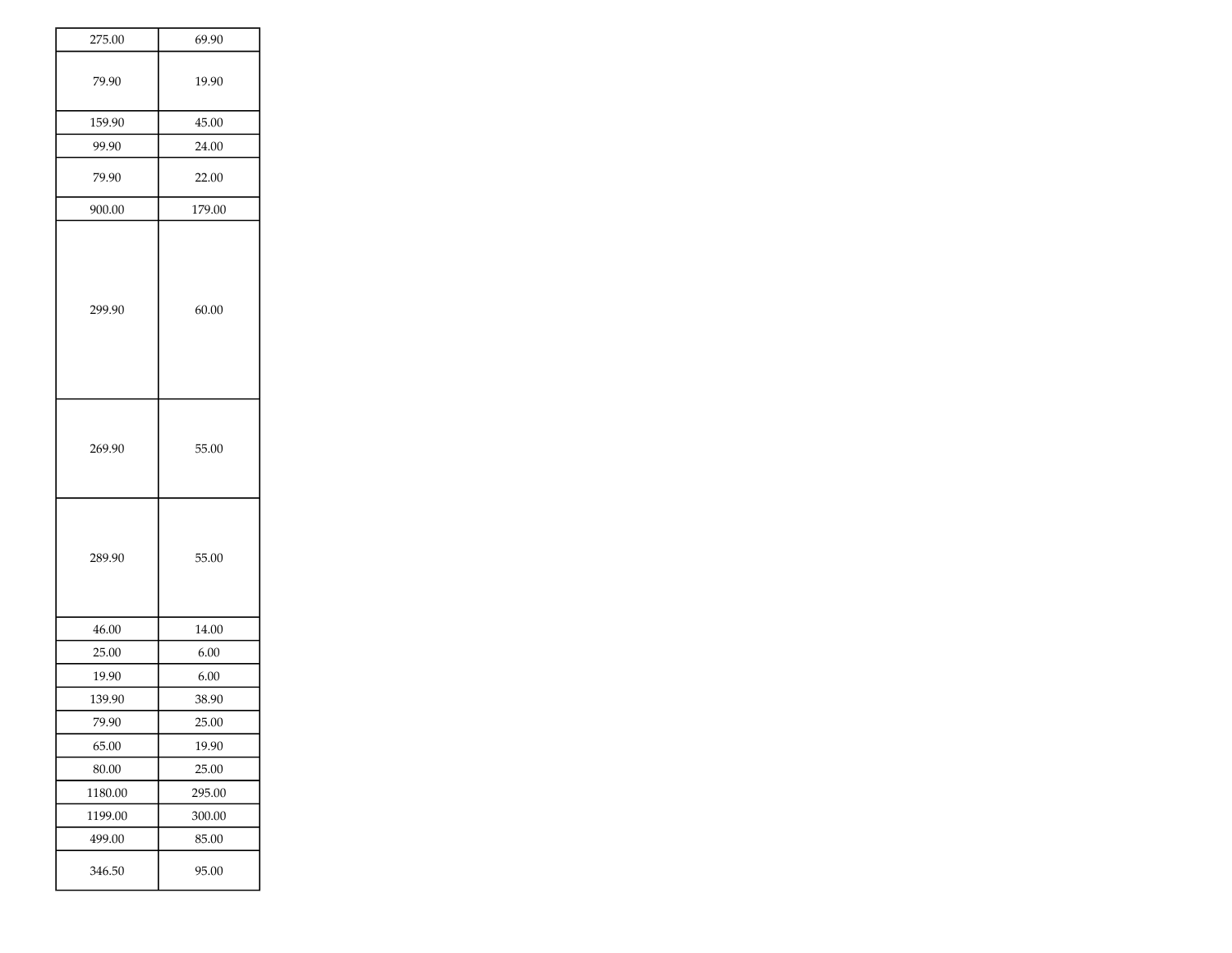| 399.00  | 129.00 |
|---------|--------|
| 141.27  | 65.00  |
| 447.90  | 195.00 |
| 682.10  | 310.00 |
| 999.00  | 350.00 |
| 1999.00 | 445.00 |
| 1399.00 | 250.00 |
| 700.00  | 120.00 |
| 799.00  | 145.00 |
| 303.75  | 95.00  |
| 1900.00 | 750.00 |
| 330.00  | 120.00 |
| 1768.00 | 649.00 |
| 1650.00 | 540.00 |
| 1199.00 | 215.00 |
| 2430.00 | 375.00 |
| 169.90  | 35.00  |
| 335.77  | 139.00 |
| 950.00  | 299.00 |
| 1400.00 | 299.00 |
| 1500.00 | 510.00 |
| 1799.00 |        |
|         | 499.00 |
| 999.00  | 94.00  |
| 477.25  | 115.00 |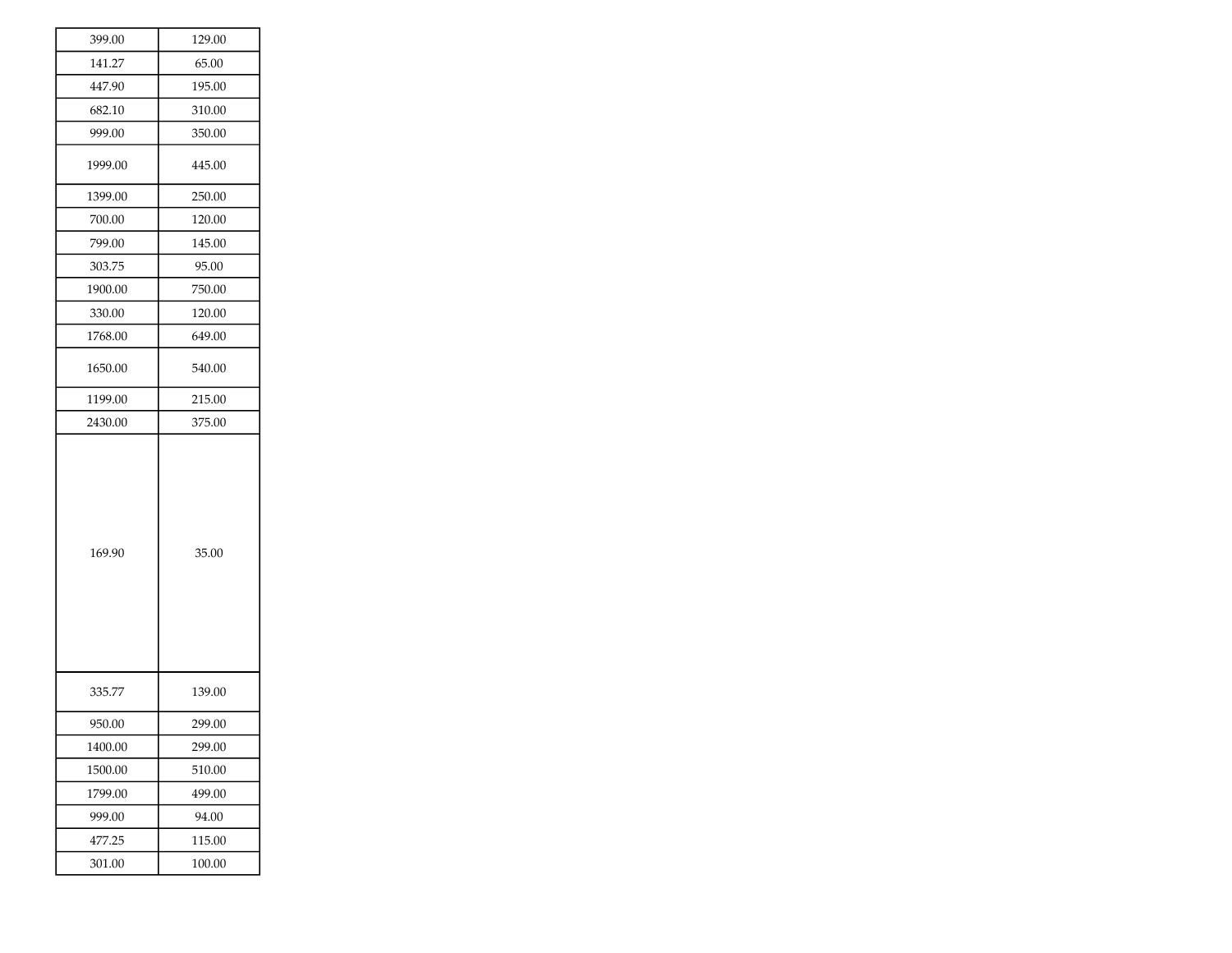| 798.00  | 0.00    |
|---------|---------|
| 1350.00 | 400.00  |
| 2499.00 | 610.00  |
| 499.00  | 85.00   |
| 699.00  | 130.00  |
| 820.00  | 165.00  |
| 499.00  | 150.00  |
| 500.00  | 145.00  |
| 550.00  | 100.00  |
| 950.00  | 175.00  |
| 760.50  | 195.00  |
| 799.00  | 145.00  |
| 899.00  | 163.00  |
| 1799.00 | 425.00  |
| 2799.00 | 800.00  |
| 897.00  | 147.00  |
| 1200.00 | 273.00  |
| 3360.00 | 675.00  |
| 5950.00 | 1300.00 |
| 2850.00 | 690.00  |
| 4590.00 | 990.00  |
| 2300.00 | 739.00  |
| 1499.00 | 510.00  |
| 2625.00 | 748.00  |
| 330.00  | 125.00  |
| 2750.00 | 775.00  |
| 1899.00 | 295.00  |
| 480.00  | 66.00   |
| 1050.00 | 250.00  |
| 750.00  | 195.00  |
| 650.00  | 125.00  |
| 670.30  | 150.00  |
| 740.00  | 168.00  |
| 450.00  | 79.90   |
| 650.00  | 99.90   |
| 699.00  | 103.00  |
| 799.00  | 120.00  |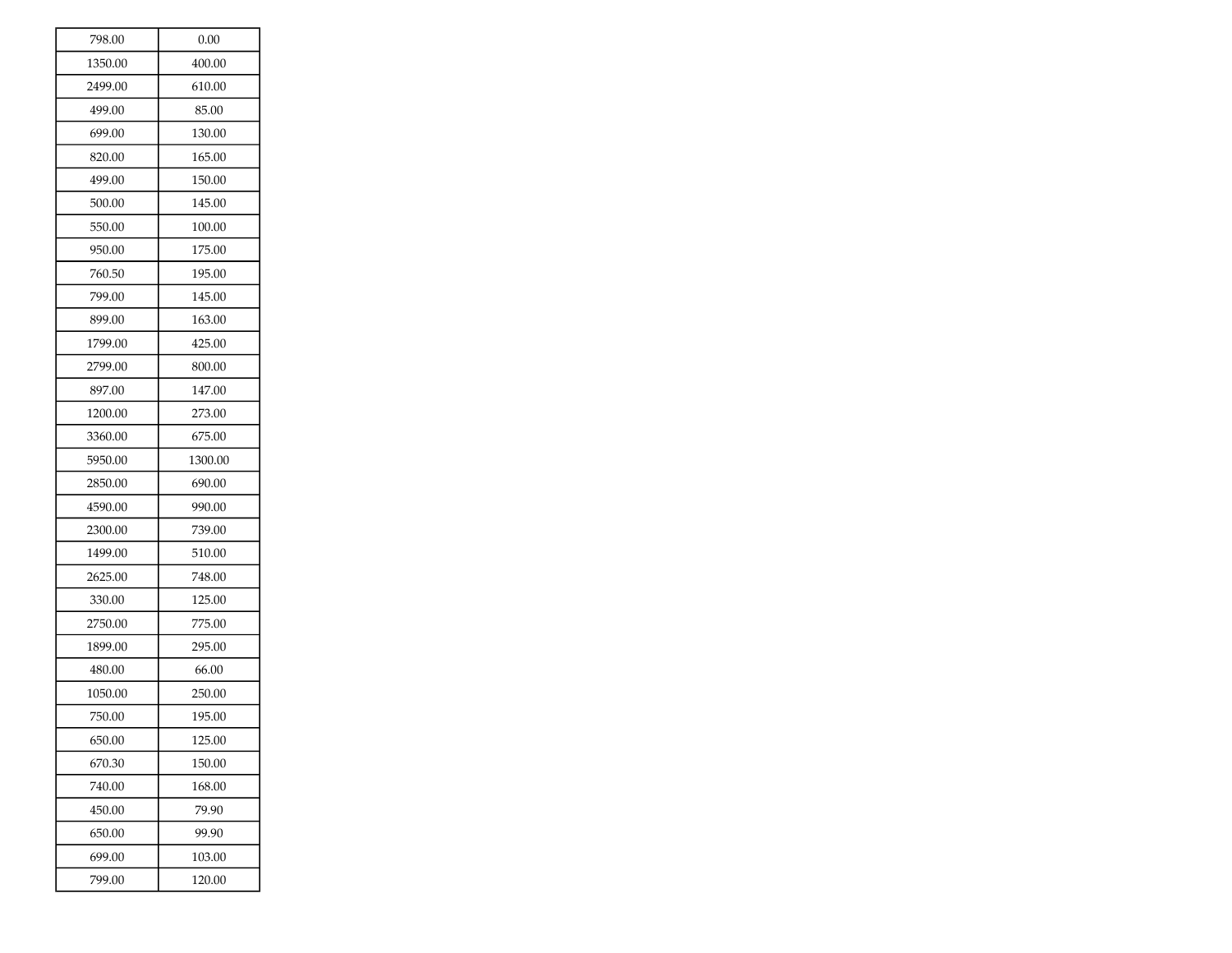| 999.00  | 125.00 |
|---------|--------|
| 799.00  | 235.00 |
| 850.00  | 370.00 |
| 476.90  | 120.00 |
| 362.00  | 225.00 |
| 399.00  | 65.00  |
| 499.00  | 100.00 |
| 125.00  | 325.00 |
| 557.50  | 282.00 |
| 1155.00 | 263.00 |
| 1961.40 | 580.00 |
| 1200.00 | 395.00 |
| 1999.00 | 350.00 |
| 999.00  | 250.00 |
| 805.00  | 290.00 |
| 929.10  | 330.00 |
| 1499.00 | 460.00 |
| 1800.00 | 690.00 |
| 1999.00 | 890.00 |
| 1950.00 | 600.00 |
| 1099.00 | 349.00 |
| 1990.00 | 599.90 |
| 499.00  | 130.00 |
| 2499.00 | 650.00 |
| 520.00  | 142.00 |
| 750.00  | 220.00 |
| 770.00  | 95.00  |
| 699.00  | 115.00 |
| 900.00  | 125.00 |
| 899.00  | 159.00 |
| 450.00  | 55.00  |
| 0.00    | 135.00 |
| 410.30  | 95.00  |
| 586.50  | 135.00 |
| 220.00  | 30.00  |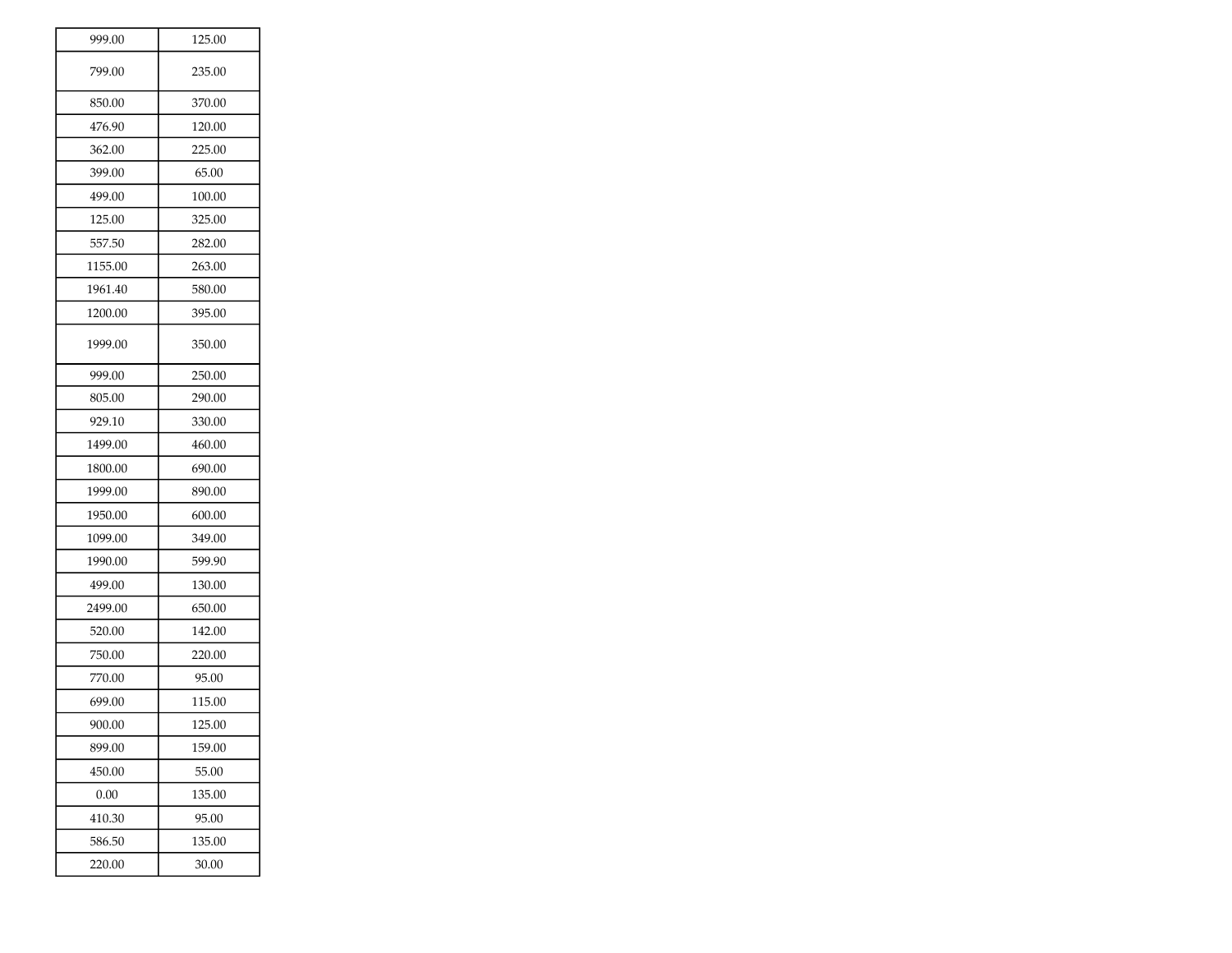| 725.00  | 175.00 |
|---------|--------|
| 0.00    | 0.00   |
| 430.70  | 135.00 |
| 599.00  | 175.00 |
| 699.00  | 135.00 |
| 545.00  | 219.50 |
| 1099.00 | 325.00 |
| 1170.00 | 395.00 |
| 699.00  | 125.00 |
| 499.00  | 49.90  |
| 1999.00 | 375.00 |
| 999.00  | 249.90 |
| 1999.00 | 395.00 |
| 1499.00 | 350.00 |
| 499.00  | 113.30 |
| 450.00  | 75.00  |
| 1399.00 | 325.00 |
| 0.00    | 0.00   |
| 999.00  | 285.00 |
| 1999.00 | 495.00 |
| 899.00  | 185.00 |
| 560.00  | 195.00 |
| 720.00  | 245.00 |
| 360.00  | 90.00  |
| 650.00  | 149.00 |
| 996.80  | 400.00 |
| 606.50  | 260.00 |
| 75.00   | 25.00  |
| 169.90  | 45.00  |

rder. We will not take